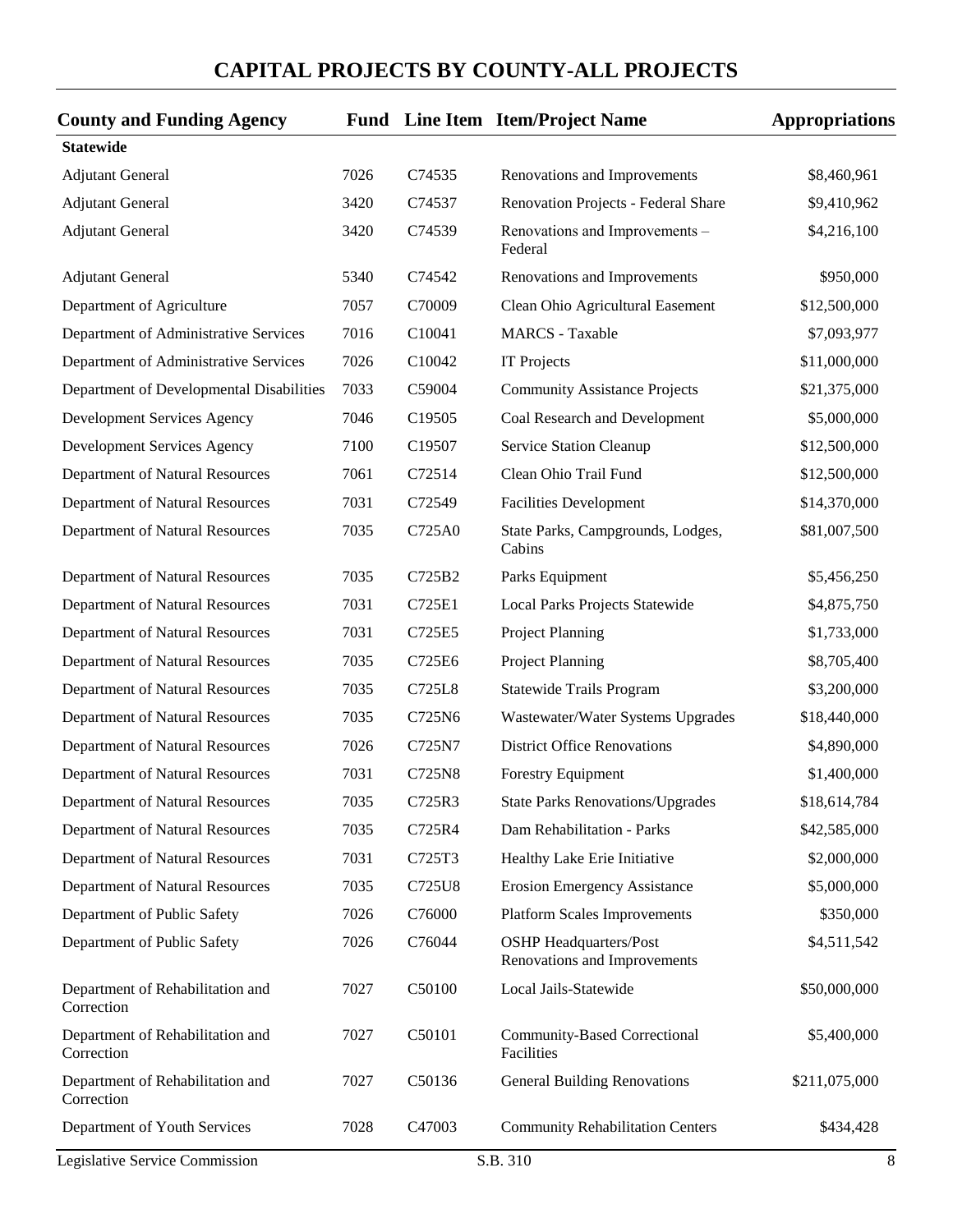| <b>County and Funding Agency</b>                              |      |                                 | <b>Fund</b> Line Item Item/Project Name                                     | <b>Appropriations</b> |
|---------------------------------------------------------------|------|---------------------------------|-----------------------------------------------------------------------------|-----------------------|
| Department of Youth Services                                  | 7028 | C47007                          | <b>Local Juvenile Detention Centers</b>                                     | \$1,037,570           |
| <b>Broadcast Educational Media Commission</b>                 | 7034 | C37424                          | Television and Radio Equipment<br>Replacement - Emergency<br>Communications | \$2,100,000           |
| Ohio Facilities Construction Commission                       | 7032 | C <sub>23002</sub>              | School Building Program Assistance                                          | \$300,000,000         |
| <b>Ohio Facilities Construction Commission</b>                | 7026 | C <sub>23016</sub>              | <b>Energy Conservation Projects</b>                                         | \$1,900,000           |
| <b>Ohio Facilities Construction Commission</b>                | 7032 | C23020                          | School Safety Grant Program                                                 | \$5,000,000           |
| <b>Ohio Facilities Construction Commission</b>                | 7030 | C23024                          | OHS - Statewide Site Exhibit<br>Renovation                                  | \$475,000             |
| Ohio Facilities Construction Commission                       | 7030 | C <sub>23025</sub>              | OHS - Statewide Site Repairs                                                | \$1,997,062           |
| <b>Ohio Facilities Construction Commission</b>                | 7030 | C23028                          | OHS - Basic Renovations and<br><b>Emergency Repairs</b>                     | \$950,000             |
| Ohio Facilities Construction Commission                       | 7026 | C <sub>230</sub> E <sub>5</sub> | <b>State Agency Planning/Assessment</b>                                     | \$2,660,000           |
| Ohio Facilities Construction Commission                       | 7030 | C230E6                          | <b>OHS</b> - Exhibits Native American<br><b>Sites</b>                       | \$190,000             |
| Ohio Facilities Construction Commission                       | 7030 | C <sub>230FT</sub>              | OHS - Statewide Site Security<br>System                                     | \$474,145             |
| <b>Ohio Facilities Construction Commission</b>                | 7030 | C230X1                          | <b>OHS</b> - Site Energy Conservation                                       | \$289,750             |
| Department of Higher Education                                | 7034 | C23516                          | Ohio Library and Information<br>Network                                     | \$13,966,773          |
| Department of Higher Education                                | 7034 | C23529                          | Workforce Based Training and<br>Equipment                                   | \$7,600,000           |
| Department of Higher Education                                | 7034 | C <sub>23530</sub>              | <b>Technology Initiatives</b>                                               | \$2,375,000           |
| Department of Higher Education                                | 7034 | C23532                          | OARnet                                                                      | \$14,177,800          |
| Department of Higher Education                                | 7034 | C23566                          | <b>Campus Safety Grant Program</b>                                          | \$5,000,000           |
| Department of Mental Health and<br><b>Addiction Services</b>  | 7033 | C58001                          | Community Assistance Projects -<br><b>Statewide Only</b>                    | \$33,300,000          |
| Department of Mental Health and<br><b>Addiction Services</b>  | 7033 | C58048                          | <b>Community Resiliency Projects</b>                                        | \$14,200,000          |
| <b>Public Works Commission</b>                                | 7038 | C15000                          | Local Public Infrastructure / State<br><b>CIP</b>                           | \$200,000,000         |
| <b>Public Works Commission</b>                                | 7040 | C15030                          | Revolving Loan                                                              | \$42,500,000          |
| <b>Public Works Commission</b>                                | 7056 | C15060                          | Clean Ohio Conservation Program                                             | \$37,500,000          |
| <b>Total Statewide</b>                                        |      |                                 |                                                                             | \$1,276,748,754       |
| <b>Multi-County</b>                                           |      |                                 |                                                                             |                       |
| <b>Attorney General</b><br>(Madison, Summit)                  | 7026 | C05517                          | <b>General Building Renovations</b>                                         | \$636,643             |
| Department of Administrative Services<br>(Cuyahoga, Franklin) | 5KZ0 | C10035                          | <b>Building Improvement</b>                                                 | \$33,054,775          |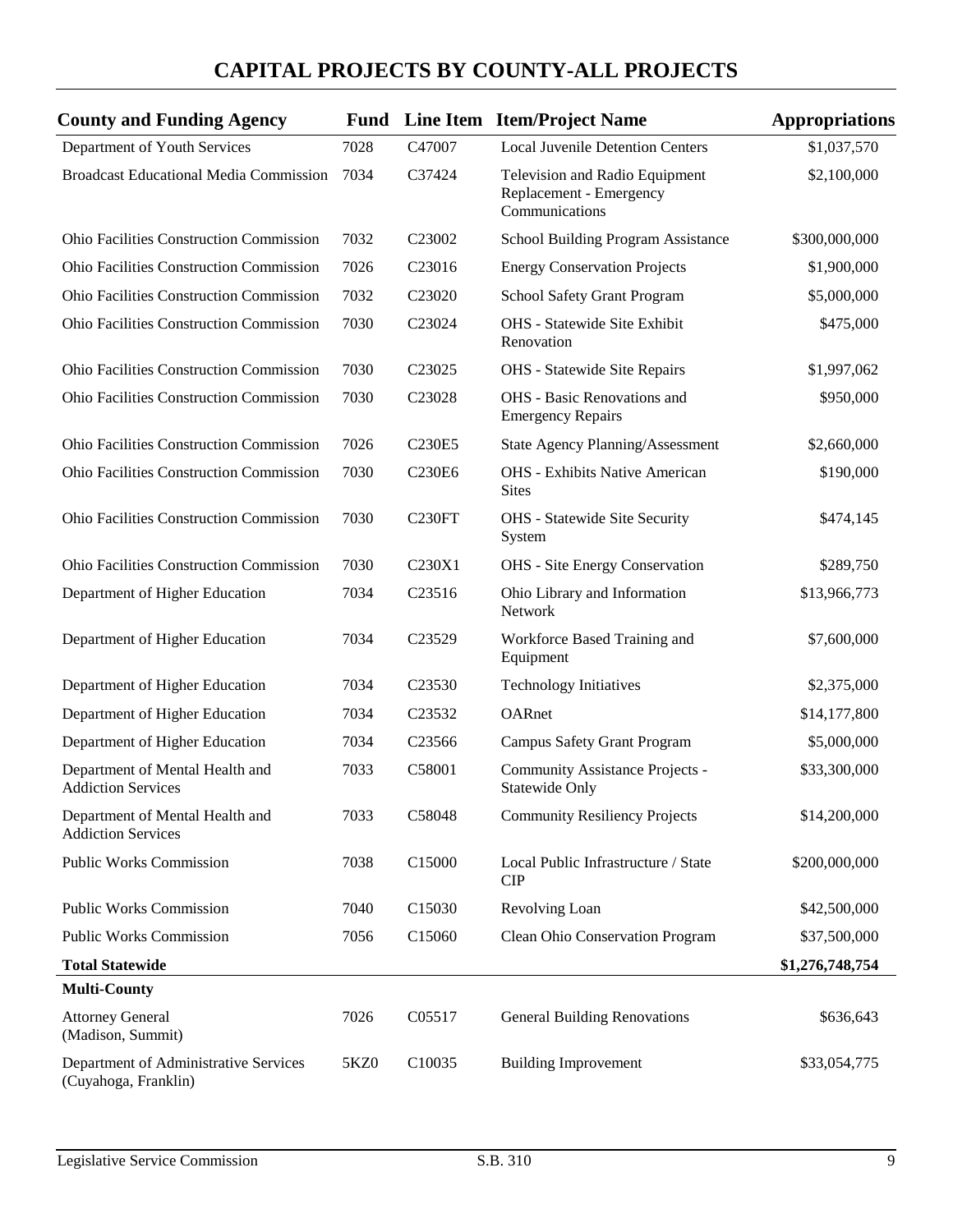| <b>County and Funding Agency</b>                                                                                      | Fund |                    | Line Item Item/Project Name                               | <b>Appropriations</b> |
|-----------------------------------------------------------------------------------------------------------------------|------|--------------------|-----------------------------------------------------------|-----------------------|
| Department of Developmental Disabilities<br>(Clermont, Cuyahoga, Franklin, Gallia,<br>Guernsey, Knox, Lucas, Seneca)  | 7033 | C59034             | <b>Statewide Developmental Centers</b>                    | \$11,547,250          |
| Department of Natural Resources<br>(Morgan, Muskingum, Washington)                                                    | 7035 | C725C4             | Muskingum River Lock and Dam                              | \$13,415,000          |
| Department of Rehabilitation and<br>Correction<br>(Fairfield, Pickaway)                                               | 7027 | C50105             | Water System/Plant Improvements                           | \$11,250,000          |
| Department of Rehabilitation and<br>Correction<br>(Montgomery, Ross, Scioto)                                          | 7027 | C50114             | <b>Community Residential Program</b>                      | \$2,950,000           |
| <b>Broadcast Educational Media Commission</b><br>(Cuyahoga, Franklin, Hamilton, Trumbull)                             | 7034 | C37410             | Ohio Radio Reading Services                               | \$82,939              |
| Department of Higher Education<br>(Athens, Butler, Portage, Wood)                                                     | 7034 | C <sub>23524</sub> | Supplemental Renovations - Library<br>Depositories        | \$519,650             |
| <b>Central State University</b><br>(Greene, Montgomery)                                                               | 7034 | C <sub>25527</sub> | <b>HVAC Upgrades and Improvements</b>                     | \$950,000             |
| Ohio University - Regional Campuses<br>(Belmont, Fairfield)                                                           | 7034 | C30171             | Campus Infrastructure Improvements<br>- Regional Campuses | \$4,675,650           |
| Department of Mental Health and<br><b>Addiction Services</b><br>(Athens, Franklin, Hamilton, Lucas, Stark,<br>Summit) | 7033 | C58007             | <b>Infrastructure Renovations</b>                         | \$48,104,800          |
| <b>Total Multi-County</b>                                                                                             |      |                    |                                                           | \$127,186,707         |
| <b>Adams</b>                                                                                                          |      |                    |                                                           |                       |
| Department of Natural Resources                                                                                       | 7035 | C725E2             | <b>Adam's County Welcome Center</b>                       | \$350,000             |
| Department of Natural Resources                                                                                       | 7035 | C725E2             | West Union Pedestrian Bike Path                           | \$50,000              |
| <b>Total Adams</b>                                                                                                    |      |                    |                                                           | \$400,000             |
| <b>Allen</b>                                                                                                          |      |                    |                                                           |                       |
| Department of Natural Resources                                                                                       | 7035 | C725E2             | Lima All Ability Playground                               | \$200,000             |
| Department of Rehabilitation and<br>Correction                                                                        | 7027 | C50100             | Allen County Justice Center                               | \$250,000             |
| <b>Ohio Facilities Construction Commission</b>                                                                        | 7030 | C <sub>230FM</sub> | Lima Rotary Stage and Park                                | \$1,250,000           |
| Ohio Facilities Construction Commission                                                                               | 7030 | C <sub>230FM</sub> | Veterans Memorial Civic and<br><b>Convention Center</b>   | \$200,000             |
| The Ohio State University - Lima                                                                                      | 7034 | <b>C315HB</b>      | Galvin Hall Basement Renovations -<br>Lima                | \$1,700,000           |
| James A. Rhodes State College (Lima<br><b>Technical College)</b>                                                      | 7034 | C38100             | <b>Basic Renovations</b>                                  | \$600,000             |
| James A. Rhodes State College (Lima<br><b>Technical College)</b>                                                      | 7034 | C38116             | Center for Health Science Education<br>and Innovation     | \$1,000,000           |
| James A. Rhodes State College (Lima<br><b>Technical College)</b>                                                      | 7034 | C38117             | IT Infrastructure                                         | \$737,156             |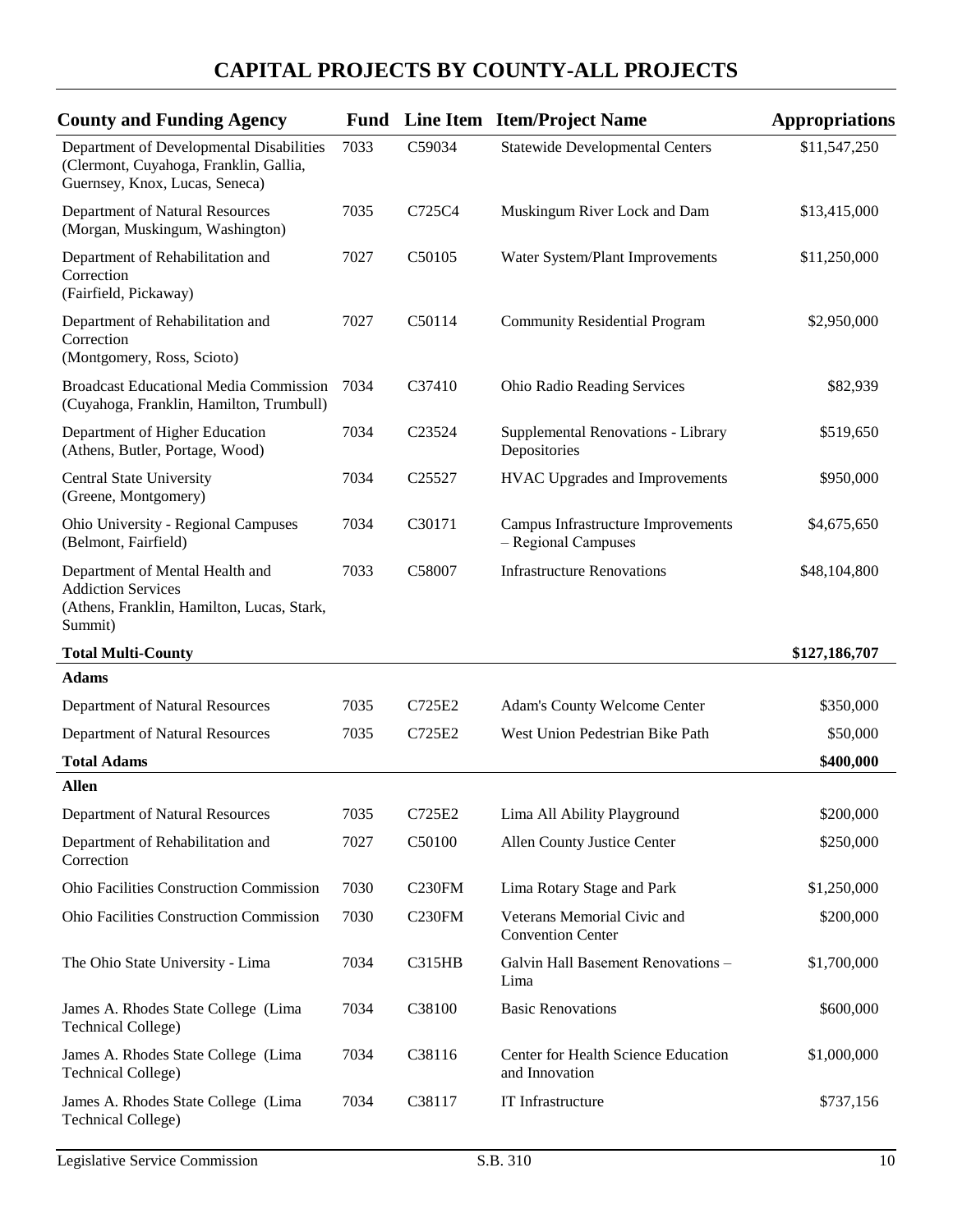| <b>County and Funding Agency</b>                                 |      |                     | <b>Fund</b> Line Item Item/Project Name                             | <b>Appropriations</b> |
|------------------------------------------------------------------|------|---------------------|---------------------------------------------------------------------|-----------------------|
| James A. Rhodes State College (Lima<br><b>Technical College)</b> | 7034 | C38123              | <b>St. Rita's Medical Center</b>                                    | \$500,000             |
| James A. Rhodes State College (Lima<br><b>Technical College)</b> | 7034 | C38124              | <b>Allen County Airport</b><br>Communications                       | \$300,000             |
| Department of Mental Health and<br><b>Addiction Services</b>     | 7033 | C58001              | Lima Crossroads Crisis Centers                                      | \$12,000              |
| <b>Total Allen</b>                                               |      |                     |                                                                     | \$6,749,156           |
| <b>Ashland</b>                                                   |      |                     |                                                                     |                       |
| Department of Natural Resources                                  | 7035 | C725E2              | Ashland Freer Field Improvements                                    | \$300,000             |
| Department of Natural Resources                                  | 7035 | C725E2              | Ashland Main Street Town Square<br>Park                             | \$200,000             |
| Department of Natural Resources                                  | 7035 | C725E2              | <b>Black River Community Multi-use</b><br>Facility                  | \$200,000             |
| Department of Natural Resources                                  | 7035 | C725E2              | Pump House Meadow and<br>Mindfulness Trail                          | \$150,000             |
| Department of Natural Resources                                  | 7035 | C725E2              | Perrysville Weltmer Park Upgrades                                   | \$100,000             |
| Department of Natural Resources                                  | 7035 | C725E2              | Jeromesville Square Park                                            | \$50,000              |
| Department of Natural Resources                                  | 7035 | C725E2              | Ashland County Corner Park Trail                                    | \$38,000              |
| Department of Natural Resources                                  | 7035 | C725E2              | Jeromesville Community Garden                                       | \$35,000              |
| <b>Ohio Facilities Construction Commission</b>                   | 7030 | C <sub>230FM</sub>  | <b>Schine's Theatre Restoration</b>                                 | \$500,000             |
| Ohio Facilities Construction Commission                          | 7030 | C <sub>230FM</sub>  | Loudonville Opera House<br>Improvements                             | \$200,000             |
| <b>Ohio Facilities Construction Commission</b>                   | 7030 | C <sub>230</sub> FM | Jeromesville Totem Pole                                             | \$3,000               |
| <b>Total Ashland</b>                                             |      |                     |                                                                     | \$1,776,000           |
| Ashtabula                                                        |      |                     |                                                                     |                       |
| Department of Agriculture                                        | 7026 | C70022              | Ashtabula Agricultural Facility<br>Improvements                     | \$325,000             |
| Department of Natural Resources                                  | 7035 | C725E2              | Conneaut Marina Improvement                                         | \$850,000             |
| Department of Natural Resources                                  | 7035 | C725E2              | Pymatuning Valley Greenway Project                                  | \$450,000             |
| Department of Natural Resources                                  | 7035 | C725E2              | Geneva Memorial Field<br>Improvements                               | \$400,000             |
| Department of Natural Resources                                  | 7035 | C725E2              | <b>Conneaut Township Park Project</b>                               | \$250,000             |
| Department of Natural Resources                                  | 7035 | C725E2              | Geneva-on-the-Lake Bike Trail                                       | \$250,000             |
| Department of Natural Resources                                  | 7035 | C725E2              | Red Brook Metropark Flagship Park                                   | \$200,000             |
| Department of Natural Resources                                  | 7035 | C725E2              | Rock Creek Connector Trail                                          | \$100,000             |
| Department of Natural Resources                                  | 7035 | C725E2              | Geneva-on-the-Lake Shoreline<br>Protection Project                  | \$75,000              |
| Kent State University - Ashtabula                                | 7034 | C270I7              | Library Asbestos Abatement and<br>Restroom Installation - Ashtabula | \$550,000             |
| <b>Total Ashtabula</b>                                           |      |                     |                                                                     | \$3,450,000           |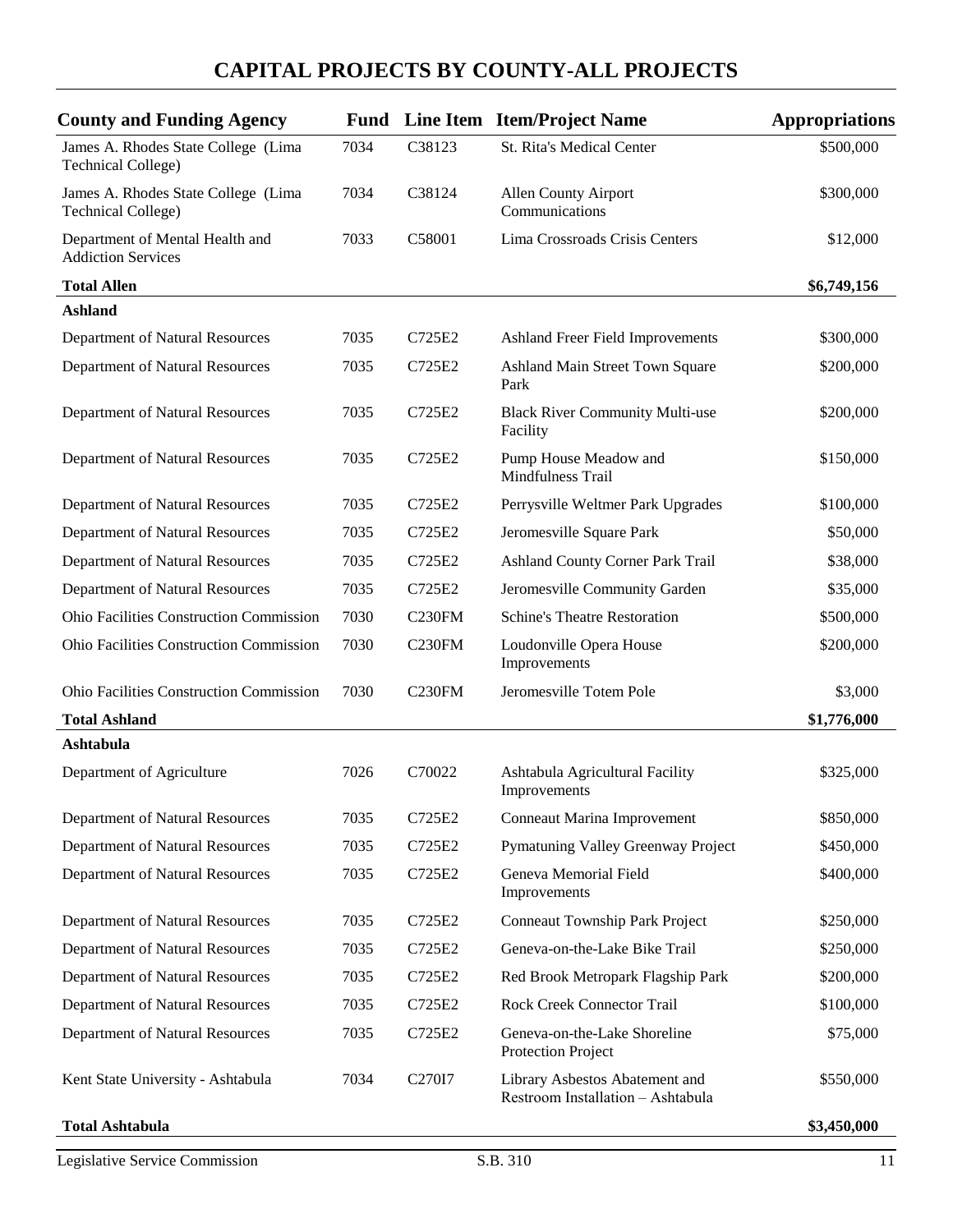| <b>County and Funding Agency</b>                             |      |                    | <b>Fund</b> Line Item Item/Project Name                                               | <b>Appropriations</b> |
|--------------------------------------------------------------|------|--------------------|---------------------------------------------------------------------------------------|-----------------------|
| <b>Athens</b>                                                |      |                    |                                                                                       |                       |
| <b>Ohio Facilities Construction Commission</b>               | 7030 | C230FM             | Ohio Valley Museum of Discovery                                                       | \$200,000             |
| Ohio Facilities Construction Commission                      | 7030 | <b>C230FM</b>      | Southeast Ohio History Center                                                         | \$75,000              |
| <b>Ohio Facilities Construction Commission</b>               | 7030 | C <sub>230FM</sub> | <b>Village Productions Building</b><br>Renovations                                    | \$50,000              |
| Ohio University - Main                                       | 7034 | C30075             | <b>Infrastructure Improvements</b>                                                    | \$1,345,000           |
| Ohio University - Main                                       | 7034 | C30136             | <b>Building Envelope Restorations</b>                                                 | \$2,640,000           |
| Ohio University - Main                                       | 7034 | C30157             | <b>Building and Safety System</b><br>Improvements                                     | \$2,816,572           |
| Ohio University - Main                                       | 7034 | C30158             | Academic Space Improvements                                                           | \$13,902,778          |
| <b>Hocking College</b>                                       | 7034 | C36327             | Public Safety and Natural Resources<br>Program Laboratory Renovation and<br>Expansion | \$1,000,000           |
| <b>Hocking College</b>                                       | 7034 | C36328             | McClenaghan Center for Culinary<br>Hospitality-Renovation                             | \$1,479,171           |
| <b>Hocking College</b>                                       | 7034 | C36332             | Fire Tower Upgrade                                                                    | \$252,000             |
| <b>Hocking College</b>                                       | 7034 | C36333             | John Light Boiler Repair                                                              | \$70,000              |
| <b>Hocking College</b>                                       | 7034 | C36334             | Hocking Aquaculture Project                                                           | \$300,000             |
| <b>Total Athens</b>                                          |      |                    |                                                                                       | \$24,130,521          |
| <b>Auglaize</b>                                              |      |                    |                                                                                       |                       |
| Department of Natural Resources                              | 7035 | C725E2             | Auglaize Mercer Rec Complex                                                           | \$750,000             |
| Department of Natural Resources                              | 7035 | C725E2             | Wapakoneta Veterans Memorial<br>Park Splash Pad                                       | \$75,000              |
| Department of Natural Resources                              | 7035 | C725E2             | New Bremen STEM waterway                                                              | \$25,000              |
| Department of Natural Resources                              | 7035 | C725E2             | New Bremen StoryWalk                                                                  | \$7,500               |
| <b>Ohio Facilities Construction Commission</b>               | 7030 | C <sub>230FM</sub> | <b>Stained Glass Window Restoration</b><br>for the Wapakoneta Museum                  | \$22,000              |
| <b>Total Auglaize</b>                                        |      |                    |                                                                                       | \$879,500             |
| <b>Belmont</b>                                               |      |                    |                                                                                       |                       |
| Department of Natural Resources                              | 7035 | C725E2             | Powhatan Boat Ramp                                                                    | \$150,000             |
| Department of Natural Resources                              | 7035 | C725E2             | <b>Great Stone Viaduct</b>                                                            | \$100,000             |
| Ohio Facilities Construction Commission                      | 7030 | <b>C230FM</b>      | Carnes Center                                                                         | \$500,000             |
| <b>Belmont Technical College</b>                             | 7034 | C36800             | <b>Basic Renovations</b>                                                              | \$274,589             |
| <b>Belmont Technical College</b>                             | 7034 | C36809             | <b>Industrial Trades Center</b>                                                       | \$739,846             |
| <b>Eastern Gateway Community College</b>                     | 7034 | C38624             | <b>Barnesville Family Dental Center</b>                                               | \$50,000              |
| Department of Mental Health and<br><b>Addiction Services</b> | 7033 | C58001             | Ohio Veterans Drug and<br><b>Transcranial Magnetic Stimulation</b><br>Treatment       | \$400,000             |
| <b>Total Belmont</b>                                         |      |                    |                                                                                       | \$2,214,435           |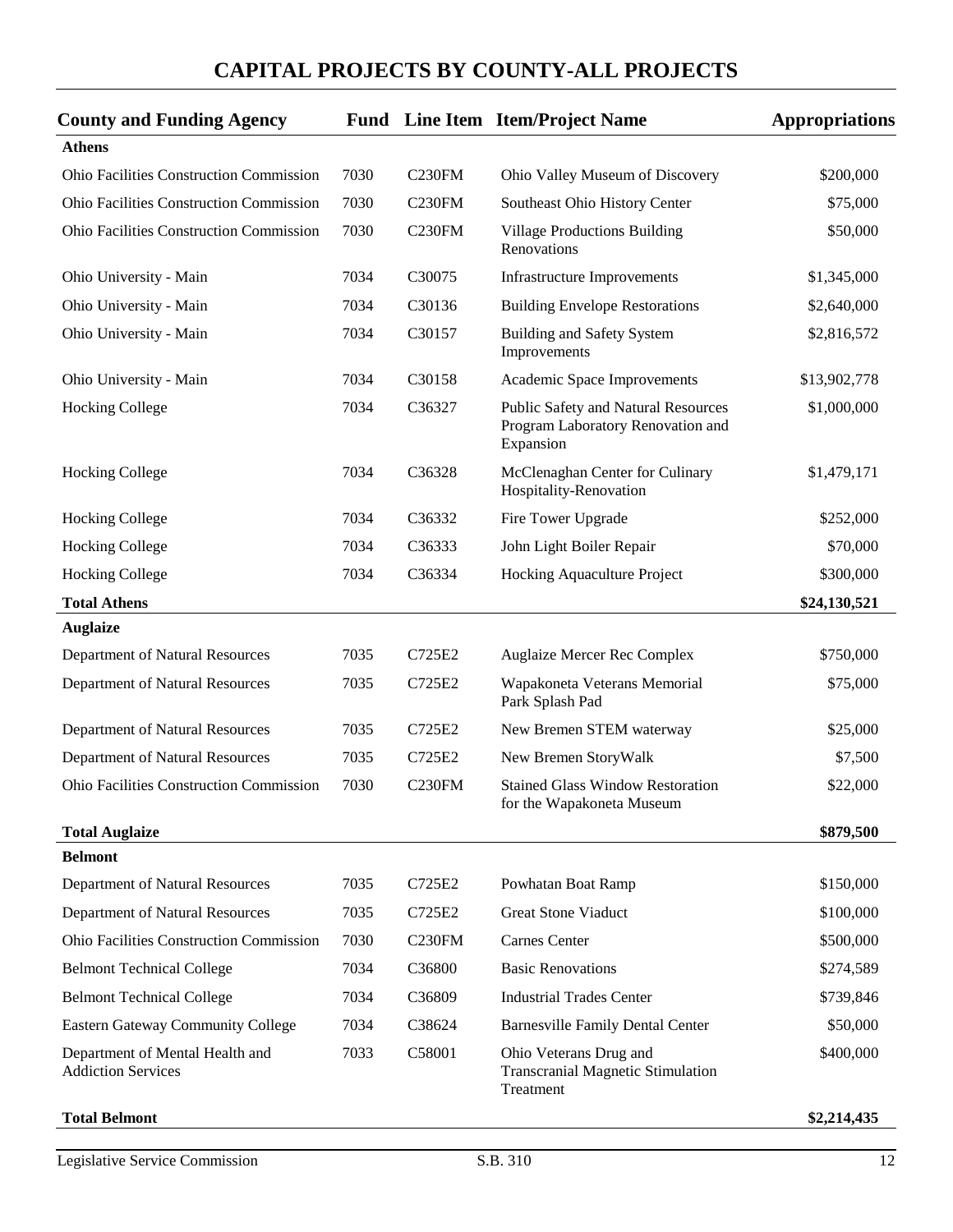| <b>County and Funding Agency</b>               |      |                    | <b>Fund</b> Line Item Item/Project Name                         | <b>Appropriations</b> |
|------------------------------------------------|------|--------------------|-----------------------------------------------------------------|-----------------------|
| <b>Brown</b>                                   |      |                    |                                                                 |                       |
| Department of Agriculture                      | 7026 | C70022             | Brown County Fairgrounds Junior<br>Fair Covered Arena           | \$350,000             |
| Department of Natural Resources                | 7035 | C725E2             | <b>Ripley Freedom Landing Boat Dock</b>                         | \$425,000             |
| Department of Veterans Services                | 6040 | C90076             | Georgetown Equipment State                                      | \$213,750             |
| Department of Veterans Services                | 3190 | C90077             | Georgetown Renovation Federal                                   | \$2,690,843           |
| Department of Veterans Services                | 6040 | C90078             | Georgetown Renovation State                                     | \$1,448,915           |
| <b>Ohio Facilities Construction Commission</b> | 7030 | C230D2             | OHS - Grant Boyhood Home                                        | \$315,143             |
| <b>Ohio Facilities Construction Commission</b> | 7030 | C <sub>230FM</sub> | <b>Gaslight Theater</b>                                         | \$50,000              |
| <b>Total Brown</b>                             |      |                    |                                                                 | \$5,493,651           |
| <b>Butler</b>                                  |      |                    |                                                                 |                       |
| Department of Natural Resources                | 7035 | C725E2             | Hamilton Beltline Trail                                         | \$750,000             |
| Department of Natural Resources                | 7035 | C725E2             | Harbin Park Pavilion                                            | \$550,000             |
| Department of Natural Resources                | 7035 | C725E2             | Forest Run Metro Park Timberman<br>Project                      | \$400,000             |
| Department of Natural Resources                | 7035 | C725E2             | Harbin Park Loop Trail                                          | \$150,000             |
| Department of Natural Resources                | 7035 | C725E2             | Monroe Community Park Activity<br>Center                        | \$40,000              |
| <b>Ohio Facilities Construction Commission</b> | 7030 | C230FM             | Sorg Opera House                                                | \$50,000              |
| Miami University - Main                        | 7034 | C <sub>28597</sub> | Clinical Health Science and Student<br><b>Wellness Building</b> | \$21,210,000          |
| Miami University - Main                        | 7034 | C28598             | Northwest Butler Creativity Hub<br>Corridor                     | \$1,000,000           |
| <b>Total Butler</b>                            |      |                    |                                                                 | \$24,150,000          |
| <b>Carroll</b>                                 |      |                    |                                                                 |                       |
| Department of Agriculture                      | 7026 | C70022             | Carroll Agricultural Society Show<br>Barn                       | \$150,000             |
| Department of Natural Resources                | 7035 | C725E2             | Perry Township Community Rec.<br>Center                         | \$30,000              |
| <b>Total Carroll</b>                           |      |                    |                                                                 | \$180,000             |
| Champaign                                      |      |                    |                                                                 |                       |
| Ohio Facilities Construction Commission        | 7030 | C <sub>230FM</sub> | <b>Champaign County Historical</b><br>Museum                    | \$300,000             |
| <b>Total Champaign</b>                         |      |                    |                                                                 | \$300,000             |
| <b>Clark</b>                                   |      |                    |                                                                 |                       |
| <b>Ohio Facilities Construction Commission</b> | 7030 | C <sub>230FM</sub> | Springfield Museum of Art<br>Renovation                         | \$250,000             |
| <b>Clark State Community College</b>           | 7034 | C38527             | Rhodes Hall and Applied Science<br><b>Center Renovation</b>     | \$3,039,265           |
| <b>Clark State Community College</b>           | 7034 | C38532             | Clark State Performing Arts Center                              | \$1,100,000           |
| Legislative Service Commission                 |      |                    | S.B. 310                                                        | 13                    |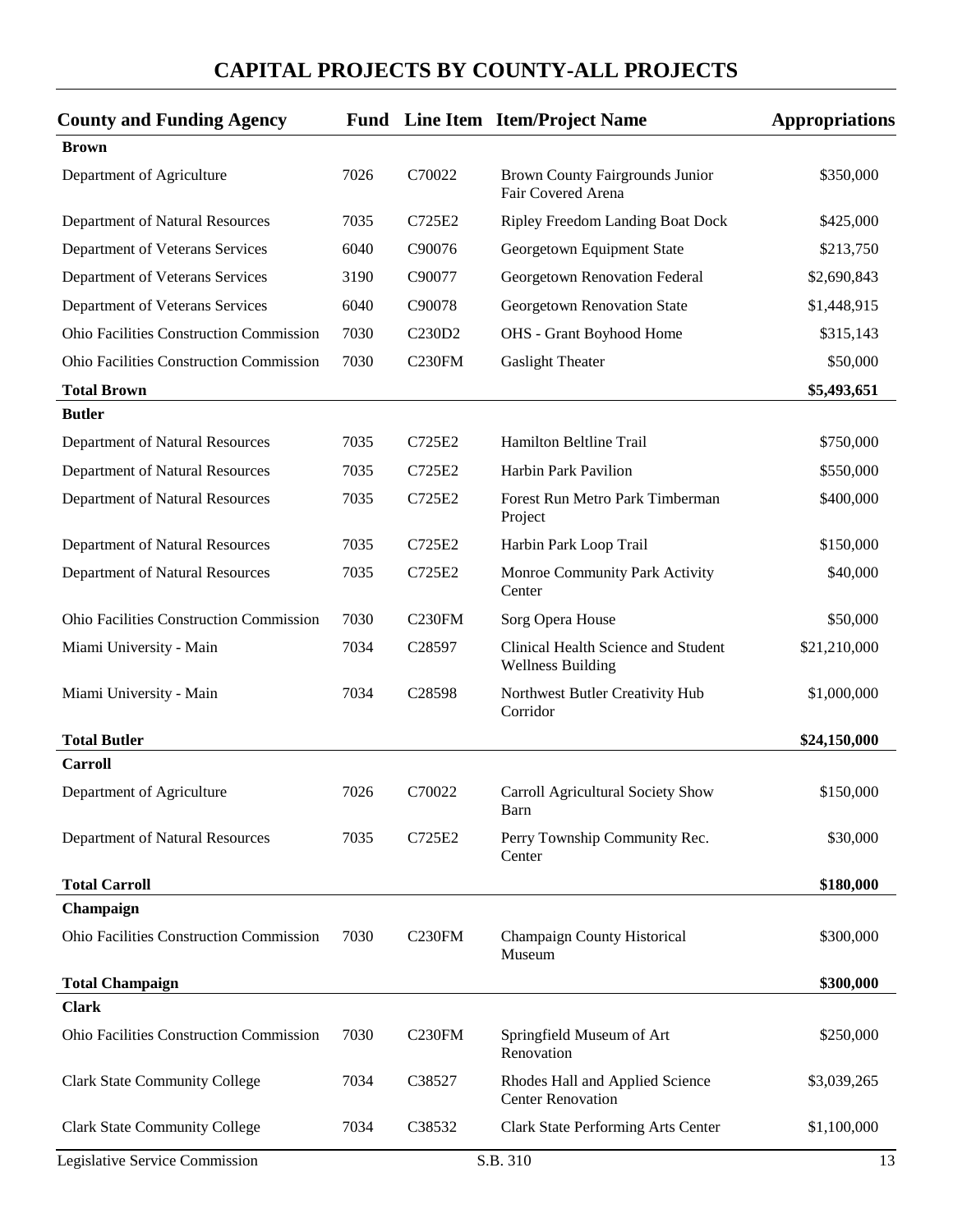| <b>County and Funding Agency</b>                             |      |                                 | Fund Line Item Item/Project Name                                                  | <b>Appropriations</b> |
|--------------------------------------------------------------|------|---------------------------------|-----------------------------------------------------------------------------------|-----------------------|
| <b>Total Clark</b>                                           |      |                                 |                                                                                   | \$4,389,265           |
| <b>Clermont</b>                                              |      |                                 |                                                                                   |                       |
| Department of Agriculture                                    | 7026 | C70022                          | <b>Clermont County Agricultural</b><br>Improvements                               | \$200,000             |
| Department of Natural Resources                              | 7035 | C725E2                          | <b>Moscow Riverfront Stabilization</b>                                            | \$50,000              |
| Department of Natural Resources                              | 7035 | C725E2                          | New Richmond Liberty Landing<br>Park                                              | \$25,000              |
| <b>Ohio Facilities Construction Commission</b>               | 7030 | C <sub>230</sub> FM             | <b>Grant Memorial Building Restoration</b>                                        | \$40,000              |
| Ohio Facilities Construction Commission                      | 7030 | C <sub>230FM</sub>              | William Lytle's Land Office at<br>Harmony Hill                                    | \$40,000              |
| University of Cincinnati - Clermont                          | 7034 | C <sub>266</sub> B <sub>5</sub> | McDonough Hall and Student<br>Services Building Roofs - Clermont                  | \$1,250,000           |
| University of Cincinnati - Main                              | 7034 | C <sub>266</sub> B9             | Jeff Wyler Boys and Girls Clubs of<br>Greater Cincinnati                          | \$50,000              |
| Department of Mental Health and<br><b>Addiction Services</b> | 7033 | C58001                          | Child Focus Day Treatment Facility                                                | \$50,000              |
| <b>Total Clermont</b>                                        |      |                                 |                                                                                   | \$1,705,000           |
| <b>Clinton</b>                                               |      |                                 |                                                                                   |                       |
| Department of Agriculture                                    | 7026 | C70022                          | <b>Clinton County Fairgrounds</b><br>Maintenance Facility and Security<br>Fencing | \$100,000             |
| Southern State Community College                             | 7034 | C32227                          | Wilmington Air Park Infrastructure<br><b>Improvement Project</b>                  | \$500,000             |
| <b>Total Clinton</b>                                         |      |                                 |                                                                                   | \$600,000             |
| Columbiana                                                   |      |                                 |                                                                                   |                       |
| Department of Agriculture                                    | 7026 | C70022                          | Columbiana Fairgrounds Restroom<br>and Shower Facilities                          | \$100,000             |
| Department of Natural Resources                              | 7035 | C725E2                          | East Lincoln Street Connector Project                                             | \$200,000             |
| Department of Natural Resources                              | 7035 | C725E2                          | Lisbon Greenway Bike Trail                                                        | \$100,000             |
| Department of Natural Resources                              | 7035 | C725E2                          | <b>Lisbon Park Walking Track</b>                                                  | \$75,000              |
| Department of Natural Resources                              | 7035 | C725E2                          | Wellsville Marina                                                                 | \$75,000              |
| Department of Natural Resources                              | 7035 | C725E2                          | Wooster Memorial Splash Pad Park                                                  | \$50,000              |
| Department of Natural Resources                              | 7035 | C725E2                          | <b>Headwaters Nature Trail</b>                                                    | \$45,000              |
| Department of Natural Resources                              | 7035 | C725E2                          | East Liverpool Park Improvements                                                  | \$25,000              |
| Department of Natural Resources                              | 7035 | C725E2                          | Veterans Park of Wellsville                                                       | \$25,000              |
| Ohio Facilities Construction Commission                      | 7030 | C230E9                          | OHS - Ohio Museum of Ceramics                                                     | \$332,500             |
| Ohio Facilities Construction Commission                      | 7030 | C <sub>230FM</sub>              | <b>Wooster Amphitheater</b>                                                       | \$100,000             |
| Kent State University - Salem                                | 7034 | C270K6                          | Classroom 127<br>Renovation/Electrical System<br>Upgrades - Salem                 | \$475,000             |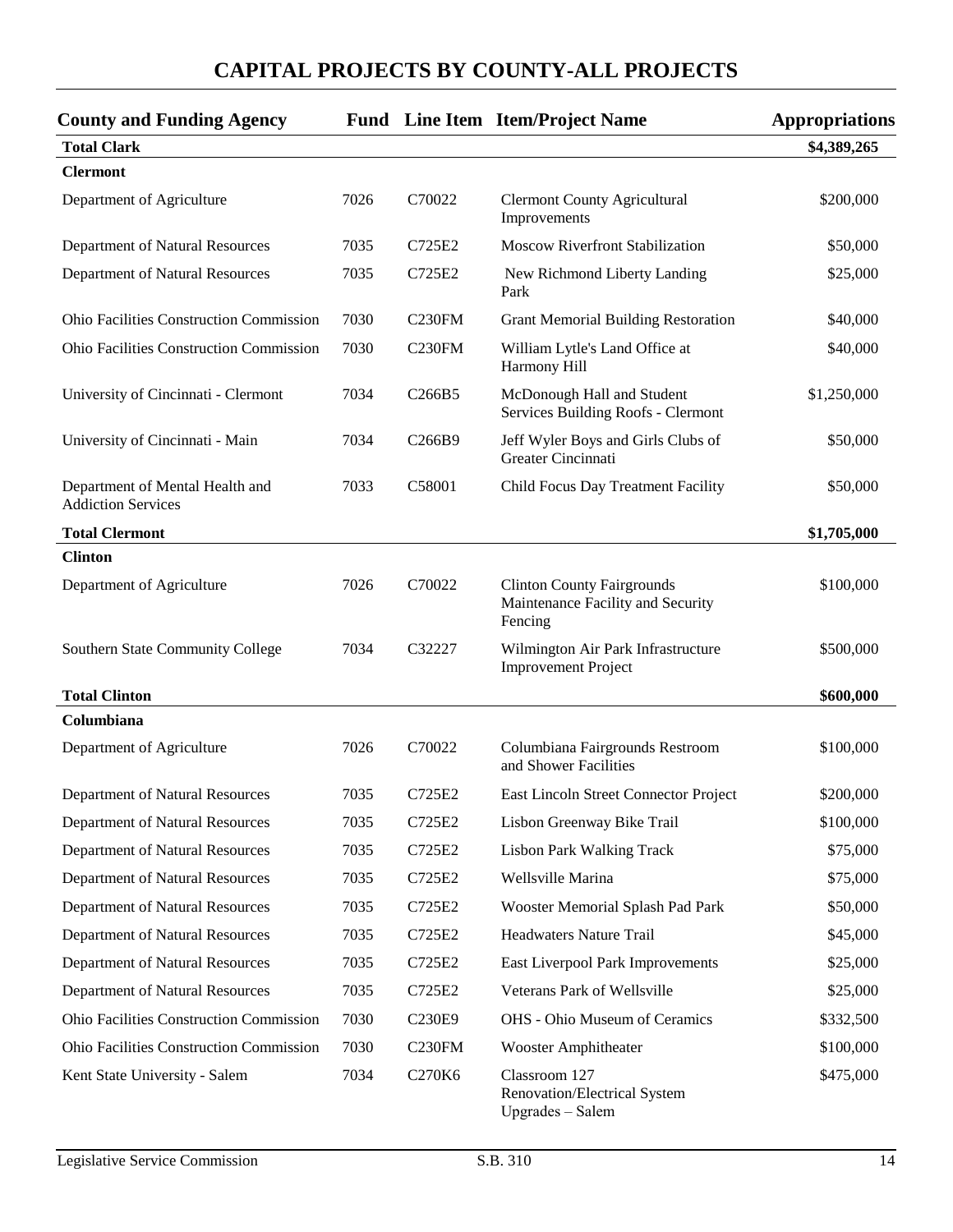| <b>County and Funding Agency</b>               |      |                    | <b>Fund</b> Line Item Item/Project Name                                    | <b>Appropriations</b> |
|------------------------------------------------|------|--------------------|----------------------------------------------------------------------------|-----------------------|
| Kent State University - East Liverpool         | 7034 | <b>C270K8</b>      | Mary Patterson Building Roof<br>Replacement - East Liverpool               | \$300,000             |
| Youngstown State University                    | 7034 | C34570             | Global Investment Hub                                                      | \$400,000             |
| <b>Total Columbiana</b>                        |      |                    |                                                                            | \$2,302,500           |
| Coshocton                                      |      |                    |                                                                            |                       |
| Department of Natural Resources                | 7035 | C725E2             | 3 Rivers Pennisula Project                                                 | \$150,000             |
| Central Ohio Technical College                 | 7034 | C36926             | Muskingum Valley Health Center                                             | \$150,000             |
| <b>Total Coshocton</b>                         |      |                    |                                                                            | \$300,000             |
| <b>Crawford</b>                                |      |                    |                                                                            |                       |
| Department of Agriculture                      | 7026 | C70022             | Crawford County Fair                                                       | \$300,000             |
| Department of Natural Resources                | 7035 | C725E2             | Galion Park Square Renovation                                              | \$100,000             |
| <b>Ohio Facilities Construction Commission</b> | 7030 | C <sub>230FM</sub> | <b>Crestline Historical Society</b>                                        | \$10,000              |
| <b>Total Crawford</b>                          |      |                    |                                                                            | \$410,000             |
| Cuyahoga                                       |      |                    |                                                                            |                       |
| Department of Natural Resources                | 7035 | C725E2             | The Foundry                                                                | \$850,000             |
| Department of Natural Resources                | 7035 | C725E2             | Cleveland MetroParks Zoo                                                   | \$800,000             |
| Department of Natural Resources                | 7035 | C725E2             | Euclid Waterfront Improvement Plan<br>Phase II                             | \$800,000             |
| Department of Natural Resources                | 7035 | C725E2             | Flats East Bank Phase 3                                                    | \$500,000             |
| Department of Natural Resources                | 7035 | C725E2             | Westlake Clague Park Playground<br>Renovation                              | \$487,155             |
| Department of Natural Resources                | 7035 | C725E2             | Bradstreet's Landing Pier, Lakefront<br>Access and Resiliency Improvements | \$200,000             |
| Department of Natural Resources                | 7035 | C725E2             | Strongsville Ehrnfelt Center                                               | \$150,000             |
| Department of Natural Resources                | 7035 | C725E2             | City of Brooklyn Trail Project                                             | \$100,000             |
| Department of Natural Resources                | 7035 | C725E2             | Independence Civic Center<br>Renovations                                   | \$100,000             |
| Department of Natural Resources                | 7035 | C725E2             | Mayfield Village Civic Center<br>Upgrades                                  | \$100,000             |
| Department of Natural Resources                | 7035 | C725E2             | North Olmsted Clague Park<br>Improvements                                  | \$100,000             |
| Department of Natural Resources                | 7035 | C725E2             | Village of Chagrin Falls Riverside<br>Park Walking Path                    | \$100,000             |
| Department of Natural Resources                | 7035 | C725E2             | Brecksville Blossom Hill Baseball<br>Field Lighting                        | \$75,000              |
| Department of Natural Resources                | 7035 | C725E2             | <b>Olmsted Falls Playground</b><br>Enhancements                            | \$75,000              |
| Department of Natural Resources                | 7035 | C725E2             | <b>Olmsted Township Brentwood</b><br><b>Playground Development</b>         | \$75,000              |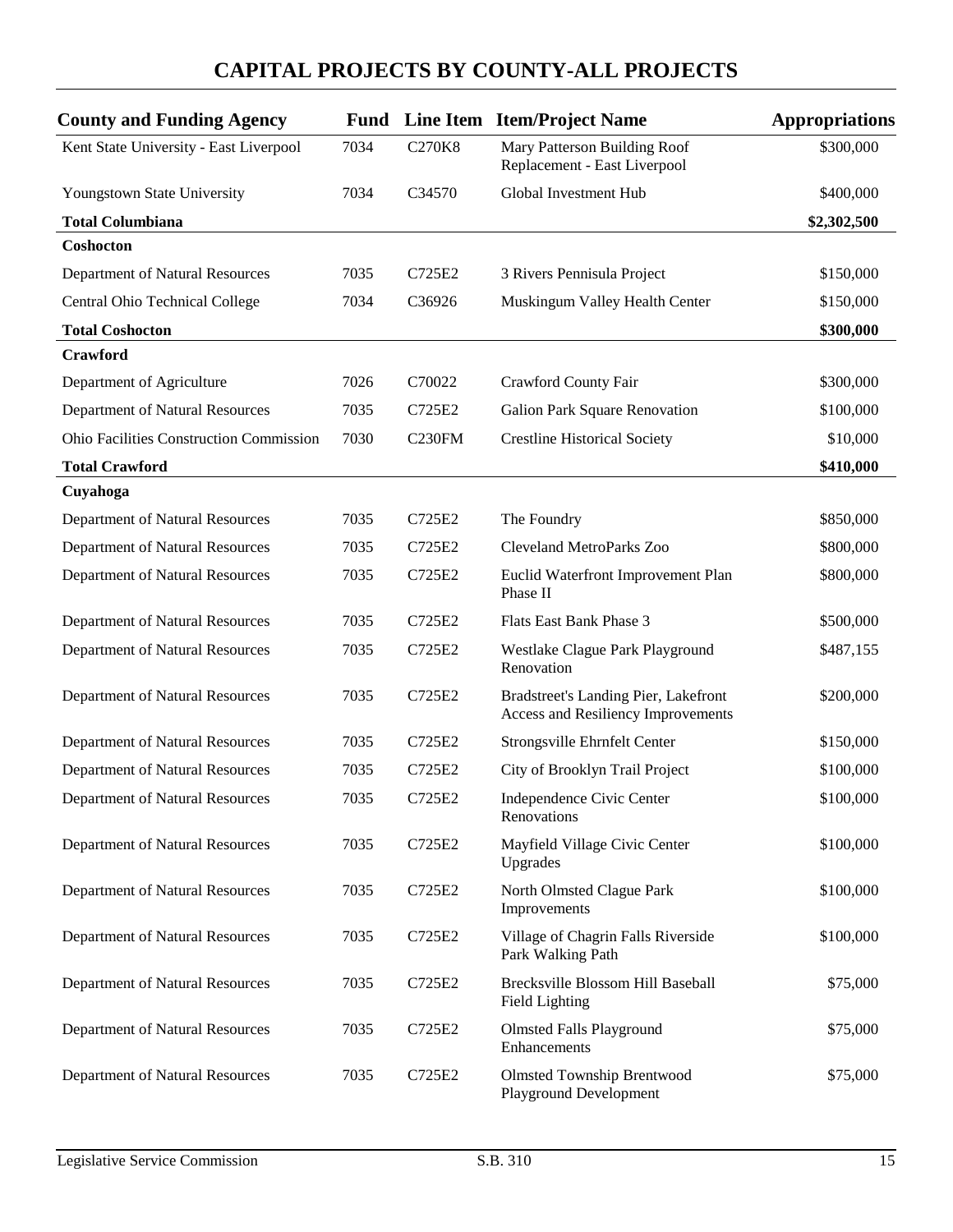| <b>County and Funding Agency</b>               |      |                     | Fund Line Item Item/Project Name                                          | <b>Appropriations</b> |
|------------------------------------------------|------|---------------------|---------------------------------------------------------------------------|-----------------------|
| Department of Natural Resources                | 7035 | C725E2              | Seven Hills Calvin Park Concession<br>Project                             | \$75,000              |
| Department of Natural Resources                | 7035 | C725E2              | Village of Moreland Hills Forest<br><b>Ridge Park Improvements</b>        | \$75,000              |
| Department of Natural Resources                | 7035 | C725E2              | Bay Village Interurban Pedestrian<br><b>Bridge</b>                        | \$50,000              |
| Department of Natural Resources                | 7035 | C725E2              | Lebanese Cultural Garden                                                  | \$50,000              |
| Department of Natural Resources                | 7035 | C725E2              | Lyndhurst Inclusive and Accessible<br>Playground Project                  | \$50,000              |
| Department of Natural Resources                | 7035 | C725E2              | Middleburg Heights Public Park<br><b>Pavilions Project</b>                | \$50,000              |
| Department of Natural Resources                | 7035 | C725E2              | Thomas Lane Pocket Park Project                                           | \$46,740              |
| Department of Natural Resources                | 7035 | C725E2              | African American Cultural Gardens                                         | \$40,000              |
| Department of Natural Resources                | 7035 | C725E2              | <b>Bradley Park Playground</b>                                            | \$32,279              |
| Department of Natural Resources                | 7035 | C725E2              | Cleveland Cultural Gardens - Rusin<br>Garden                              | \$22,000              |
| Department of Youth Services                   | 7028 | C47025              | Cuyahoga Housing Replacement                                              | \$23,320,304          |
| Department of Youth Services                   | 7028 | C47029              | <b>Cleveland Rape Crisis Centers</b>                                      | \$250,000             |
| Ohio Facilities Construction Commission        | 7030 | C <sub>230FM</sub>  | Cleveland Museum of Natural<br>History: Investing in Science<br>Education | \$2,250,000           |
| Ohio Facilities Construction Commission        | 7030 | C <sub>230FM</sub>  | Rock and Roll Hall of Fame and<br>Great Lakes Science Center              | \$1,750,000           |
| Ohio Facilities Construction Commission        | 7030 | C230FM              | Cleveland Museum of Art                                                   | \$750,000             |
| Ohio Facilities Construction Commission        | 7030 | C <sub>230FM</sub>  | <b>Crawford Auto Aviation Museum</b>                                      | \$750,000             |
| Ohio Facilities Construction Commission        | 7030 | C <sub>230FM</sub>  | <b>BAYarts</b>                                                            | \$500,000             |
| <b>Ohio Facilities Construction Commission</b> | 7030 | C230FM              | Restoration of James A. Garfield<br>Memorial                              | \$500,000             |
| <b>Ohio Facilities Construction Commission</b> | 7030 | C230FM              | Lake Erie Nature and Science Center<br>Wildlife Gardens Education Project | \$450,000             |
| <b>Ohio Facilities Construction Commission</b> | 7030 | C <sub>230FM</sub>  | Creating Our Future-The Campaign<br>for Beck Center                       | \$300,000             |
| <b>Ohio Facilities Construction Commission</b> | 7030 | C <sub>230</sub> FM | African American Museum                                                   | \$150,000             |
| Ohio Facilities Construction Commission        | 7030 | C <sub>230FM</sub>  | FRONT: MidTown Arts Campus                                                | \$150,000             |
| <b>Ohio Facilities Construction Commission</b> | 7030 | C <sub>230</sub> FM | Karamu House Phase III                                                    | \$150,000             |
| Ohio Facilities Construction Commission        | 7030 | C <sub>230FM</sub>  | <b>Broadview Heights Community</b><br>Amphitheater                        | \$100,000             |
| <b>Ohio Facilities Construction Commission</b> | 7030 | C <sub>230FM</sub>  | City of Brook Park Municipal<br>Campus Outdoor Amphitheater               | \$100,000             |
| Ohio Facilities Construction Commission        | 7030 | C <sub>230FM</sub>  | Maltz Museum of Jewish Heritage<br>Reimagine Project                      | \$100,000             |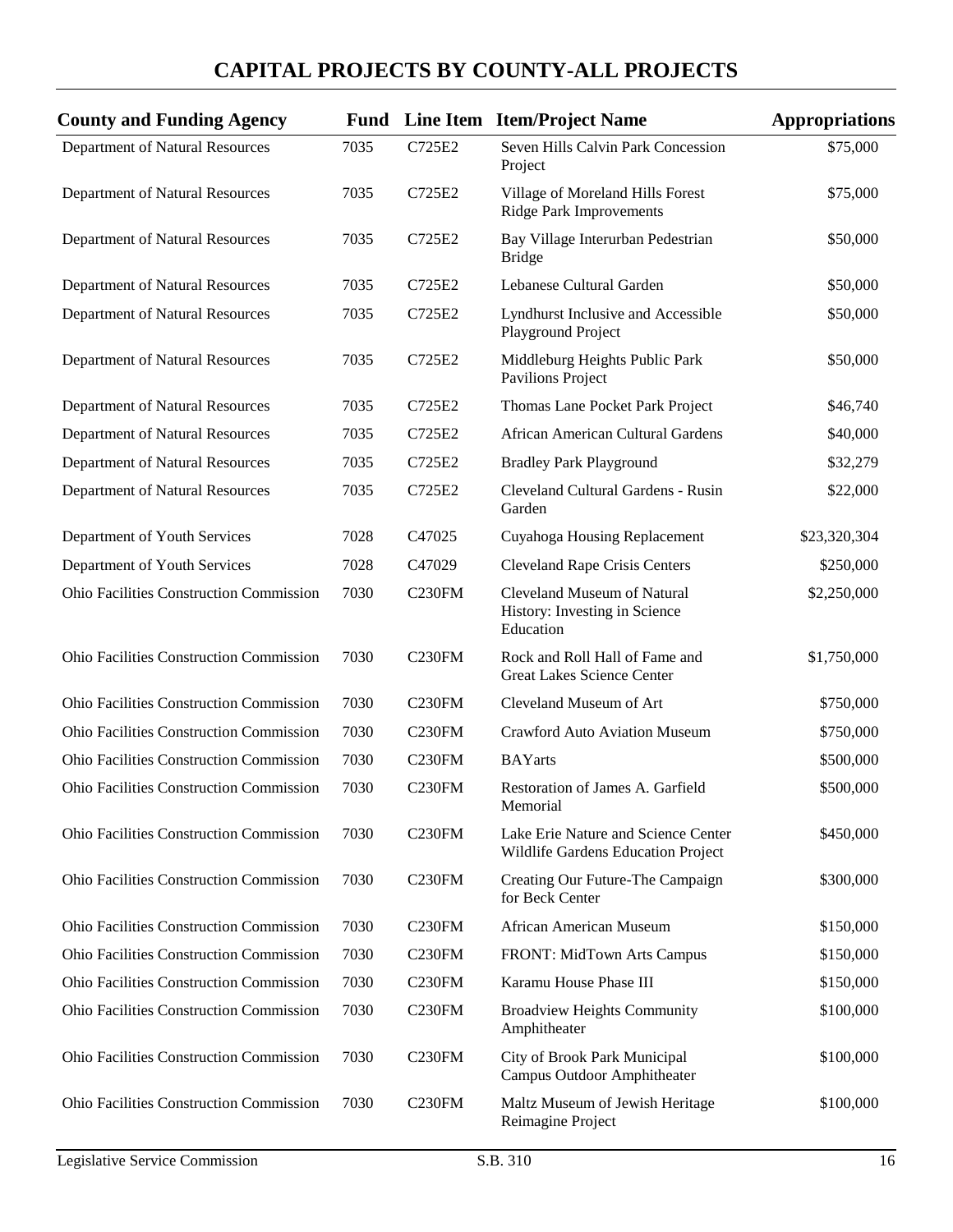| <b>County and Funding Agency</b>                             | Fund |                    | Line Item Item/Project Name                                                                     | <b>Appropriations</b> |
|--------------------------------------------------------------|------|--------------------|-------------------------------------------------------------------------------------------------|-----------------------|
| Ohio Facilities Construction Commission                      | 7030 | <b>C230FM</b>      | North Royalton Memorial Park<br>Amphitheater                                                    | \$100,000             |
| Ohio Facilities Construction Commission                      | 7030 | C <sub>230FM</sub> | The Music Settlement Center for<br>Innovation, Education, and<br>Technology                     | \$100,000             |
| <b>Ohio Facilities Construction Commission</b>               | 7030 | C230FM             | <b>Chagrin Falls Historical Society</b><br>Campaign for the 1874 Italianate<br>House            | \$50,000              |
| Ohio Facilities Construction Commission                      | 7030 | C <sub>230FM</sub> | Parma Heights Cultural and<br><b>Recreation Center Renovation Phase</b><br>II (Cassidy Theatre) | \$50,000              |
| <b>Cleveland State University</b>                            | 7034 | C26083             | <b>Science Research Building</b><br>Renovation and Expansion                                    | \$16,000,000          |
| <b>Cleveland State University</b>                            | 7034 | C26084             | IT Security Upgrade and Data<br><b>Center Restructuring</b>                                     | \$1,820,000           |
| <b>Cleveland State University</b>                            | 7034 | C <sub>26088</sub> | <b>UH Center for Advanced Pediatric</b><br><b>Surgery and Dentistry</b>                         | \$750,000             |
| <b>Cleveland State University</b>                            | 7034 | C <sub>26089</sub> | Metro Health Rehabilitation<br><b>Research Institute</b>                                        | \$250,000             |
| <b>Cleveland State University</b>                            | 7034 | C <sub>26090</sub> | Jennings Center Safe Movement<br>Equipment                                                      | \$250,000             |
| <b>Cleveland State University</b>                            | 7034 | C <sub>26091</sub> | Tower City/City Block                                                                           | \$2,000,000           |
| Kent State University - Main                                 | 7034 | C270L7             | Cleveland Institute of Music                                                                    | \$150,000             |
| Kent State University - Main                                 | 7034 | C270M1             | Severance Hall                                                                                  | \$800,000             |
| Cuyahoga Community College                                   | 7034 | C37800             | <b>Basic Renovations</b>                                                                        | \$6,226,408           |
| Cuyahoga Community College                                   | 7034 | C37852             | East Campus Exterior Plaza                                                                      | \$6,400,000           |
| Cuyahoga Community College                                   | 7034 | C37860             | <b>West Nursing Renovations</b>                                                                 | \$3,000,000           |
| Cuyahoga Community College                                   | 7034 | C37861             | <b>Greater Cleveland Food Bank</b>                                                              | \$250,000             |
| Cuyahoga Community College                                   | 7034 | C37862             | Cleveland Institute of Art Interactive<br>Media Lab                                             | \$150,000             |
| Cuyahoga Community College                                   | 7034 | C37863             | Playhouse Square Connor Palace<br>Theatre Renovations and<br>Improvements                       | \$1,000,000           |
| Cuyahoga Community College                                   | 7034 | C37864             | Solon Innovation Center                                                                         | \$150,000             |
| Lorain County Community College                              | 7034 | C38329             | Sears think[box] Phase V                                                                        | \$750,000             |
| Department of Mental Health and<br><b>Addiction Services</b> | 7033 | C58001             | Bellefaire JCB Pediatric Psychiatric<br>Hospital and Autism School                              | \$1,000,000           |
| Department of Mental Health and<br><b>Addiction Services</b> | 7033 | C58001             | <b>Restoration of Mental Health</b><br>Diversion Center                                         | \$1,000,000           |
| Department of Mental Health and<br><b>Addiction Services</b> | 7033 | C58001             | Stella Maris                                                                                    | \$500,000             |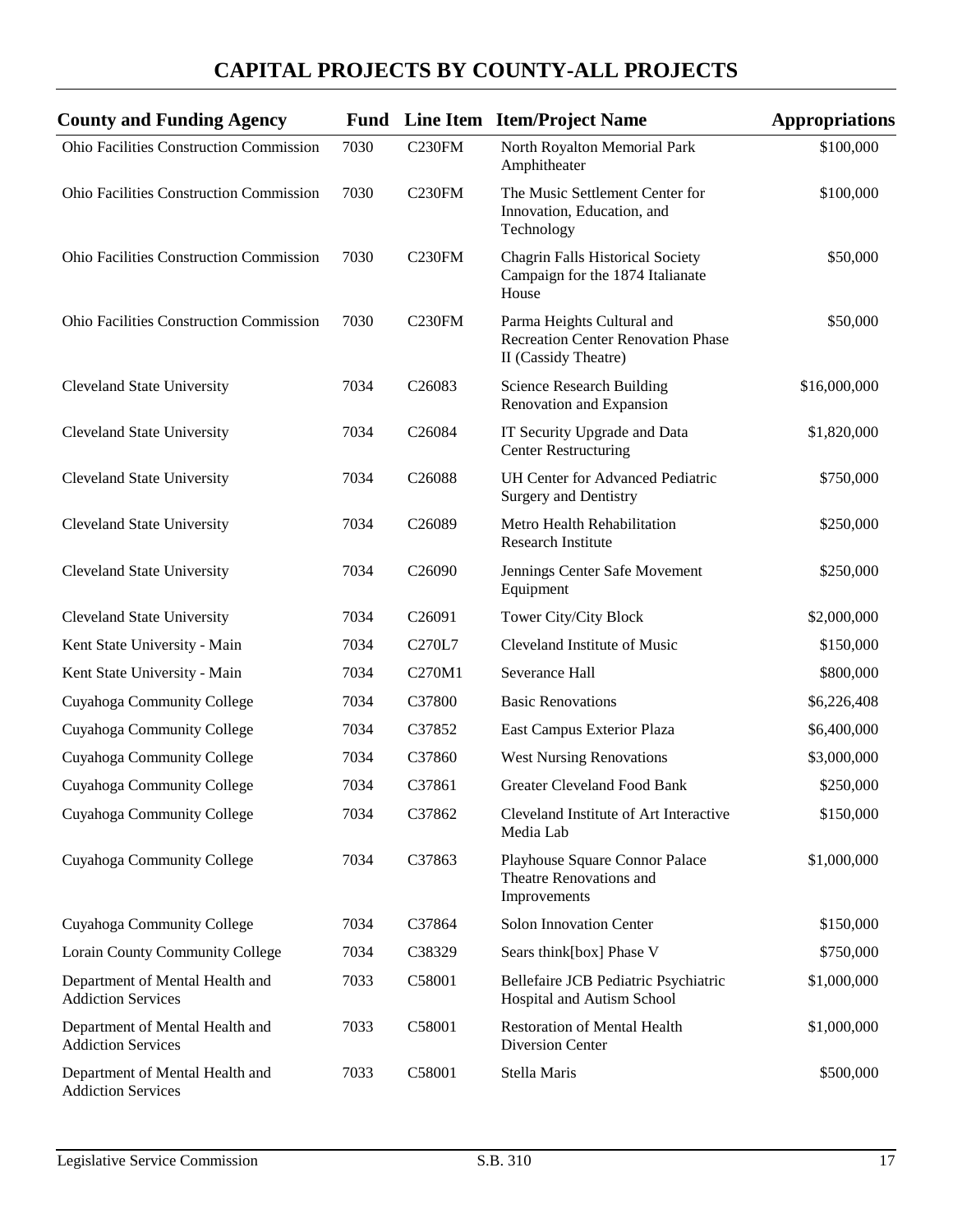| <b>County and Funding Agency</b>                             |      |                    | <b>Fund</b> Line Item Item/Project Name                                   | <b>Appropriations</b> |
|--------------------------------------------------------------|------|--------------------|---------------------------------------------------------------------------|-----------------------|
| Department of Mental Health and<br><b>Addiction Services</b> | 7033 | C58001             | Providence House                                                          | \$400,000             |
| Department of Mental Health and<br><b>Addiction Services</b> | 7033 | C58001             | Applewood Center- Jones Home<br>Campus                                    | \$350,000             |
| Department of Mental Health and<br><b>Addiction Services</b> | 7033 | C58001             | City of Lakewood-Mental Health<br>and Addiction Services Support<br>Space | \$250,000             |
| Department of Mental Health and<br><b>Addiction Services</b> | 7033 | C58001             | Edna House                                                                | \$150,000             |
| Department of Mental Health and<br><b>Addiction Services</b> | 7033 | C58001             | Y-Haven                                                                   | \$150,000             |
| Department of Mental Health and<br><b>Addiction Services</b> | 7033 | C58001             | Women's Recovery Center                                                   | \$13,000              |
| <b>Total Cuyahoga</b>                                        |      |                    |                                                                           | \$80,632,886          |
| <b>Darke</b>                                                 |      |                    |                                                                           |                       |
| Department of Agriculture                                    | 7026 | C70022             | Darke County Swine and<br><b>Community Pavilion</b>                       | \$500,000             |
| <b>Ohio Facilities Construction Commission</b>               | 7030 | <b>C230FM</b>      | Darke County Art Trail Initiative                                         | \$40,000              |
| <b>Total Darke</b>                                           |      |                    |                                                                           | \$540,000             |
| <b>Defiance</b>                                              |      |                    |                                                                           |                       |
| Department of Natural Resources                              | 7035 | C725E2             | Cooper Lodge, Camp Lakota                                                 | \$250,000             |
| Department of Natural Resources                              | 7035 | C725E2             | Bronson Park Multi-use Path                                               | \$150,000             |
| Department of Natural Resources                              | 7035 | C725E2             | Camp Libbey                                                               | \$100,000             |
| Department of Natural Resources                              | 7035 | C725E2             | AuGlaize Village Handi-capable<br>Hertiage Trail                          | \$20,000              |
| Ohio Facilities Construction Commission                      | 7030 | C <sub>230FM</sub> | Defiance Community Auditorium<br><b>Renovation Project</b>                | \$150,000             |
| Ohio Facilities Construction Commission                      | 7030 | C <sub>230FM</sub> | Hicksville Huber Opera House                                              | \$15,000              |
| <b>Total Defiance</b>                                        |      |                    |                                                                           | \$685,000             |
| <b>Delaware</b>                                              |      |                    |                                                                           |                       |
| Department of Agriculture                                    | 7026 | C70022             | Delaware County Fair Grandstands                                          | \$500,000             |
| Department of Natural Resources                              | 7035 | C725E2             | Sunbury Ohio to Erie trail Design<br>and Construction                     | \$450,000             |
| Department of Natural Resources                              | 7035 | C725E2             | Home Road Trail Extension                                                 | \$200,000             |
| Department of Natural Resources                              | 7035 | C725E2             | Freeman Road Park Project                                                 | \$115,000             |
| Department of Natural Resources                              | 7035 | C725E2             | Central Avenue Pedestrian and Bike<br>Trail                               | \$100,000             |
| Department of Natural Resources                              | 7035 | C725E2             | Concord Township Park<br>Redevelopment Plan                               | \$100,000             |
| <b>Ohio Facilities Construction Commission</b>               | 7030 | C <sub>230FM</sub> | Barn at Stratford Roof Project                                            | \$300,000             |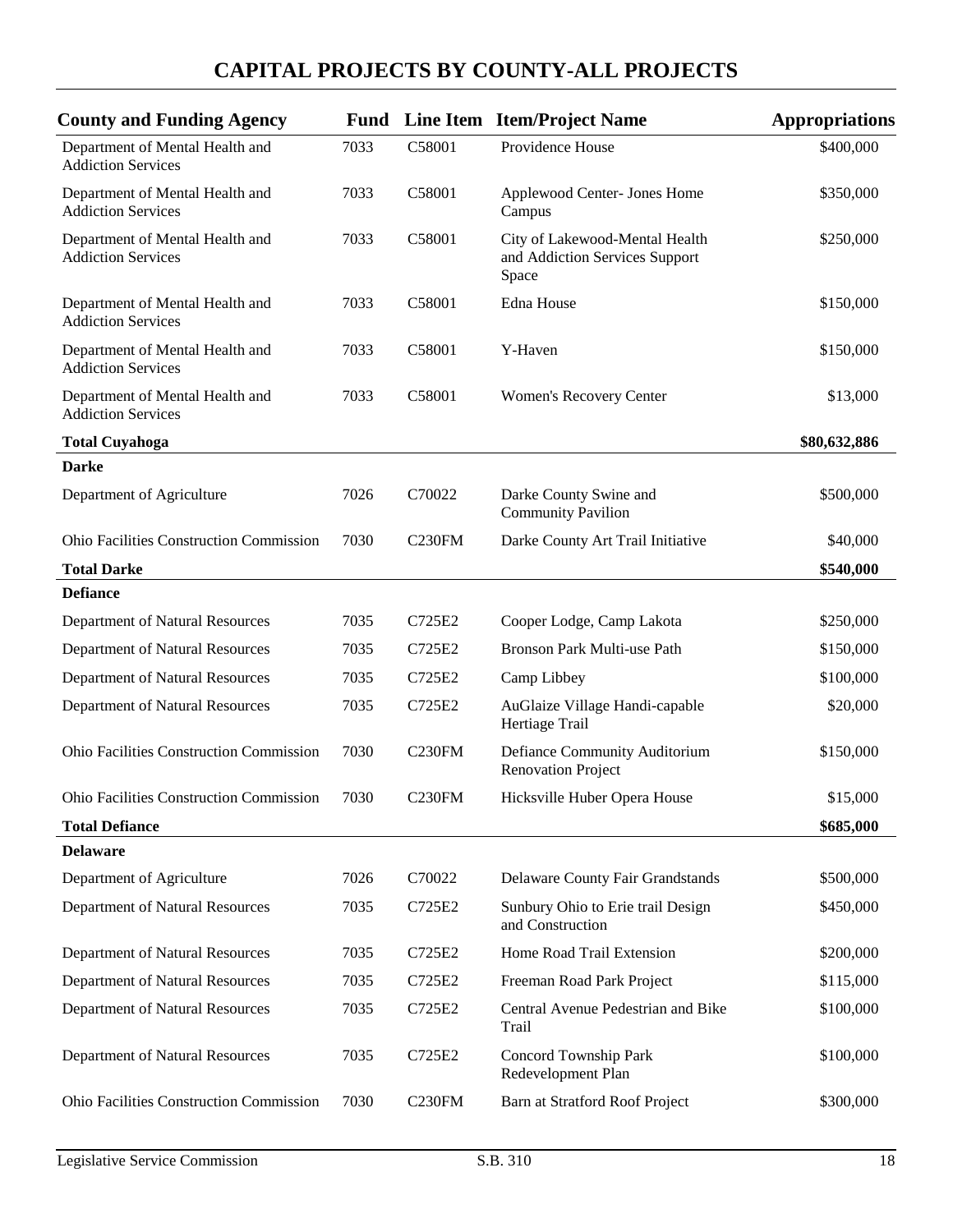| <b>County and Funding Agency</b>               | Fund |                    | Line Item Item/Project Name                                       | <b>Appropriations</b> |
|------------------------------------------------|------|--------------------|-------------------------------------------------------------------|-----------------------|
| Ohio Facilities Construction Commission        | 7030 | C <sub>230FM</sub> | Historic Township Hall Relocation<br>and Restoration              | \$180,000             |
| <b>Ohio Facilities Construction Commission</b> | 7030 | C <sub>230FM</sub> | Arts Castle Roof Skylight Project                                 | \$150,000             |
| Ohio Facilities Construction Commission        | 7030 | C <sub>230FM</sub> | Muirfield Dr. Kinetic Arts Project                                | \$75,000              |
| <b>Total Delaware</b>                          |      |                    |                                                                   | \$2,170,000           |
| Erie                                           |      |                    |                                                                   |                       |
| Department of Natural Resources                | 7035 | C725E2             | Sandusky Bay Pathway/Landing Park                                 | \$750,000             |
| Department of Natural Resources                | 7035 | C725E2             | Vermillion Lakefront Revitalization                               | \$75,000              |
| Department of Veterans Services                | 6040 | C90073             | Sandusky Equipment State                                          | \$366,320             |
| Department of Veterans Services                | 3190 | C90074             | Sandusky Renovation Federal                                       | \$1,914,868           |
| Department of Veterans Services                | 6040 | C90075             | <b>Sandusky Renovation State</b>                                  | \$1,248,253           |
| Bowling Green State University -<br>Firelands  | 7034 | C24001             | <b>Basic Renovations - Firelands</b>                              | \$320,000             |
| Bowling Green State University - Main          | 7034 | C <sub>24069</sub> | <b>BGSU Water Quality Research and</b><br><b>Education Center</b> | \$1,000,000           |
| <b>Total Erie</b>                              |      |                    |                                                                   | \$5,674,441           |
| Fairfield                                      |      |                    |                                                                   |                       |
| Department of Natural Resources                | 7035 | C725E2             | Millersport Canal Restoration -<br>Phase I                        | \$250,000             |
| Department of Natural Resources                | 7035 | C725E2             | <b>Buckeye Lake Dredge</b>                                        | \$200,000             |
| Department of Natural Resources                | 7035 | C725E2             | Lancaster All Abilities Playground                                | \$150,000             |
| Department of Natural Resources                | 7035 | C725E2             | Pickerington Soccer Association<br><b>Facility Improvements</b>   | \$150,000             |
| Department of Natural Resources                | 7035 | C725E2             | <b>Buckeye Lake Crystal Lagoon</b>                                | \$75,000              |
| <b>Ohio Facilities Construction Commission</b> | 7030 | C <sub>230FM</sub> | Ohio Glass Museum                                                 | \$40,000              |
| <b>Ohio Facilities Construction Commission</b> | 7030 | C <sub>230FM</sub> | <b>Wendel Concert Stage</b>                                       | \$35,000              |
| <b>Ohio Facilities Construction Commission</b> | 7030 | <b>C230FR</b>      | OHS - Wahkeena Nature Preserve                                    | \$432,250             |
| <b>Total Fairfield</b>                         |      |                    |                                                                   | \$1,332,250           |
| <b>Fayette</b>                                 |      |                    |                                                                   |                       |
| Department of Rehabilitation and<br>Correction | 7027 | C50100             | <b>Fayette County Adult Detention</b><br>Center                   | \$65,000              |
| <b>Ohio Facilities Construction Commission</b> | 7030 | C <sub>230FM</sub> | Washington Court House Auditorium                                 | \$325,000             |
| <b>Total Fayette</b>                           |      |                    |                                                                   | \$390,000             |
| <b>Franklin</b>                                |      |                    |                                                                   |                       |
| <b>Adjutant General</b>                        | 7026 | C74556             | Rickenbacker Runway Upgrades                                      | \$611,000             |
| Capitol Square Review and Advisory<br>Board    | 7026 | C87407             | <b>Statehouse Repair/Improvements</b>                             | \$1,700,000           |
| Department of Developmental Disabilities       | 7033 | C59074             | Bridgeway Academy                                                 | \$1,000,000           |
| Department of Natural Resources                | 7026 | C725E0             | <b>DNR Fairgrounds Area Upgrades</b>                              | \$1,000,000           |
| Legislative Service Commission                 |      |                    | S.B. 310                                                          | 19                    |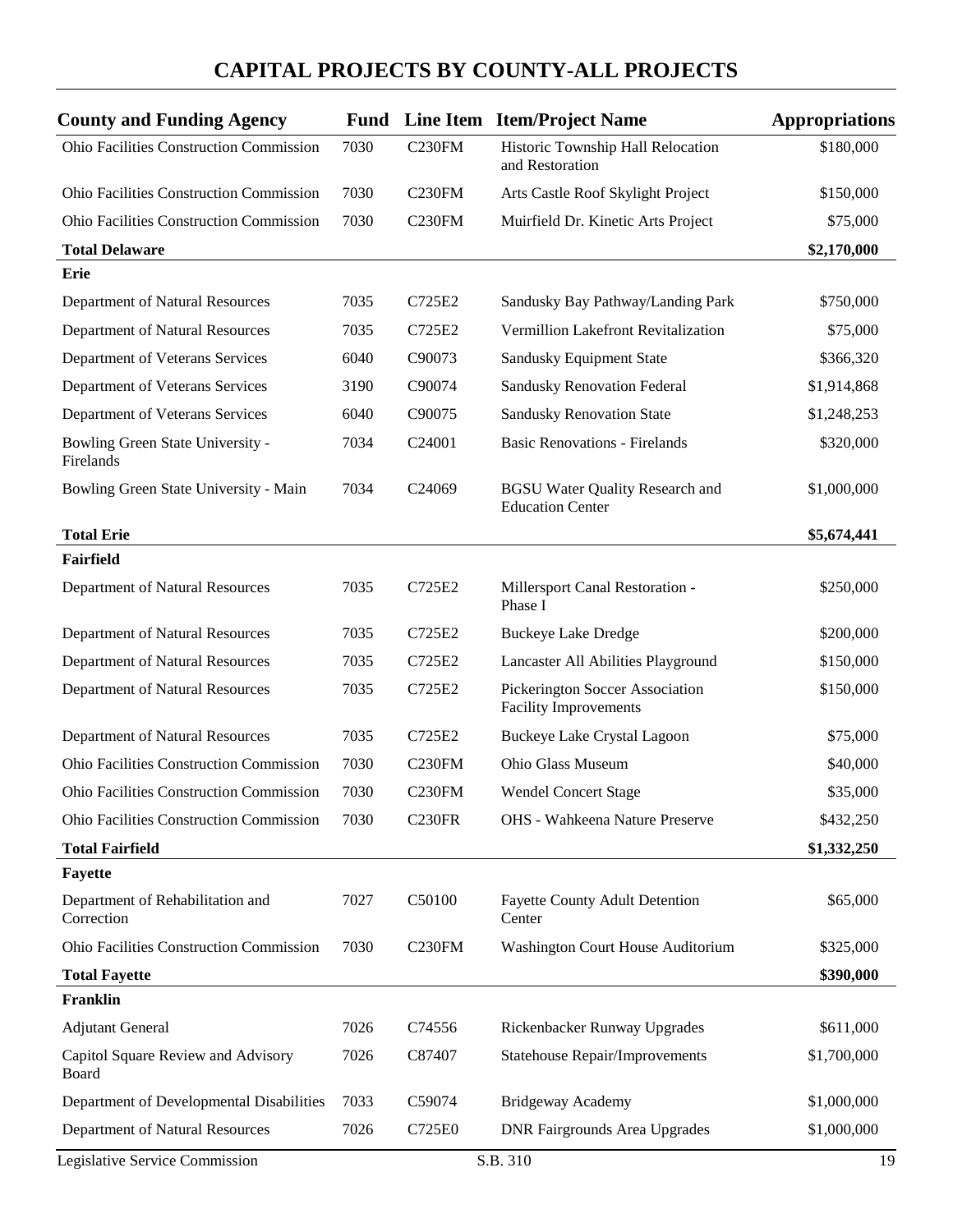| <b>County and Funding Agency</b>               |      |                    | <b>Fund</b> Line Item Item/Project Name                  | <b>Appropriations</b> |
|------------------------------------------------|------|--------------------|----------------------------------------------------------|-----------------------|
| Department of Natural Resources                | 7035 | C725E2             | Galloway Sports Complex One Field<br>Project             | \$1,500,000           |
| Department of Natural Resources                | 7035 | C725E2             | Columbus Zoo Consrvation<br><b>Education Renovations</b> | \$1,000,000           |
| Department of Natural Resources                | 7035 | C725E2             | Hudson Greenway Trail                                    | \$750,000             |
| Department of Natural Resources                | 7035 | C725E2             | Alum Creek and Olentangy Trail<br>Connector              | \$500,000             |
| Department of Natural Resources                | 7035 | C725E2             | Thaddeus Kosciuszko Park                                 | \$400,000             |
| Department of Natural Resources                | 7035 | C725E2             | <b>Worthington McCord Park</b><br>Renovations            | \$400,000             |
| Department of Natural Resources                | 7035 | C725E2             | Lane Avenue Shared Use Path<br>Project                   | \$338,000             |
| Department of Natural Resources                | 7035 | C725E2             | Hayden Run Trail Extension                               | \$300,000             |
| Department of Natural Resources                | 7035 | C725E2             | <b>Grandview Yard Recreational Trail</b>                 | \$150,000             |
| Department of Natural Resources                | 7035 | C725E2             | Lockbourne Magnolia Trail                                | \$100,000             |
| Department of Natural Resources                | 7035 | C725E2             | Miracle Field Complex                                    | \$100,000             |
| Department of Natural Resources                | 7035 | C725E2             | <b>Whitehall Community Park</b><br>Revitalization        | \$100,000             |
| Department of Public Safety                    | 7026 | C76035             | <b>Alum Creek Facility Renovations</b><br>and Upgrades   | \$950,000             |
| Department of Public Safety                    | 7026 | C76036             | Shipley Building Renovations and<br>Improvements         | \$1,235,000           |
| Department of Public Safety                    | 7026 | C76045             | <b>OSHP</b> Academy Renovations and<br>Improvements      | \$325,000             |
| Department of Public Safety                    | 7026 | C76049             | <b>EMA Building Renovations and</b><br>Improvements      | \$650,000             |
| <b>Broadcast Educational Media Commission</b>  | 7034 | C37406             | <b>Network Operations Center</b><br>Upgrades             | \$1,167,133           |
| Broadcast Educational Media Commission 7034    |      | C37412             | <b>Ohio Government</b><br>Telecommunications             | \$275,000             |
| <b>Expositions Commission</b>                  | 7026 | C72305             | Facility Improvements and<br>Modernization               | \$10,000,000          |
| <b>Expositions Commission</b>                  | 7026 | C72312             | Renovations and Equipment<br>Replacement                 | \$1,500,000           |
| <b>Ohio Facilities Construction Commission</b> | 7030 | C <sub>23023</sub> | OHS - Ohio History Center Exhibit<br>Replacement         | \$150,000             |
| <b>Ohio Facilities Construction Commission</b> | 7030 | C <sub>23032</sub> | OHS - Ohio Historical Center<br>Rehabilitation           | \$3,412,500           |
| Ohio Facilities Construction Commission        | 7030 | C <sub>23057</sub> | OHS - Online Portal to Ohio's<br>Heritage                | \$712,500             |
| <b>Ohio Facilities Construction Commission</b> | 7030 | <b>C230EO</b>      | OHS - Poindexter Village Museum                          | \$1,425,000           |
| Ohio Facilities Construction Commission        | 7030 | C <sub>230FM</sub> | Ohio Theatre Restoration                                 | \$1,250,000           |
| Legislative Service Commission                 |      |                    | S.B. 310                                                 | 20                    |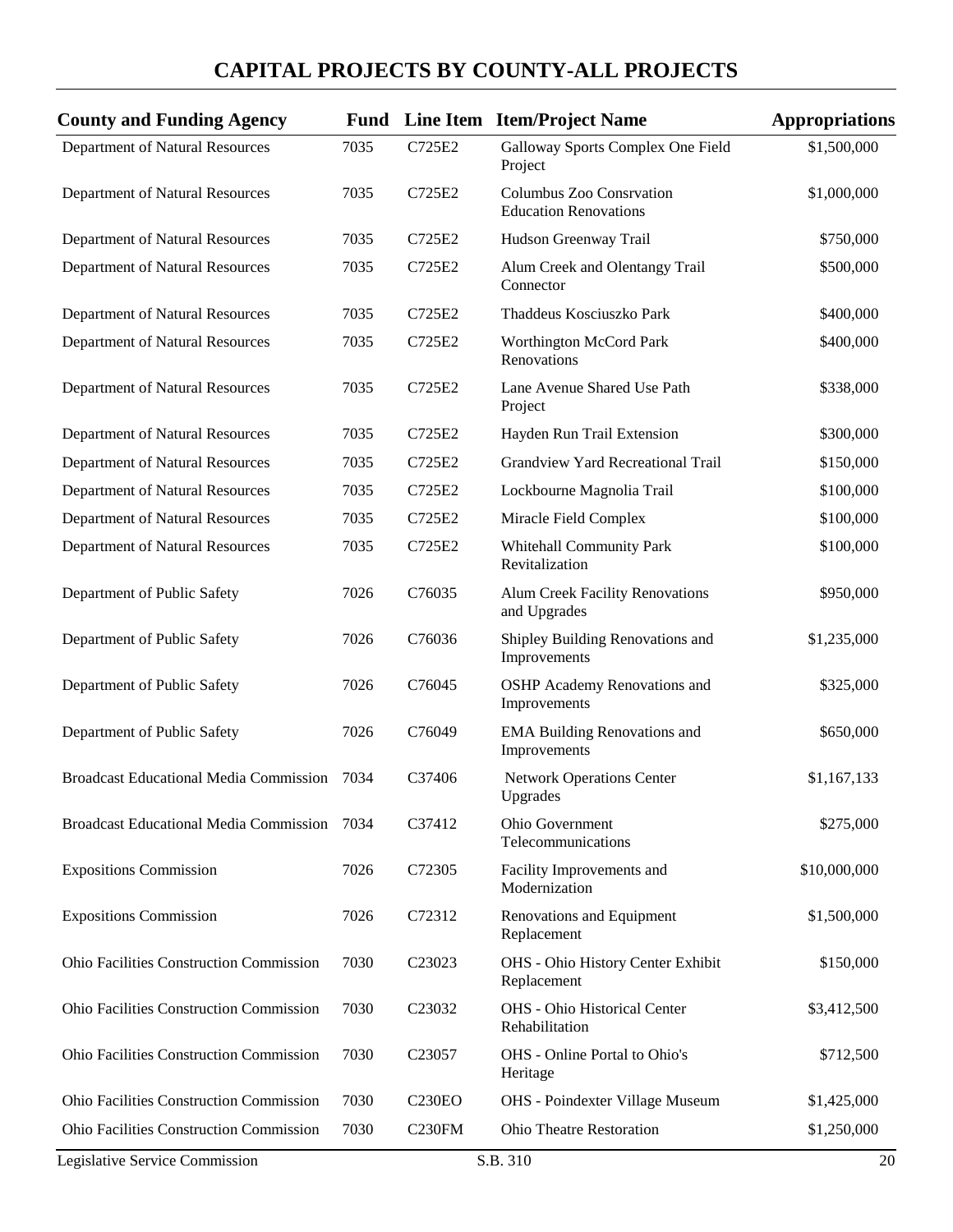| <b>County and Funding Agency</b>               |      |                    | Fund Line Item Item/Project Name                                | <b>Appropriations</b> |
|------------------------------------------------|------|--------------------|-----------------------------------------------------------------|-----------------------|
| Ohio Facilities Construction Commission        | 7030 | <b>C230FM</b>      | <b>Columbus Historical Society Engine</b><br>House #6           | \$500,000             |
| Ohio Facilities Construction Commission        | 7030 | C <sub>230FM</sub> | Norwich Township Veterans<br><b>Memorial Relocation Project</b> | \$300,000             |
| <b>Ohio Facilities Construction Commission</b> | 7030 | C230FM             | O.P. Chaney/Historic Mill                                       | \$250,000             |
| Ohio Facilities Construction Commission        | 7030 | C <sub>230FM</sub> | Columbus Museum of Art<br><b>Accessibility Upgrades</b>         | \$225,000             |
| <b>Ohio Facilities Construction Commission</b> | 7030 | <b>C230FM</b>      | Grove City Historical Society<br>Renovations                    | \$200,000             |
| Ohio Facilities Construction Commission        | 7030 | C <sub>230FM</sub> | Grove City Outdoor Cultural Arts<br>Performance Facility        | \$200,000             |
| Ohio Facilities Construction Commission        | 7030 | C <sub>230FM</sub> | Jeffrey Mansion                                                 | \$100,000             |
| <b>Ohio Facilities Construction Commission</b> | 7030 | C230FM             | Minerva Park Amphitheater<br>Restoration                        | \$100,000             |
| Ohio Facilities Construction Commission        | 7030 | C <sub>230FM</sub> | Rickenbacker Woods Museum                                       | \$100,000             |
| Department of Higher Education                 | 7034 | C <sub>23501</sub> | Ohio Supercomputer Center                                       | \$7,224,750           |
| Department of Higher Education                 | 7034 | C23560             | HEI Critical Maintenance and<br>Upgrades                        | \$1,425,000           |
| The Ohio State University - Main               | 7034 | C315BR             | <b>Emergency Generators</b>                                     | \$900,000             |
| The Ohio State University - Main               | 7034 | C315DM             | Roof Repair and Replacements                                    | \$4,800,000           |
| The Ohio State University - Main               | 7034 | C315DN             | Fire System Replacements                                        | \$3,900,000           |
| The Ohio State University - Main               | 7034 | C315DP             | <b>HVAC Repair and Replacements</b>                             | \$3,600,000           |
| The Ohio State University - Main               | 7034 | C315DQ             | Elevator Safety Repairs and<br>Replacements                     | \$4,900,000           |
| The Ohio State University - Main               | 7034 | C315DS             | <b>Building Envelope Repair</b>                                 | \$1,000,000           |
| The Ohio State University - Main               | 7034 | C315DT             | Plumbing Repair                                                 | \$1,800,000           |
| The Ohio State University - Main               | 7034 | C315DU             | Road/Bridge Improvements                                        | \$800,000             |
| The Ohio State University - Main               | 7034 | C315FD             | <b>Electrical Repairs</b>                                       | \$2,300,000           |
| The Ohio State University - Main               | 7034 | C315GY             | Campbell Hall Renovations/Addition                              | \$23,760,000          |
| The Ohio State University - Main               | 7034 | C315GZ             | <b>Biomedical and Materials</b><br><b>Engineering Complex</b>   | \$23,760,000          |
| The Ohio State University - Main               | 7034 | C315HA             | <b>Infrastructure Renewal</b>                                   | \$1,000,000           |
| The Ohio State University - Main               | 7034 | <b>C315HS</b>      | Charitable Pharmacy and Market                                  | \$50,000              |
| The Ohio State University - Main               | 7034 | C315HT             | Farm on the Hilltop                                             | \$1,000,000           |
| The Ohio State University - Main               | 7034 | <b>C315HU</b>      | Ohio Manufacturing and Innovation<br>Center                     | \$500,000             |
| The Ohio State University - Main               | 7034 | C315HV             | PAST Innovation Lab                                             | \$300,000             |
| The Ohio State University - Main               | 7034 | C315HW             | Columbus Speech and Hearing Care<br>Facility                    | \$300,000             |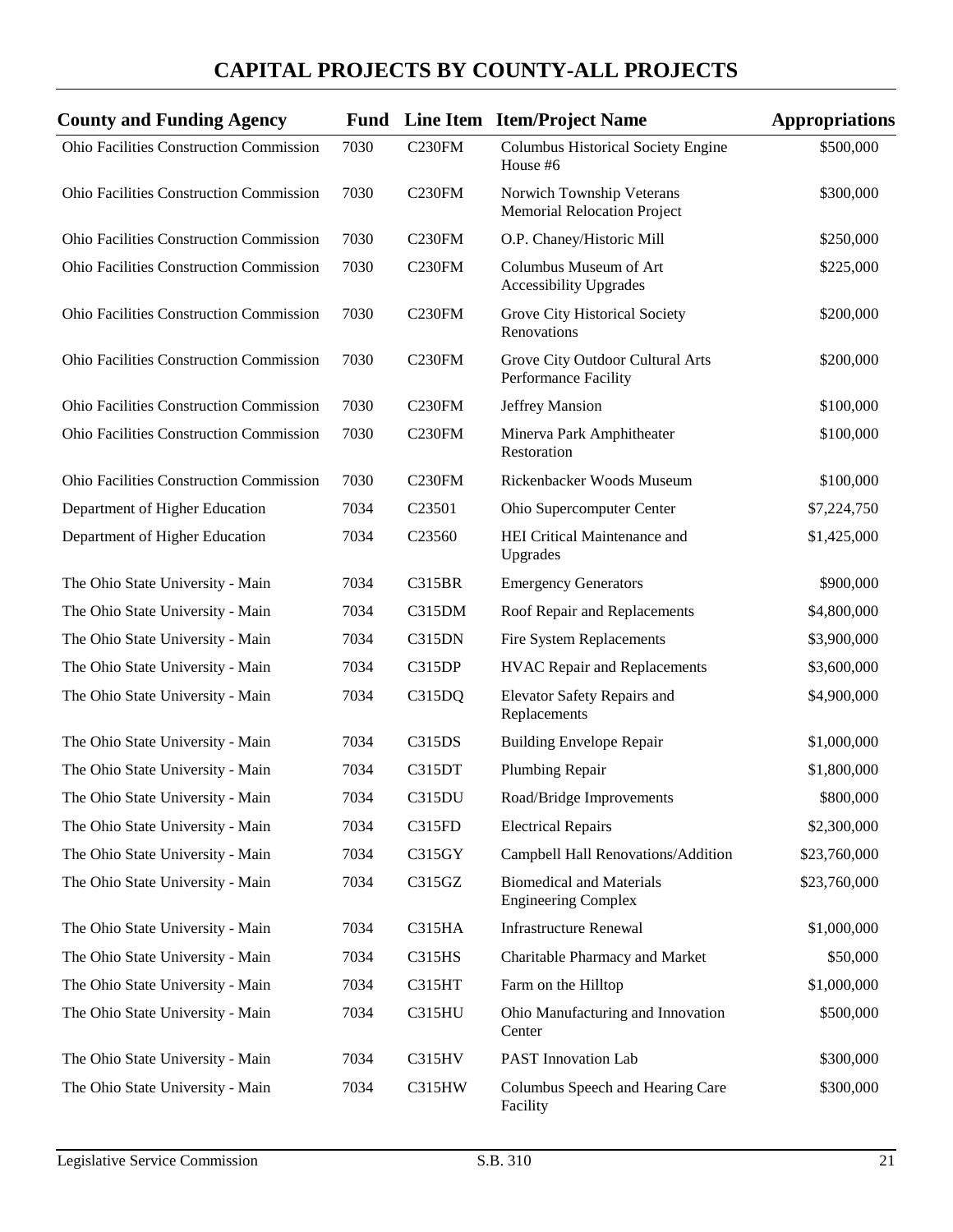| <b>County and Funding Agency</b>                             |      |                    | <b>Fund</b> Line Item Item/Project Name                                          | <b>Appropriations</b> |
|--------------------------------------------------------------|------|--------------------|----------------------------------------------------------------------------------|-----------------------|
| The Ohio State University - Main                             | 7034 | <b>C315HX</b>      | East Side Dental Clinic                                                          | \$500,000             |
| <b>Columbus State Community College</b>                      | 7034 | C38435             | <b>Student Success Renovations</b>                                               | \$5,500,000           |
| <b>Columbus State Community College</b>                      | 7034 | C38437             | <b>Building Infrastructure Repairs</b>                                           | \$9,251,300           |
| <b>Columbus State Community College</b>                      | 7034 | C38445             | Rickenbacker Area Mobility Center                                                | \$1,000,000           |
| <b>Columbus State Community College</b>                      | 7034 | C38446             | Center for Creative Career<br>Development                                        | \$350,000             |
| Columbus State Community College                             | 7034 | C38447             | <b>Workforce Development Training</b><br>Center                                  | \$300,000             |
| Columbus State Community College                             | 7034 | C38448             | The Point                                                                        | \$250,000             |
| <b>Columbus State Community College</b>                      | 7034 | C38449             | Gravity Project Phase 2                                                          | \$500,000             |
| Columbus State Community College                             | 7034 | C38450             | Jewish Family Services Technology<br>Hub for Workforce Advancement               | \$125,000             |
| Judiciary/Supreme Court                                      | 7026 | C00502             | <b>General Building Renovations</b>                                              | \$1,159,000           |
| Department of Mental Health and<br><b>Addiction Services</b> | 7033 | C58001             | Comprehensive Addiction Center                                                   | \$4,500,000           |
| Department of Mental Health and<br><b>Addiction Services</b> | 7033 | C58001             | <b>Faith Mission Shelter Renovations</b>                                         | \$400,000             |
| Department of Mental Health and<br><b>Addiction Services</b> | 7033 | C58001             | Lighthouse Behavioral Health<br>Solutions Outpatient Behavioral<br>Health Clinic | \$50,000              |
| Department of Mental Health and<br><b>Addiction Services</b> | 7033 | C58001             | Sanctuary on Sullivant                                                           | \$50,000              |
| Ohio State School for the Blind                              | 7026 | C22616             | Renovations and Improvements                                                     | \$1,995,000           |
| Ohio School for the Deaf                                     | 7026 | C <sub>22107</sub> | Renovations and Improvements                                                     | \$663,764             |
| Ohio School for the Deaf                                     | 7026 | C <sub>22116</sub> | <b>Buildings and Demolitions</b>                                                 | \$61,812              |
| Department of Taxation                                       | 7026 | C11001             | <b>Enhanced Electronic Filing</b>                                                | \$27,550,000          |
| <b>Total Franklin</b>                                        |      |                    |                                                                                  | \$172,501,759         |
| <b>Fulton</b>                                                |      |                    |                                                                                  |                       |
| Department of Natural Resources                              | 7035 | C725E2             | <b>Swanton Railroad Park</b>                                                     | \$150,000             |
| Department of Natural Resources                              | 7035 | C725E2             | Fayette Normal Memorial Park<br><b>Community Splash Pad</b>                      | \$50,000              |
| Department of Natural Resources                              | 7035 | C725E2             | <b>Lyons Community Park</b><br>Improvements                                      | \$20,000              |
| Ohio Facilities Construction Commission                      | 7030 | C <sub>230FM</sub> | Fayette Opera House Roof<br>Replacement                                          | \$100,000             |
| Northwest State Community College                            | 7034 | C38219             | <b>Building B Renovations</b>                                                    | \$2,376,366           |
| <b>Total Fulton</b>                                          |      |                    |                                                                                  | \$2,696,366           |
| <b>Gallia</b>                                                |      |                    |                                                                                  |                       |
| Department of Natural Resources                              | 7035 | C725E2             | Gallipolis City Pool                                                             | \$40,000              |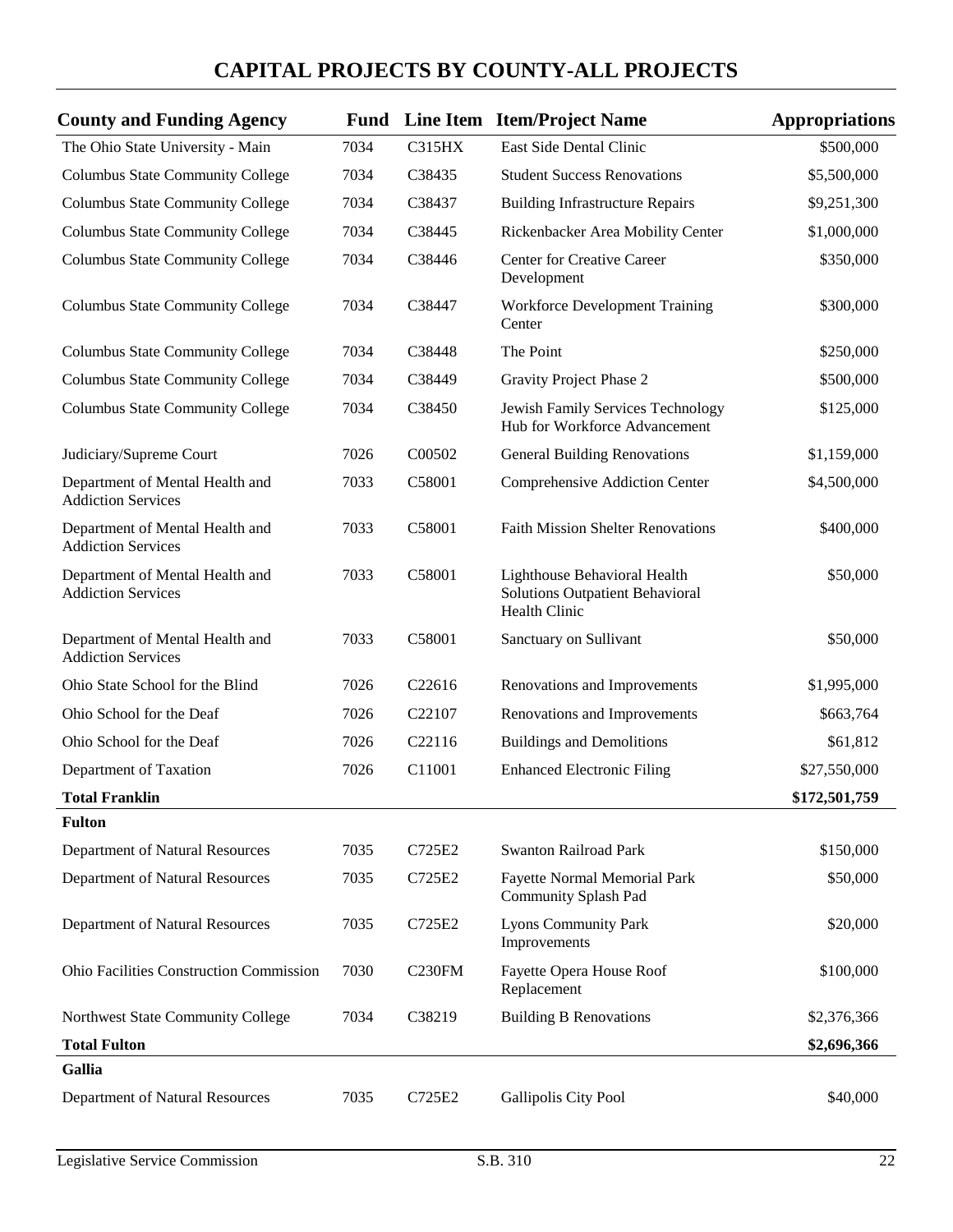| <b>County and Funding Agency</b>               | <b>Fund</b> |                    | Line Item Item/Project Name                                          | <b>Appropriations</b> |
|------------------------------------------------|-------------|--------------------|----------------------------------------------------------------------|-----------------------|
| Ohio Facilities Construction Commission        | 7030        | <b>C230FM</b>      | Ariel Opera House Energy<br><b>Efficiency and Safety Updates</b>     | \$400,000             |
| <b>Ohio Facilities Construction Commission</b> | 7030        | C230FM             | Gallipolis Railroad Freight Station<br>Museum                        | \$75,000              |
| Rio Grande Community College                   | 7034        | C35617             | IT Infrastructure and Information<br><b>System Upgrades</b>          | \$1,332,754           |
| <b>Total Gallia</b>                            |             |                    |                                                                      | \$1,847,754           |
| Geauga                                         |             |                    |                                                                      |                       |
| Department of Natural Resources                | 7035        | C725E2             | <b>Chardon Living Memorial Park</b><br>Improvements                  | \$50,000              |
| Kent State University - Geauga                 | 7034        | C270K7             | Nursing Skills Lab Renovation-<br>Geauga                             | \$450,000             |
| <b>Total Geauga</b>                            |             |                    |                                                                      | \$500,000             |
| <b>Greene</b>                                  |             |                    |                                                                      |                       |
| Department of Natural Resources                | 7035        | C725E2             | Wright Patterson AFB Main Gate<br>Park Land Acquisition              | \$350,000             |
| Department of Natural Resources                | 7035        | C725E2             | Hobson Freedom Park                                                  | \$95,000              |
| Department of Natural Resources                | 7035        | C725E2             | Karohl Park CXT Restrooms                                            | \$95,000              |
| <b>Ohio Facilities Construction Commission</b> | 7030        | <b>C230FM</b>      | Athletes in Action Chapel                                            | \$250,000             |
| Central State University                       | 7034        | C <sub>25520</sub> | <b>Campus Security Update</b>                                        | \$500,000             |
| Central State University                       | 7034        | C <sub>25521</sub> | <b>Classroom Technology Upgrades</b>                                 | \$370,000             |
| <b>Central State University</b>                | 7034        | C <sub>25525</sub> | ADA and Fire Safety Campus<br>Updates                                | \$1,000,000           |
| <b>Central State University</b>                | 7034        | C25526             | Campus Parking Lots, Building<br>Entrances, and Sidewalks            | \$950,000             |
| <b>Central State University</b>                | 7034        | C <sub>25528</sub> | Center for Academic Research and<br><b>Innovation Rehabilitation</b> | \$550,000             |
| Wright State University - Main                 | 7034        | C27578             | University Safety Initiative                                         | \$1,070,000           |
| Wright State University - Main                 | 7034        | C27582             | Campus Paving and Grounds                                            | \$343,000             |
| Wright State University - Main                 | 7034        | C27585             | Campus Energy Efficiency and<br>Controls                             | \$2,721,000           |
| Wright State University - Main                 | 7034        | C27589             | Gas Line Replacement                                                 | \$5,221,000           |
| Wright State University - Main                 | 7034        | C27592             | <b>Laboratory Animal Resources</b><br>Occupational Safety            | \$580,000             |
| Wright State University - Main                 | 7034        | C27593             | IT Infrastructure Upgrades                                           | \$1,606,000           |
| Wright State University - Main                 | 7034        | C27594             | <b>Health College Renovations</b>                                    | \$319,000             |
| <b>Total Greene</b>                            |             |                    |                                                                      | \$16,020,000          |
| <b>Guernsey</b>                                |             |                    |                                                                      |                       |
| Department of Natural Resources                | 7035        | C725E2             | The Wilds Overlook Café                                              | \$500,000             |
| Department of Natural Resources                | 7035        | C725E2             | The Wilds RV Park                                                    | \$500,000             |
| Legislative Service Commission                 |             |                    | S.B. 310                                                             | 23                    |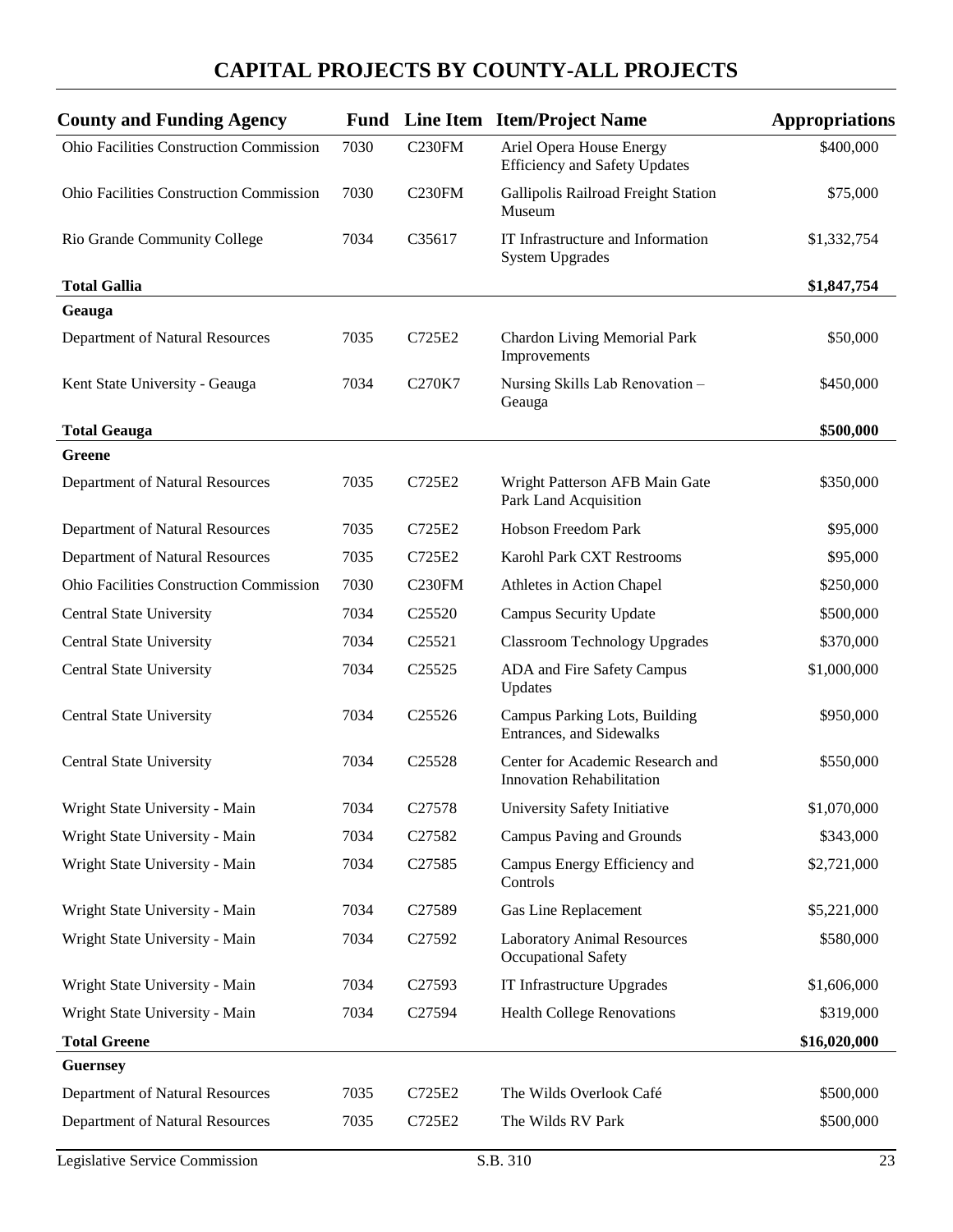| <b>County and Funding Agency</b>         |      |        | <b>Fund</b> Line Item Item/Project Name                            | <b>Appropriations</b> |
|------------------------------------------|------|--------|--------------------------------------------------------------------|-----------------------|
| Department of Natural Resources          | 7035 | C725E2 | <b>Antrim Community Center</b>                                     | \$150,000             |
| <b>Total Guernsey</b>                    |      |        |                                                                    | \$1,150,000           |
| <b>Hamilton</b>                          |      |        |                                                                    |                       |
| Department of Administrative Services    | 7026 | C10034 | <b>Aronoff Center Systems</b><br>Replacements and Upgrades         | \$375,000             |
| Department of Developmental Disabilities | 7033 | C59075 | Easterseals Production and<br><b>Fulfillment Center</b>            | \$200,000             |
| Department of Developmental Disabilities | 7033 | C59076 | Forever Home                                                       | \$350,000             |
| Department of Natural Resources          | 7035 | C725E2 | <b>Smale Riverfront Park</b>                                       | \$1,700,000           |
| Department of Natural Resources          | 7035 | C725E2 | Cincinnati Court Street Plaza                                      | \$1,500,000           |
| Department of Natural Resources          | 7035 | C725E2 | More Home to Roam                                                  | \$1,500,000           |
| Department of Natural Resources          | 7035 | C725E2 | Montgomery Quarter - Keystone<br>Park                              | \$750,000             |
| Department of Natural Resources          | 7035 | C725E2 | Megaland Replacement Project                                       | \$500,000             |
| Department of Natural Resources          | 7035 | C725E2 | Little Miami River Access at Bass<br>Island                        | \$300,000             |
| Department of Natural Resources          | 7035 | C725E2 | Wasson Way Uptown Connector<br>Trail                               | \$250,000             |
| Department of Natural Resources          | 7035 | C725E2 | McDonald Commons Master Plan                                       | \$215,000             |
| Department of Natural Resources          | 7035 | C725E2 | Kuliga Park Improvement Project<br>Phase I                         | \$200,000             |
| Department of Natural Resources          | 7035 | C725E2 | Mayerson JCC Improvements                                          | \$200,000             |
| Department of Natural Resources          | 7035 | C725E2 | <b>Crescent Park Regional Universal</b><br>Play Area               | \$150,000             |
| Department of Natural Resources          | 7035 | C725E2 | Delhi Township Neighborhood<br>Playground Area                     | \$150,000             |
| Department of Natural Resources          | 7035 | C725E2 | Findlay Playground/Grant Park/Over-<br>the-Rhine Recreation Center | \$150,000             |
| Department of Natural Resources          | 7035 | C725E2 | Gorman Park Redevelopment Project                                  | \$150,000             |
| Department of Natural Resources          | 7035 | C725E2 | Columbia Twp. Wooster Pike Bike<br>Trail                           | \$100,000             |
| Department of Natural Resources          | 7035 | C725E2 | <b>Forest Park Central Park</b><br>Improvements                    | \$100,000             |
| Department of Natural Resources          | 7035 | C725E2 | Harvest Home Park Lodge 21st<br><b>Century Improvements</b>        | \$100,000             |
| Department of Natural Resources          | 7035 | C725E2 | <b>Stanbery Park Shelter</b>                                       | \$80,000              |
| Department of Natural Resources          | 7035 | C725E2 | <b>Bramble Recreation Area Nature</b><br>Playscape                 | \$75,000              |
| Department of Natural Resources          | 7035 | C725E2 | <b>Revitalization of Short Park</b>                                | \$50,000              |
| Department of Natural Resources          | 7035 | C725E2 | <b>Silverton Town Commons</b>                                      | \$50,000              |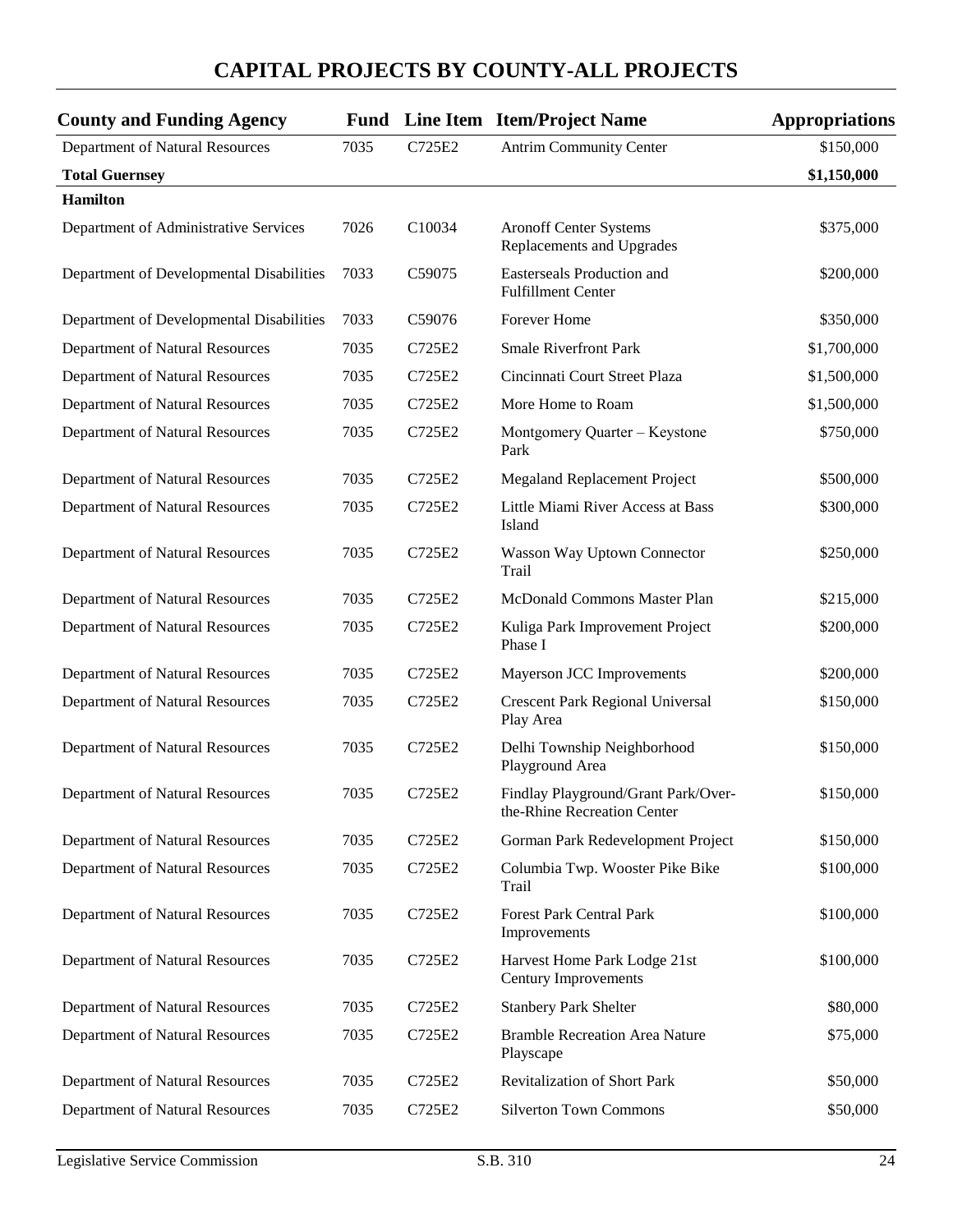| <b>County and Funding Agency</b>                           |      |                                 | <b>Fund</b> Line Item Item/Project Name                                       | <b>Appropriations</b> |
|------------------------------------------------------------|------|---------------------------------|-------------------------------------------------------------------------------|-----------------------|
| Department of Natural Resources                            | 7035 | C725E2                          | <b>Uptown Ecological Corridor</b>                                             | \$50,000              |
| Department of Natural Resources                            | 7035 | C725E2                          | <b>Ault Park Improvements</b>                                                 | \$46,000              |
| <b>Ohio Facilities Construction Commission</b>             | 7030 | C <sub>23033</sub>              | <b>OHS</b> - Stowe House State Memorial                                       | \$1,045,000           |
| Ohio Facilities Construction Commission                    | 7030 | <b>C230FM</b>                   | FC Cincinnati                                                                 | \$16,000,000          |
| Ohio Facilities Construction Commission                    | 7030 | C <sub>230FM</sub>              | Cincinnati Art Museum Master Plan                                             | \$1,400,000           |
| Ohio Facilities Construction Commission                    | 7030 | <b>C230FM</b>                   | <b>West End Community Parking</b><br>Garage                                   | \$1,250,000           |
| <b>Ohio Facilities Construction Commission</b>             | 7030 | C230FM                          | <b>Baum-Taft House</b>                                                        | \$1,000,000           |
| Ohio Facilities Construction Commission                    | 7030 | C <sub>230FM</sub>              | Cincinnati Ballet Center                                                      | \$1,000,000           |
| Ohio Facilities Construction Commission                    | 7030 | C <sub>230FM</sub>              | Directing the Future: A New Stage<br>for Cincinnati's National Theatre        | \$1,000,000           |
| <b>Ohio Facilities Construction Commission</b>             | 7030 | C230FM                          | Advancing Learning about Ohio in<br>the Restored Cincinnati Union<br>Terminal | \$750,000             |
| Ohio Facilities Construction Commission                    | 7030 | <b>C230FM</b>                   | <b>Contemporary Arts Center Creativity</b><br>Center                          | \$500,000             |
| <b>Ohio Facilities Construction Commission</b>             | 7030 | <b>C230FM</b>                   | Cincinnati Opera House                                                        | \$400,000             |
| <b>Ohio Facilities Construction Commission</b>             | 7030 | C <sub>230FM</sub>              | Carenegie Center Historical<br>Restorations                                   | \$150,000             |
| <b>Ohio Facilities Construction Commission</b>             | 7030 | <b>C230FM</b>                   | Invisible Gallery                                                             | \$150,000             |
| <b>Ohio Facilities Construction Commission</b>             | 7030 | C230FM                          | Madison Place Fire House<br>Renovation                                        | \$150,000             |
| <b>Ohio Facilities Construction Commission</b>             | 7030 | <b>C230FM</b>                   | Covedale Center - Phase 6<br>Renovations                                      | \$100,000             |
| Ohio Facilities Construction Commission                    | 7030 | <b>C230FM</b>                   | Evendale Cultural Arts Center ADA<br>Compliance                               | \$100,000             |
| Ohio Facilities Construction Commission                    | 7030 | <b>C230FM</b>                   | Indian Hills The Little Red School<br>House                                   | \$25,000              |
| University of Cincinnati - Blue Ash                        | 7034 | C <sub>26678</sub>              | Muntz Hall - Blue Ash                                                         | \$2,400,000           |
| University of Cincinnati - Main                            | 7034 | C266B3                          | Old Lindner Hall - College of Law<br>Renovations                              | \$29,560,000          |
| University of Cincinnati - Main                            | 7034 | C <sub>266</sub> B <sub>4</sub> | Probasco Auditorium Renovation                                                | \$4,500,000           |
| University of Cincinnati - Main                            | 7034 | C266B6                          | Kettering Facade Window<br>Replacement                                        | \$750,000             |
| University of Cincinnati - Main                            | 7034 | C <sub>266</sub> C <sub>1</sub> | University of Cincinnati Hillel                                               | \$75,000              |
| Cincinnati State Technical and<br><b>Community College</b> | 7034 | C36140                          | Main Building Renovations                                                     | \$3,328,363           |
| Cincinnati State Technical and<br><b>Community College</b> | 7034 | C36141                          | IT System Upgrades                                                            | \$2,000,000           |
| Cincinnati State Technical and<br><b>Community College</b> | 7034 | C36143                          | Training and Education<br><b>Infrastructure Upgrades</b>                      | \$1,000,000           |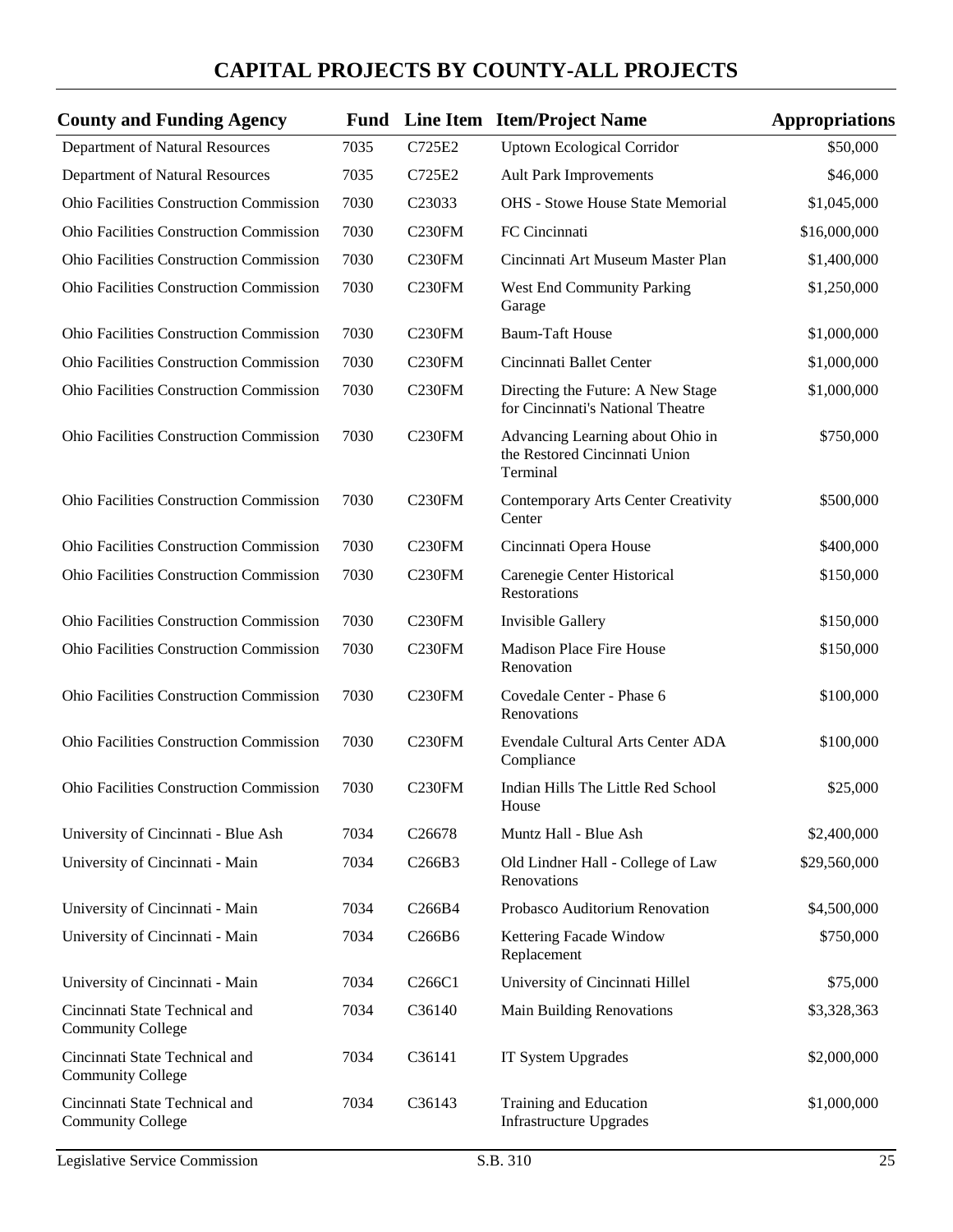| <b>County and Funding Agency</b>                             |      |                    | <b>Fund</b> Line Item Item/Project Name                                           | <b>Appropriations</b> |
|--------------------------------------------------------------|------|--------------------|-----------------------------------------------------------------------------------|-----------------------|
| Cincinnati State Technical and<br><b>Community College</b>   | 7034 | C36144             | The Building Blocks of History                                                    | \$25,000              |
| Department of Mental Health and<br><b>Addiction Services</b> | 7033 | C58001             | <b>Sheakley Day Treatment</b>                                                     | \$934,000             |
| Department of Mental Health and<br><b>Addiction Services</b> | 7033 | C58001             | One Step Closer to Home                                                           | \$650,000             |
| Department of Mental Health and<br><b>Addiction Services</b> | 7033 | C58001             | New Beginnings Community-Based<br><b>Residential Treatment</b>                    | \$350,000             |
| Department of Mental Health and<br><b>Addiction Services</b> | 7033 | C58001             | Seven Hills Trauma Recovery Center                                                | \$105,000             |
| Department of Mental Health and<br><b>Addiction Services</b> | 7033 | C58001             | Family Unity Center                                                               | \$100,000             |
| Department of Mental Health and<br><b>Addiction Services</b> | 7033 | C58001             | The Glenway Outpatient Treatment<br>Center - Phase 3 (Final)                      | \$50,000              |
| Department of Mental Health and<br><b>Addiction Services</b> | 7033 | C58001             | The Commons at Springfield                                                        | \$25,000              |
| <b>Total Hamilton</b>                                        |      |                    |                                                                                   | \$80,163,363          |
| <b>Hancock</b>                                               |      |                    |                                                                                   |                       |
| Department of Natural Resources                              | 7035 | C725U7             | Eagle Creek Watershed Flood<br>Mitigation                                         | \$15,000,000          |
| <b>Owens Community College</b>                               | 7034 | C38840             | <b>Findlay Family YMCA</b>                                                        | \$400,000             |
| <b>Owens Community College</b>                               | 7034 | C38841             | 50 North Expansion                                                                | \$500,000             |
| <b>Total Hancock</b>                                         |      |                    |                                                                                   | \$15,900,000          |
| Hardin                                                       |      |                    |                                                                                   |                       |
| Department of Developmental Disabilities                     | 7033 | C59070             | Hardin County YMCA Renovations                                                    | \$164,000             |
| Department of Natural Resources                              | 7035 | C725E2             | Kenton Memorial Park Golf Course<br><b>Recreation Center</b>                      | \$200,000             |
| Department of Natural Resources                              | 7035 | C725E2             | Kenton Municipal Pool<br>Improvements                                             | \$20,000              |
| Department of Natural Resources                              | 7035 | C725E2             | Alger Park Ballfield Backstop                                                     | \$12,000              |
| <b>Ohio Facilities Construction Commission</b>               | 7030 | C <sub>230FM</sub> | <b>Burnison Barn</b>                                                              | \$64,000              |
| <b>Total Hardin</b>                                          |      |                    |                                                                                   | \$460,000             |
| <b>Harrison</b>                                              |      |                    |                                                                                   |                       |
| <b>Ohio Facilities Construction Commission</b>               | 7030 | C <sub>230FM</sub> | Sally Buffalo Park Outdoor Stage                                                  | \$140,000             |
| <b>Belmont Technical College</b>                             | 7034 | C36810             | Handicap Parking and Parking<br><b>Improvement for Barr Community</b><br>Building | \$125,000             |
| <b>Total Harrison</b>                                        |      |                    |                                                                                   | \$265,000             |
| <b>Henry</b>                                                 |      |                    |                                                                                   |                       |
| Department of Natural Resources                              | 7035 | C725E2             | Pirate Park Improvements                                                          | \$21,000              |
| Northwest State Community College                            | 7034 | C38222             | Cyber Disaster Recovery Site                                                      | \$100,000             |
| Legislative Service Commission                               |      |                    | S.B. 310                                                                          | 26                    |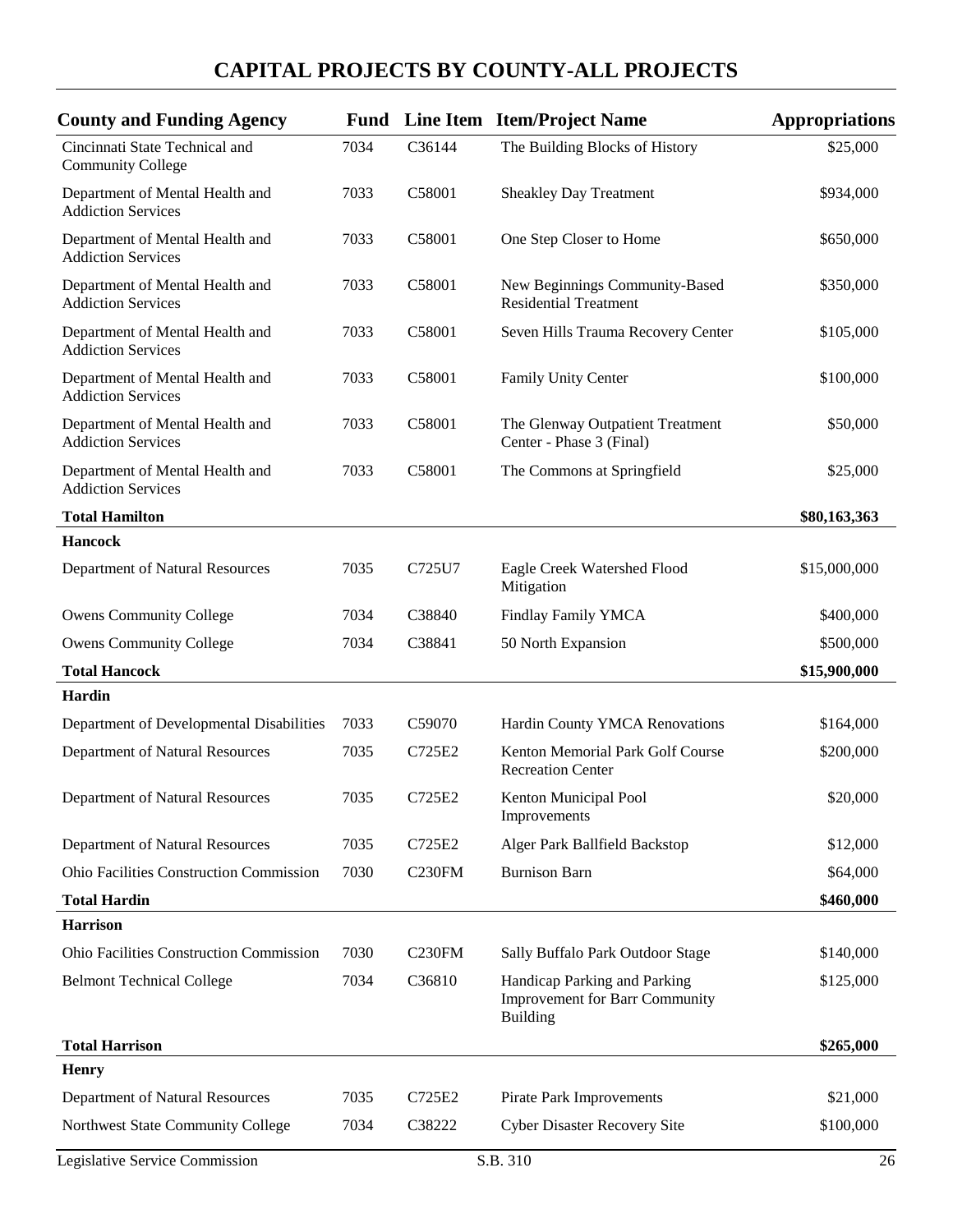| <b>County and Funding Agency</b>               |      |                    | Fund Line Item Item/Project Name                                  | <b>Appropriations</b> |
|------------------------------------------------|------|--------------------|-------------------------------------------------------------------|-----------------------|
| <b>Total Henry</b>                             |      |                    |                                                                   | \$121,000             |
| Highland                                       |      |                    |                                                                   |                       |
| Department of Agriculture                      | 7026 | C70022             | <b>Highland County Agricultural</b><br>Society Livestock Facility | \$275,000             |
| Department of Natural Resources                | 7035 | C725E2             | Clay Twp. Park Pavilion and<br>Playground Improvements            | \$250,000             |
| Department of Natural Resources                | 7035 | C725E2             | Moberly Branch Connector Trail                                    | \$150,000             |
| Department of Natural Resources                | 7035 | C725E2             | Mitchell Park Trail Connector                                     | \$100,000             |
| Ohio Facilities Construction Commission        | 7030 | C <sub>230FM</sub> | Greenfield Historical Society<br><b>Restoration Project</b>       | \$150,000             |
| Southern State Community College               | 7034 | C32200             | <b>Basic Renovations</b>                                          | \$785,140             |
| Southern State Community College               | 7034 | C32224             | <b>Instructional and Campus</b><br><b>Technology Project</b>      | \$646,850             |
| Southern State Community College               | 7034 | C32225             | <b>Campus Security Systems Project</b>                            | \$279,497             |
| <b>Total Highland</b>                          |      |                    |                                                                   | \$2,636,487           |
| Hocking                                        |      |                    |                                                                   |                       |
| <b>Ohio Facilities Construction Commission</b> | 7030 | C <sub>230FM</sub> | Logan Theater                                                     | \$275,000             |
| <b>Total Hocking</b>                           |      |                    |                                                                   | \$275,000             |
| <b>Holmes</b>                                  |      |                    |                                                                   |                       |
| Department of Natural Resources                | 7035 | C725E2             | Holmes County Park District Trail                                 | \$1,000,000           |
| Department of Rehabilitation and<br>Correction | 7027 | C50100             | Holmes County Jail                                                | \$100,000             |
| <b>Ohio Facilities Construction Commission</b> | 7030 | C <sub>230FM</sub> | Holmes County Center for the Arts                                 | \$250,000             |
| <b>Ohio Facilities Construction Commission</b> | 7030 | C <sub>230FM</sub> | Killbuck Valley Museum                                            | \$27,000              |
| <b>Total Holmes</b>                            |      |                    |                                                                   | \$1,377,000           |
| <b>Huron</b>                                   |      |                    |                                                                   |                       |
| Department of Natural Resources                | 7035 | C725E2             | Willard Park Playground                                           | \$60,000              |
| Department of Natural Resources                | 7035 | C725E2             | Red Cap Park Recreation<br>Development                            | \$50,000              |
| Department of Natural Resources                | 7035 | C725E2             | Wakeman Trail Connector                                           | \$17,000              |
| Ohio Facilities Construction Commission        | 7030 | C <sub>230FM</sub> | Norwalk Theater Rehabilitation<br>Project                         | \$250,000             |
| <b>Total Huron</b>                             |      |                    |                                                                   | \$377,000             |
| <b>Jackson</b>                                 |      |                    |                                                                   |                       |
| Department of Agriculture                      | 7026 | C70022             | <b>Jackson County Fairgrounds</b><br><b>Grandstand Repairs</b>    | \$75,000              |
| Department of Natural Resources                | 7035 | C725E2             | Wellston Pride Park Revitalization<br>Project Phase II            | \$200,000             |
| <b>Total Jackson</b>                           |      |                    |                                                                   | \$275,000             |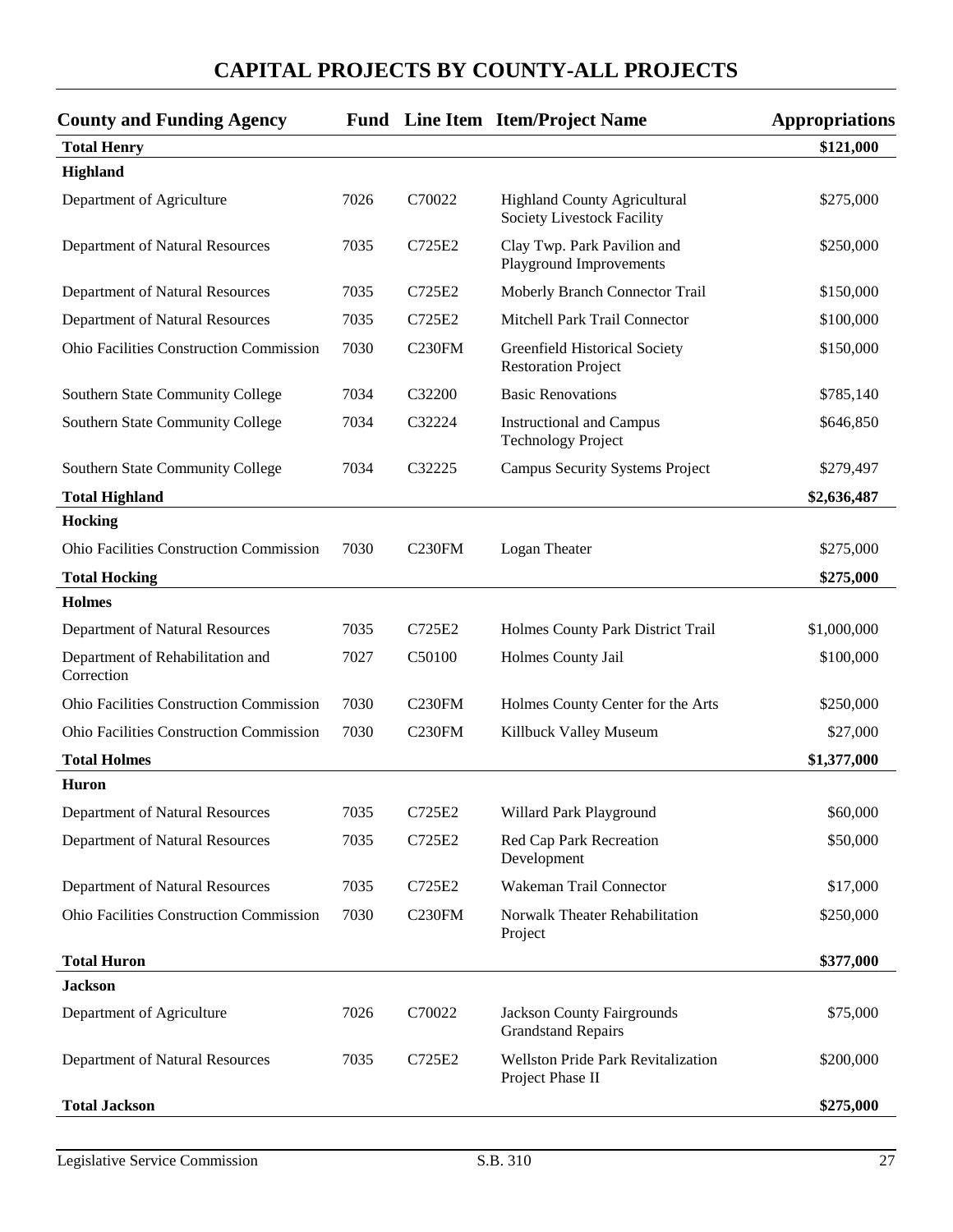| <b>County and Funding Agency</b>                             |      |                                 | <b>Fund</b> Line Item Item/Project Name                                     | <b>Appropriations</b> |
|--------------------------------------------------------------|------|---------------------------------|-----------------------------------------------------------------------------|-----------------------|
| <b>Jefferson</b>                                             |      |                                 |                                                                             |                       |
| Department of Agriculture                                    | 7026 | C70022                          | Jefferson County Agricultural<br>Society Small Animal Barn and<br>Pavillion | \$45,500              |
| Department of Natural Resources                              | 7035 | C725E2                          | Rayland Friendship Park Restroom<br>Project                                 | \$25,000              |
| <b>Ohio Facilities Construction Commission</b>               | 7030 | C <sub>230FM</sub>              | <b>Steubenville Grand Theater</b>                                           | \$100,000             |
| <b>Ohio Facilities Construction Commission</b>               | 7030 | C <sub>230</sub> W <sub>7</sub> | <b>OHS</b> - Lundy House Restoration                                        | \$994,650             |
| Eastern Gateway Community College                            | 7034 | C38623                          | HVAC/Plumbing Maintenance                                                   | \$1,895,842           |
| <b>Eastern Gateway Community College</b>                     | 7034 | C38625                          | Jefferson County Fire Training<br>Center                                    | \$250,000             |
| <b>Total Jefferson</b>                                       |      |                                 |                                                                             | \$3,310,992           |
| <b>Knox</b>                                                  |      |                                 |                                                                             |                       |
| The Ohio State University - Main                             | 7034 | C315HQ                          | Knox County Regional Airport                                                | \$900,000             |
| <b>Total Knox</b>                                            |      |                                 |                                                                             | \$900,000             |
| Lake                                                         |      |                                 |                                                                             |                       |
| Department of Natural Resources                              | 7035 | C725E2                          | Springbrook Gardens Park<br><b>Recreational Facility</b>                    | \$500,000             |
| Department of Natural Resources                              | 7035 | C725E2                          | Chagrin River and Lake Erie Boat<br>Access                                  | \$475,000             |
| Department of Natural Resources                              | 7035 | C725E2                          | Fairport Harbor Docks and Marina<br>Project                                 | \$400,000             |
| Department of Natural Resources                              | 7035 | C725E2                          | Magic Mile Trail                                                            | \$300,000             |
| Department of Natural Resources                              | 7035 | C725E2                          | Holden Arboretum                                                            | \$200,000             |
| Department of Natural Resources                              | 7035 | C725E2                          | Perry Township Lakeshore<br><b>Improvement Project</b>                      | \$200,000             |
| <b>Ohio Facilities Construction Commission</b>               | 7030 | C <sub>230FM</sub>              | Willoughby Amphitheater                                                     | \$300,000             |
| Ohio Facilities Construction Commission                      | 7030 | <b>C230FM</b>                   | Unionville Tavern Improvements                                              | \$125,000             |
| Lakeland Community College                                   | 7034 | C37922                          | Existing Teaching and Teaching<br><b>Support Space Renovations</b>          | \$2,829,110           |
| Lakeland Community College                                   | 7034 | C37923                          | IT Infrastructure and Security<br>Improvements                              | \$459,599             |
| <b>Lakeland Community College</b>                            | 7034 | C37924                          | C Building Roof Replacement                                                 | \$1,100,000           |
| Lakeland Community College                                   | 7034 | C37925                          | Northeast Ohio Workforce<br><b>Transformation Facility</b>                  | \$500,000             |
| <b>Lakeland Community College</b>                            | 7034 | C37926                          | <b>HOLA Commercial Kitchen</b><br><b>Business Incubator</b>                 | \$75,000              |
| Department of Mental Health and<br><b>Addiction Services</b> | 7033 | C58001                          | Cedar Hills Transformation Camp                                             | \$250,000             |
| Department of Mental Health and<br><b>Addiction Services</b> | 7033 | C58001                          | Forbes House Domestic Violence<br>Project                                   | \$120,000             |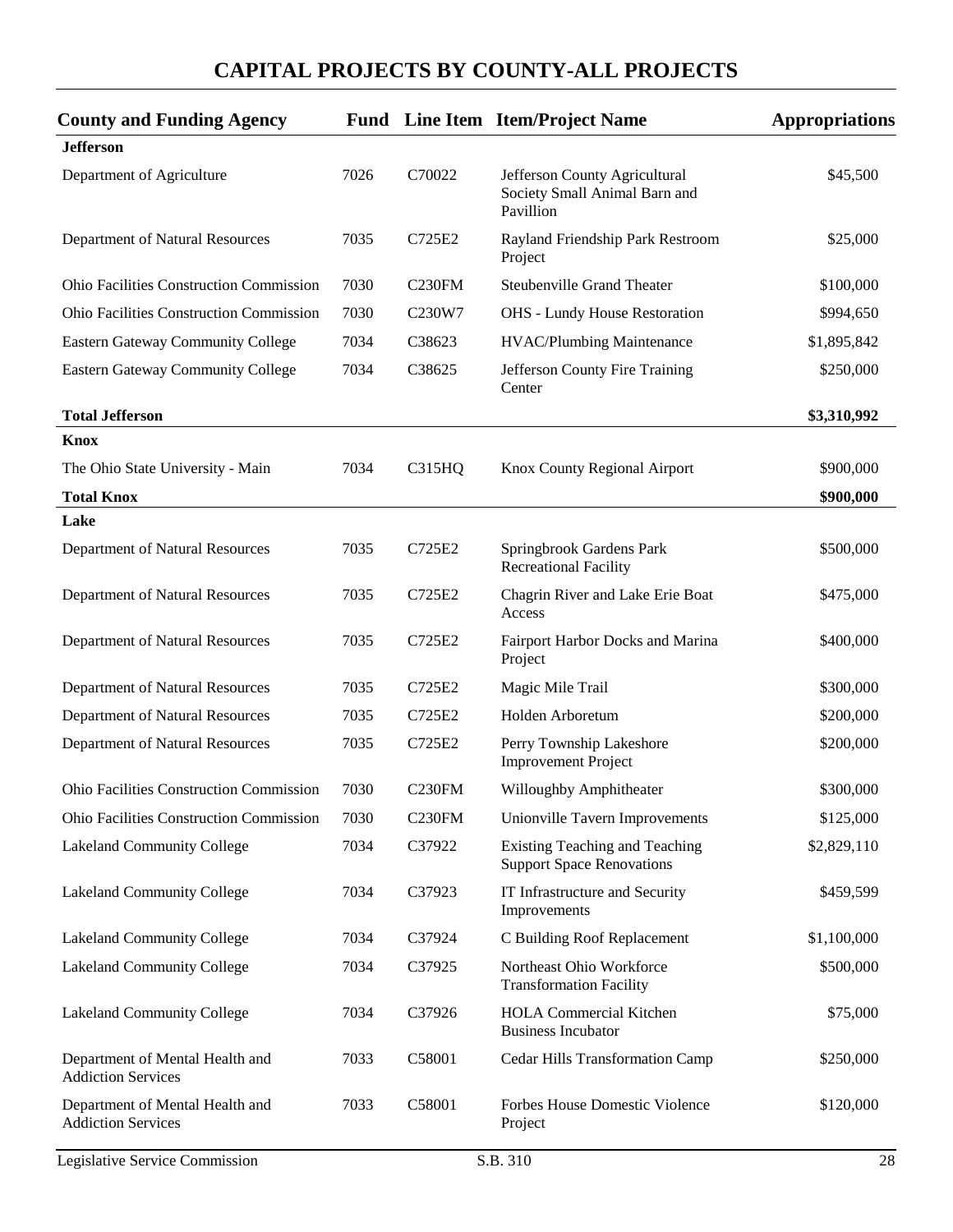| <b>County and Funding Agency</b>                             |      |                    | <b>Fund</b> Line Item Item/Project Name                                           | <b>Appropriations</b> |
|--------------------------------------------------------------|------|--------------------|-----------------------------------------------------------------------------------|-----------------------|
| <b>Total Lake</b>                                            |      |                    |                                                                                   | \$7,833,709           |
| Lawrence                                                     |      |                    |                                                                                   |                       |
| Department of Developmental Disabilities                     | 7033 | C59071             | NECCO Gym Project                                                                 | \$8,500               |
| Department of Natural Resources                              | 7035 | C725E2             | <b>Gateway Regional Sports Complex</b>                                            | \$350,000             |
| Department of Natural Resources                              | 7035 | C725E2             | Lawrence County Union Rome<br>Trails and Walkways                                 | \$214,000             |
| <b>Ohio Facilities Construction Commission</b>               | 7030 | <b>C230FM</b>      | South Point Community Center<br><b>Update and Modernize</b>                       | \$200,000             |
| <b>Total Lawrence</b>                                        |      |                    |                                                                                   | \$772,500             |
| Licking                                                      |      |                    |                                                                                   |                       |
| Department of Agriculture                                    | 7026 | C70007             | <b>Building and Grounds</b>                                                       | \$3,868,500           |
| Department of Agriculture                                    | 7026 | C70023             | Building #22 Laboratory Equipment                                                 | \$311,250             |
| Department of Agriculture                                    | 7026 | C70025             | Building #22 IT Projects                                                          | \$3,531,638           |
| Department of Commerce                                       | 5460 | C80023             | SFM Renovations and Improvements                                                  | \$580,662             |
| Department of Commerce                                       | 5460 | C80034             | <b>Fire Training Apparatus</b>                                                    | \$1,350,000           |
| Department of Commerce                                       | 5460 | C80042             | <b>Fire Training Structure</b>                                                    | \$285,000             |
| Department of Natural Resources                              | 7026 | C725D5             | Fountain Square Building and<br>Telephone Improvement                             | \$4,000,000           |
| Department of Natural Resources                              | 7035 | C725E2             | Munson Springs Nature Preserve and                                                | \$200,000             |
|                                                              |      |                    | <b>Historical Site</b>                                                            |                       |
| Department of Natural Resources                              | 7035 | C725E2             | <b>Shared Use Path Connector</b><br>(Goosepond Road-Licking Health<br>Department) | \$200,000             |
| <b>Ohio Facilities Construction Commission</b>               | 7030 | C <sub>230FM</sub> | Louis Sullivan Building of Newark<br><b>Restoration and Adaptive Reuse</b>        | \$489,000             |
| <b>Ohio Facilities Construction Commission</b>               | 7030 | C <sub>230FM</sub> | Midland Theatre Project                                                           | \$324,000             |
| The Ohio State University - Newark                           | 7034 | C315GL             | Founders Hall Renovations - Newark                                                | \$1,050,000           |
| The Ohio State University - Newark                           | 7034 | C315HJ             | Hopewell Hall Improvements -<br>Newark                                            | \$275,000             |
| The Ohio State University - Newark                           | 7034 | C315HK             | Reese Center HVAC Renovations -<br>Newark                                         | \$125,000             |
| The Ohio State University - Newark                           | 7034 | <b>C315HL</b>      | Alford Science Center Laboratory<br>Equipment – Newark                            | \$250,000             |
| Central Ohio Technical College                               | 7034 | C36905             | Founders/Hopewell Hall Renovations                                                | \$2,500,000           |
| Central Ohio Technical College                               | 7034 | C36925             | Hopewell Hall Improvements                                                        | \$275,286             |
| Department of Mental Health and<br><b>Addiction Services</b> | 7033 | C58001             | Save a Warrior Project                                                            | \$100,000             |
| <b>Total Licking</b>                                         |      |                    |                                                                                   | \$19,715,336          |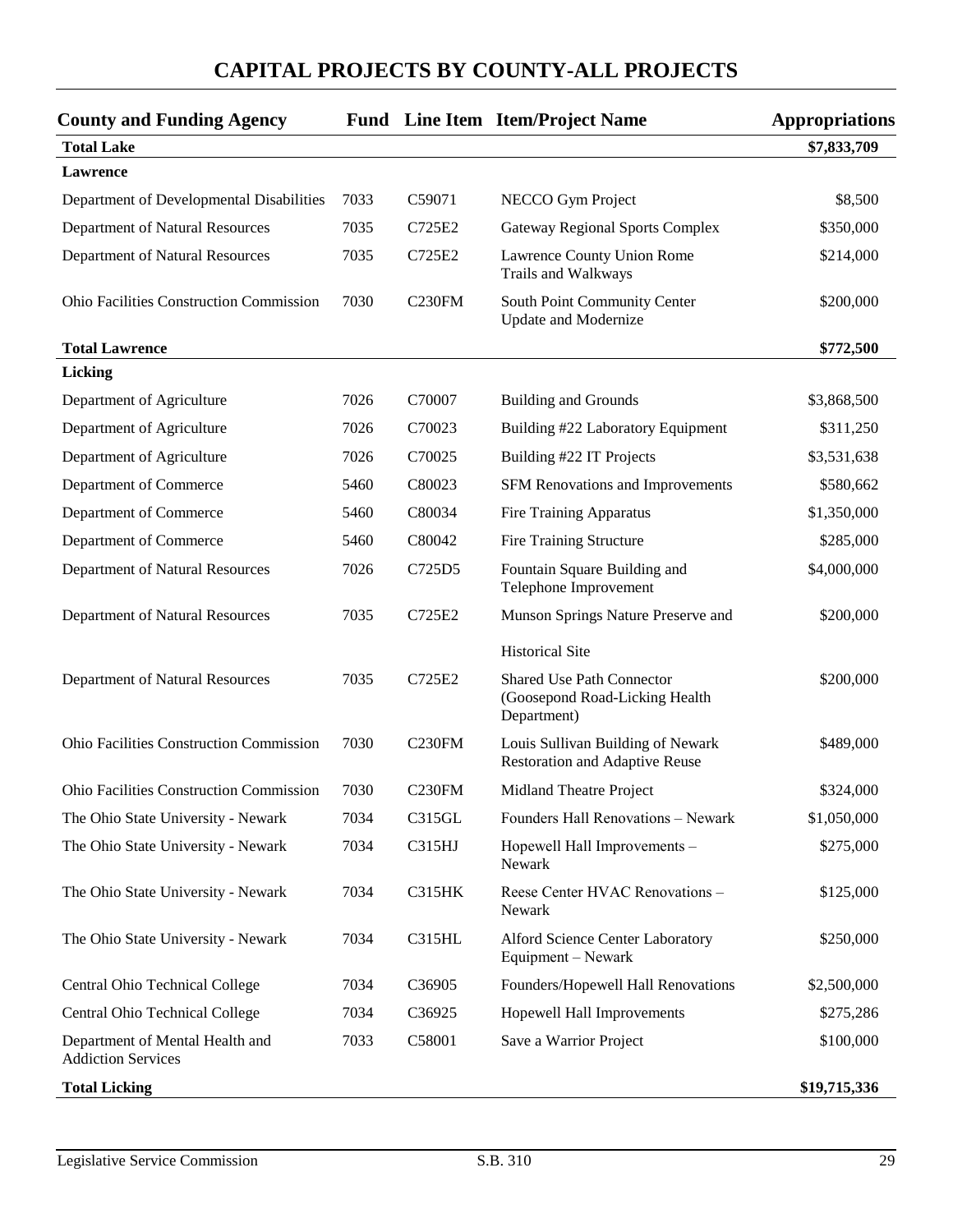| <b>County and Funding Agency</b>                             |      |        | <b>Fund</b> Line Item Item/Project Name                                                     | <b>Appropriations</b> |
|--------------------------------------------------------------|------|--------|---------------------------------------------------------------------------------------------|-----------------------|
| Logan                                                        |      |        |                                                                                             |                       |
| Department of Natural Resources                              | 7035 | C725E2 | Mary Rutan Tennis Court Project                                                             | \$115,000             |
| Department of Natural Resources                              | 7035 | C725E2 | Fox Island Inclusive Playground                                                             | \$50,000              |
| Department of Rehabilitation and<br>Correction               | 7027 | C50100 | Logan County Jail                                                                           | \$139,000             |
| <b>Ohio Facilities Construction Commission</b>               | 7030 | C230FM | West Liberty Town Hall Opera<br>House Community Center<br><b>Restoration and Renovation</b> | \$100,000             |
| <b>Total Logan</b>                                           |      |        |                                                                                             | \$404,000             |
| Lorain                                                       |      |        |                                                                                             |                       |
| Department of Natural Resources                              | 7035 | C725E2 | North Ridgeville Millcreek<br><b>Conservation and Flood Control</b><br>Round 3              | \$500,000             |
| Department of Natural Resources                              | 7035 | C725E2 | Sheffield Village French Creek<br>Project                                                   | \$325,000             |
| Department of Natural Resources                              | 7035 | C725E2 | Lorain County Metro Park Connector                                                          | \$200,000             |
| Department of Natural Resources                              | 7035 | C725E2 | Sheffield Village Trails                                                                    | \$200,000             |
| Department of Natural Resources                              | 7035 | C725E2 | Grafton Reservoir Park Trail                                                                | \$150,000             |
| Department of Natural Resources                              | 7035 | C725E2 | Horizon Education Playground<br>Improvements                                                | \$140,000             |
| Department of Natural Resources                              | 7035 | C725E2 | Avon Lake Weiss Field Park<br>Pavilion Replacement Project                                  | \$100,000             |
| Department of Natural Resources                              | 7035 | C725E2 | Avon Veterans Memorial Park<br>Expansion                                                    | \$100,000             |
| Department of Natural Resources                              | 7035 | C725E2 | Carlisle Twp. Veteran's Memorial                                                            | \$100,000             |
| Department of Natural Resources                              | 7035 | C725E2 | Lorain Pier Planning Project                                                                | \$15,000              |
| Department of Public Safety                                  | 7016 | C76068 | <b>Lorain County MARCS</b><br>Tower/Sheffield Lake                                          | \$150,000             |
| Lorain County Community College                              | 7034 | C38322 | <b>Mechanical Tunnel Repairs</b>                                                            | \$1,003,715           |
| Lorain County Community College                              | 7034 | C38323 | Parking Lot 2 and Lot 3                                                                     | \$3,011,146           |
| Lorain County Community College                              | 7034 | C38324 | <b>Business Building</b>                                                                    | \$1,154,272           |
| Lorain County Community College                              | 7034 | C38325 | <b>Spitzer Conference Center</b>                                                            | \$1,154,272           |
| <b>Lorain County Community College</b>                       | 7034 | C38326 | Lorain Arts Academy Renovations                                                             | \$350,000             |
| Lorain County Community College                              | 7034 | C38327 | Southern Lorain Boys and Girls Club                                                         | \$250,000             |
| <b>Lorain County Community College</b>                       | 7034 | C38328 | Lorain County Medical and Dental<br>Expansion                                               | \$310,000             |
| Department of Mental Health and<br><b>Addiction Services</b> | 7033 | C58001 | <b>Blessing House Facility</b>                                                              | \$250,000             |
| <b>Total Lorain</b>                                          |      |        |                                                                                             | \$9,463,405           |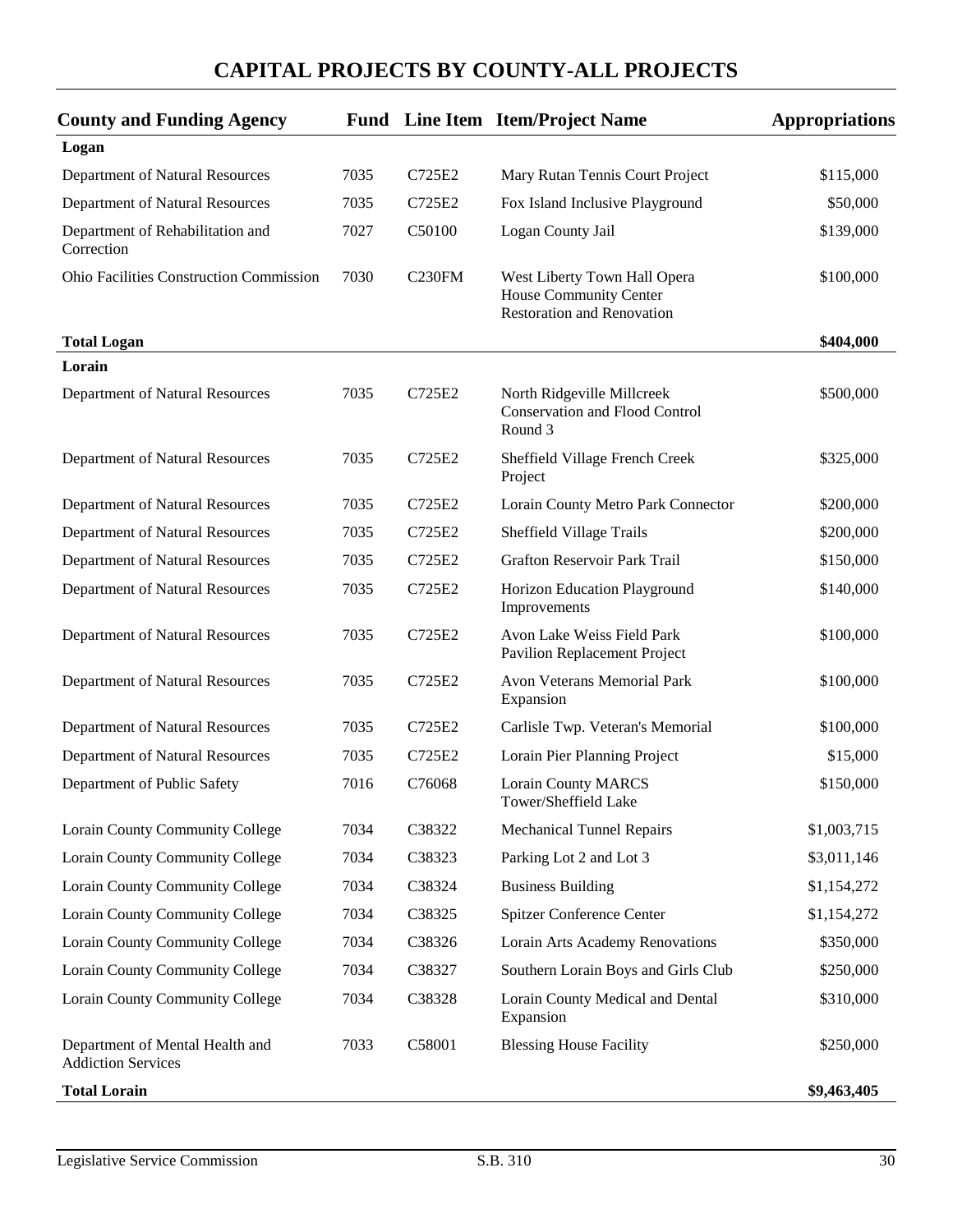| <b>County and Funding Agency</b>               |      |                    | <b>Fund</b> Line Item Item/Project Name                          | <b>Appropriations</b> |
|------------------------------------------------|------|--------------------|------------------------------------------------------------------|-----------------------|
| Lucas                                          |      |                    |                                                                  |                       |
| Department of Natural Resources                | 7035 | C725E2             | Toledo Zoo Entry Complex and<br>Tiger and Bear Exhibit           | \$800,000             |
| Department of Natural Resources                | 7035 | C725E2             | Slyvania Burnham Park<br><b>Upgrade/Plummer Pool Renovations</b> | \$200,000             |
| Department of Natural Resources                | 7035 | C725E2             | Glass City Enrichment Center                                     | \$150,000             |
| Department of Natural Resources                | 7035 | C725E2             | Ottawa Hills Recreation Field/<br>Renovation                     | \$150,000             |
| Department of Natural Resources                | 7035 | C725E2             | Parker Square and Memorial Park<br><b>Improvements Project</b>   | \$150,000             |
| Department of Natural Resources                | 7035 | C725E2             | Keener Park Renovations/ Pickleball<br>Courts                    | \$50,000              |
| <b>Ohio Facilities Construction Commission</b> | 7030 | <b>C230FM</b>      | Jeep Museum                                                      | \$1,000,000           |
| <b>Ohio Facilities Construction Commission</b> | 7030 | C <sub>230FM</sub> | <b>SeaGate Convention Centre</b>                                 | \$500,000             |
| <b>Ohio Facilities Construction Commission</b> | 7030 | C <sub>230FM</sub> | <b>Imagination Station</b>                                       | \$400,000             |
| Ohio Facilities Construction Commission        | 7030 | C <sub>230FM</sub> | <b>Tam O'Shanter Renovations</b>                                 | \$250,000             |
| <b>Ohio Facilities Construction Commission</b> | 7030 | C <sub>230FM</sub> | Valentine Theatre HVAC System<br>Upgrade                         | \$200,000             |
| <b>Ohio Facilities Construction Commission</b> | 7030 | C230FM             | Toledo Museum of Art                                             | \$150,000             |
| Ohio Facilities Construction Commission        | 7030 | C <sub>230FM</sub> | <b>Polish Cultural Center</b>                                    | \$100,000             |
| Bowling Green State University - Main          | 7034 | C24073             | Mercy College of Ohio Physician<br><b>Assistant Program</b>      | \$125,000             |
| University of Toledo                           | 7034 | C34071             | Elevator Safety Repairs and<br>Replacements                      | \$1,300,000           |
| University of Toledo                           | 7034 | C34072             | <b>Building Automation System</b><br>Upgrades                    | \$1,500,000           |
| University of Toledo                           | 7034 | C34073             | Mechanical System Improvements                                   | \$2,000,000           |
| University of Toledo                           | 7034 | C34080             | Building Envelope/Weatherproofing                                | \$2,000,000           |
| University of Toledo                           | 7034 | C34083             | Accessibility/ADA Improvements<br>and Enhancements               | \$345,000             |
| University of Toledo                           | 7034 | C34089             | <b>Research Laboratory Renovations</b>                           | \$600,000             |
| University of Toledo                           | 7034 | C34094             | <b>Electrical System Enhancements</b>                            | \$1,500,000           |
| University of Toledo                           | 7034 | C34097             | North Engineering Lab/Classroom<br>Renovations                   | \$3,000,000           |
| University of Toledo                           | 7034 | C34098             | <b>Classroom Renovations</b>                                     | \$1,600,000           |
| University of Toledo                           | 7034 | C340A7             | Underground Utility Infrastructure<br>Improvements               | \$1,000,000           |
| University of Toledo                           | 7034 | C340A8             | Centennial Mall Hardscape<br>Improvements                        | \$1,000,000           |
| University of Toledo                           | 7034 | C340A9             | Raymon H. Mulford Library<br>Renovations                         | \$1,000,000           |
| Legislative Service Commission                 |      |                    | S.B. 310                                                         | 31                    |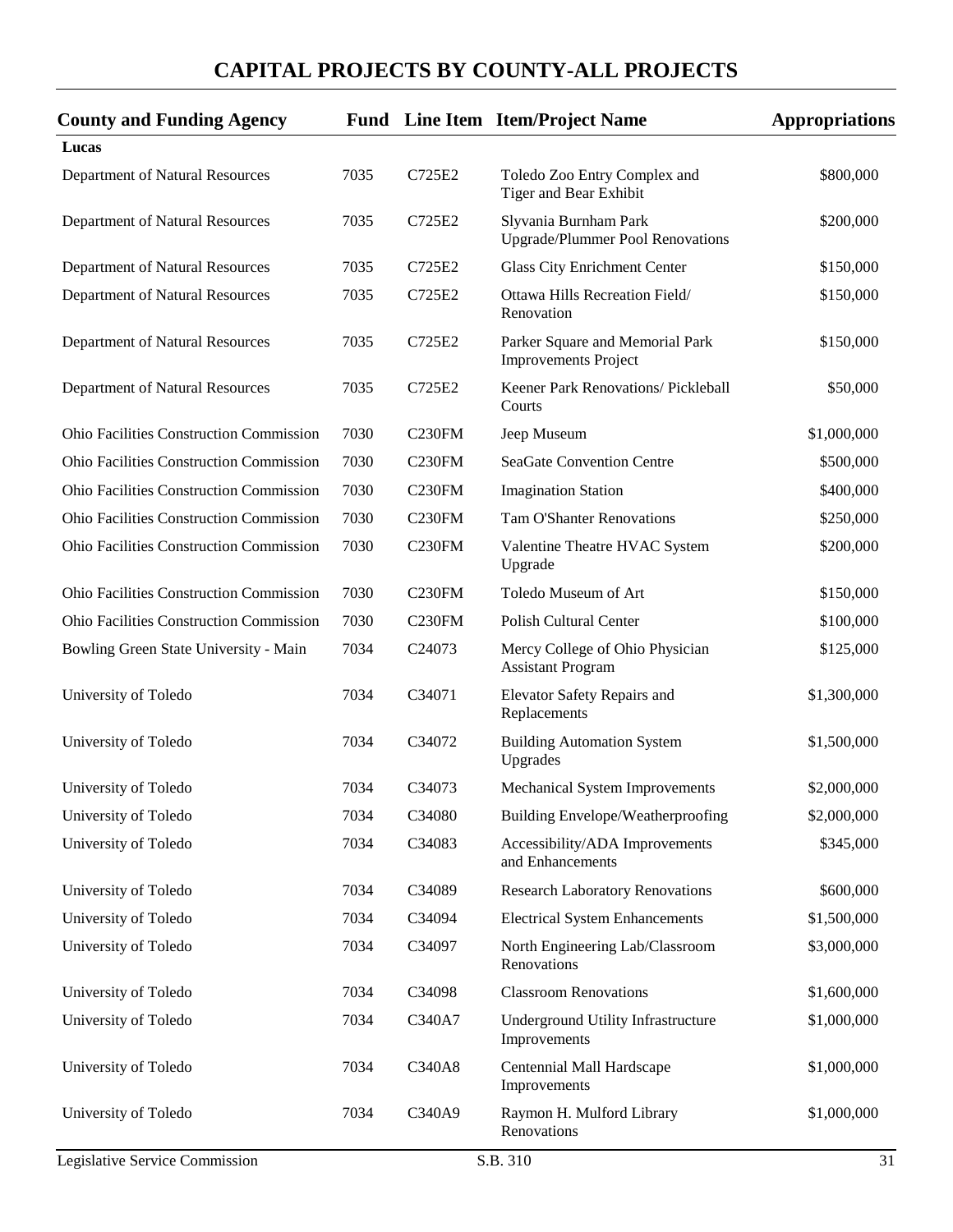| <b>County and Funding Agency</b>               |      |                    | <b>Fund</b> Line Item Item/Project Name                                               | <b>Appropriations</b> |
|------------------------------------------------|------|--------------------|---------------------------------------------------------------------------------------|-----------------------|
| University of Toledo                           | 7034 | C340B1             | Network Security and Flow<br>Monitoring Systems Upgrade                               | \$1,200,000           |
| University of Toledo                           | 7034 | C340B2             | Wireless Infrastructure Upgrade                                                       | \$1,250,000           |
| University of Toledo                           | 7034 | C340B3             | Reverse Osmosis Auto Watering<br><b>System for Research Animals</b>                   | \$625,000             |
| University of Toledo                           | 7034 | C340B5             | Lourdes University Health Sciences<br><b>Building - Campus Gateway</b>                | \$125,000             |
| University of Toledo                           | 7034 | C340B6             | Mosaic Lodge Community Center                                                         | \$100,000             |
| University of Toledo                           | 7034 | C340B7             | University of Toledo MBDC/MBAC<br>Relocation                                          | \$125,000             |
| University of Toledo                           | 7034 | C340B8             | YWCA of Northwest Ohio Building<br>Renovations                                        | \$200,000             |
| University of Toledo                           | 7034 | C340B9             | University of Toledo Hillel                                                           | \$50,000              |
| <b>Owens Community College</b>                 | 7034 | C38842             | Boys and Girls Club of Toledo                                                         | \$150,000             |
| <b>Total Lucas</b>                             |      |                    |                                                                                       | \$24,895,000          |
| <b>Madison</b>                                 |      |                    |                                                                                       |                       |
| <b>Attorney General</b>                        | 7026 | C05504             | London Clean Agent Fire<br>Suppression system                                         | \$524,700             |
| <b>Attorney General</b>                        | 7026 | C05521             | <b>BCI</b> London Renovations                                                         | \$2,151,183           |
| <b>Attorney General</b>                        | 7026 | C05529             | London TTC Highway Response<br><b>Course Renovation</b>                               | \$601,718             |
| Department of Natural Resources                | 7035 | C725E2             | West Jefferson Park                                                                   | \$200,000             |
| <b>Ohio Facilities Construction Commission</b> | 7030 | C <sub>230FM</sub> | Mt. Sterling Museum Improvements                                                      | \$25,000              |
| <b>Total Madison</b>                           |      |                    |                                                                                       | \$3,502,601           |
| <b>Mahoning</b>                                |      |                    |                                                                                       |                       |
| Department of Commerce                         | 7026 | C80045             | Mahoning County Career and<br><b>Technical Center and Valley STEM</b>                 | \$400,000             |
| Department of Natural Resources                | 7035 | C725E2             | <b>Forest Lawn Flood Plain Restoration</b><br>and Wildlife Trail                      | \$500,000             |
| Department of Natural Resources                | 7035 | C725E2             | McKelvey Lake Park                                                                    | \$175,000             |
| Department of Natural Resources                | 7035 | C725E2             | Poland Municipal Forest Restoration                                                   | \$100,000             |
| Ohio Facilities Construction Commission        | 7030 | <b>C230FM</b>      | OH WOW! The Roger and Gloria<br>Jones Children's Center for Science<br>and Technology | \$350,000             |
| Ohio Facilities Construction Commission        | 7030 | C <sub>230FM</sub> | Stambaugh Auditorium                                                                  | \$350,000             |
| Ohio Facilities Construction Commission        | 7030 | C <sub>230FM</sub> | <b>Butler Institute of American Art</b>                                               | \$275,000             |
| Ohio Facilities Construction Commission        | 7030 | C <sub>230FM</sub> | Jewish Community Center JCC<br>Youth Arts Project                                     | \$50,000              |
| Youngstown State University                    | 7034 | C34500             | <b>Basic Renovations</b>                                                              | \$260,000             |
| Youngstown State University                    | 7034 | C34553             | <b>Campus Development</b>                                                             | \$750,000             |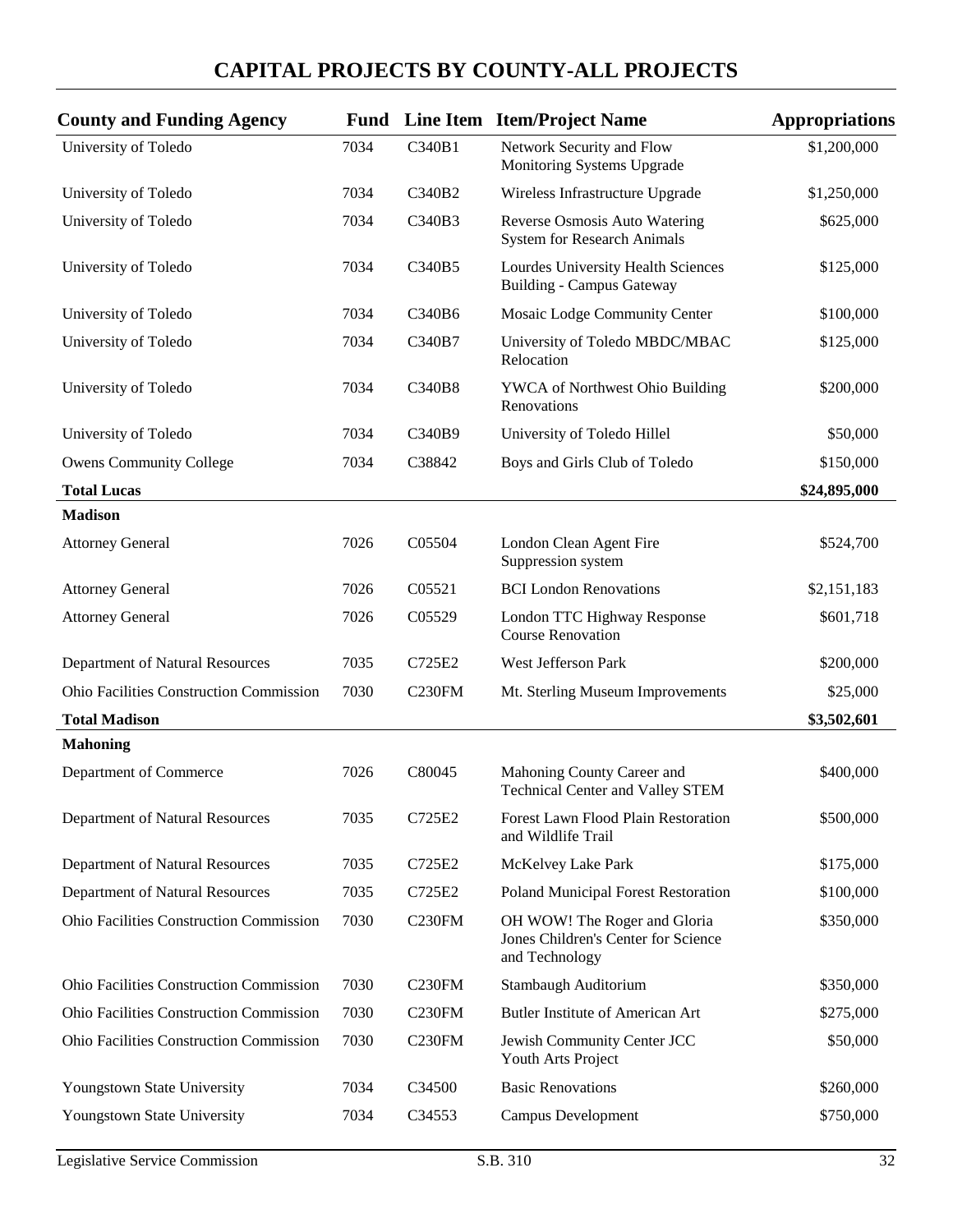| <b>County and Funding Agency</b>               | Fund |                    | Line Item Item/Project Name                                | <b>Appropriations</b> |
|------------------------------------------------|------|--------------------|------------------------------------------------------------|-----------------------|
| Youngstown State University                    | 7034 | C34561             | <b>Building Envelope Renovations</b>                       | \$1,500,000           |
| Youngstown State University                    | 7034 | C34562             | <b>Utility Distribution</b><br>Upgrades/Expansion          | \$2,250,000           |
| Youngstown State University                    | 7034 | C34563             | <b>Moser Hall Renovations</b>                              | \$2,500,000           |
| Youngstown State University                    | 7034 | C34564             | Elevator Safety Repairs and<br>Replacements                | \$1,500,000           |
| Youngstown State University                    | 7034 | C34565             | IT Infrastructure Upgrades                                 | \$1,000,000           |
| Youngstown State University                    | 7034 | C34566             | <b>Lincoln Building Renovations</b>                        | \$500,000             |
| Youngstown State University                    | 7034 | C34571             | Akron Children's Beeghly Hospital                          | \$500,000             |
| <b>Total Mahoning</b>                          |      |                    |                                                            | \$12,960,000          |
| <b>Marion</b>                                  |      |                    |                                                            |                       |
| Department of Natural Resources                | 7035 | C725E2             | <b>Waldo Community Center Walking</b><br><b>Bridge</b>     | \$99,000              |
| <b>Ohio Facilities Construction Commission</b> | 7030 | C <sub>230FM</sub> | <b>Marion Palace Theatre</b>                               | \$550,000             |
| The Ohio State University - Marion             | 7034 | <b>C315HH</b>      | Alber Student Center Renovation -<br>Marion                | \$1,175,000           |
| The Ohio State University - Marion             | 7034 | C315HI             | <b>Building Standby Generator</b><br>Replacements - Marion | \$525,000             |
| <b>Marion Technical College</b>                | 7034 | C35916             | <b>Bryson Hall Renovations</b>                             | \$1,620,217           |
| <b>Total Marion</b>                            |      |                    |                                                            | \$3,969,217           |
| <b>Medina</b>                                  |      |                    |                                                            |                       |
| Department of Developmental Disabilities       | 7033 | C59072             | Windfall Developmental Disabilities<br>Project             | \$250,000             |
| Department of Natural Resources                | 7035 | C725E2             | Chippewa Lake Park Project                                 | \$750,000             |
| Department of Natural Resources                | 7035 | C725E2             | Healey Creek Flood Mitigation                              | \$500,000             |
| Department of Natural Resources                | 7035 | C725E2             | Medina Weymouth Community<br>Center                        | \$500,000             |
| Department of Natural Resources                | 7035 | C725E2             | <b>Wadsworth Memorial Park</b><br>Improvements             | \$420,000             |
| Department of Natural Resources                | 7035 | C725E2             | Lafayette Township Park<br>improvements                    | \$300,000             |
| Department of Natural Resources                | 7035 | C725E2             | <b>Wadsworth Durling Park</b><br>Improvements              | \$135,000             |
| Department of Natural Resources                | 7035 | C725E2             | Reagan Park and Trail                                      | \$122,000             |
| Department of Natural Resources                | 7035 | C725E2             | Lodi's Richman Field Splash Pad                            | \$105,000             |
| Department of Natural Resources                | 7035 | C725E2             | Ray Mellert Park                                           | \$71,000              |
| Department of Natural Resources                | 7035 | C725E2             | Gloria Glens Park Improvements                             | \$56,000              |
| Department of Natural Resources                | 7035 | C725E2             | Austin Badger Park Path                                    | \$43,000              |
| Department of Natural Resources                | 7035 | C725E2             | Spencer JB Firestone Park                                  | \$40,000              |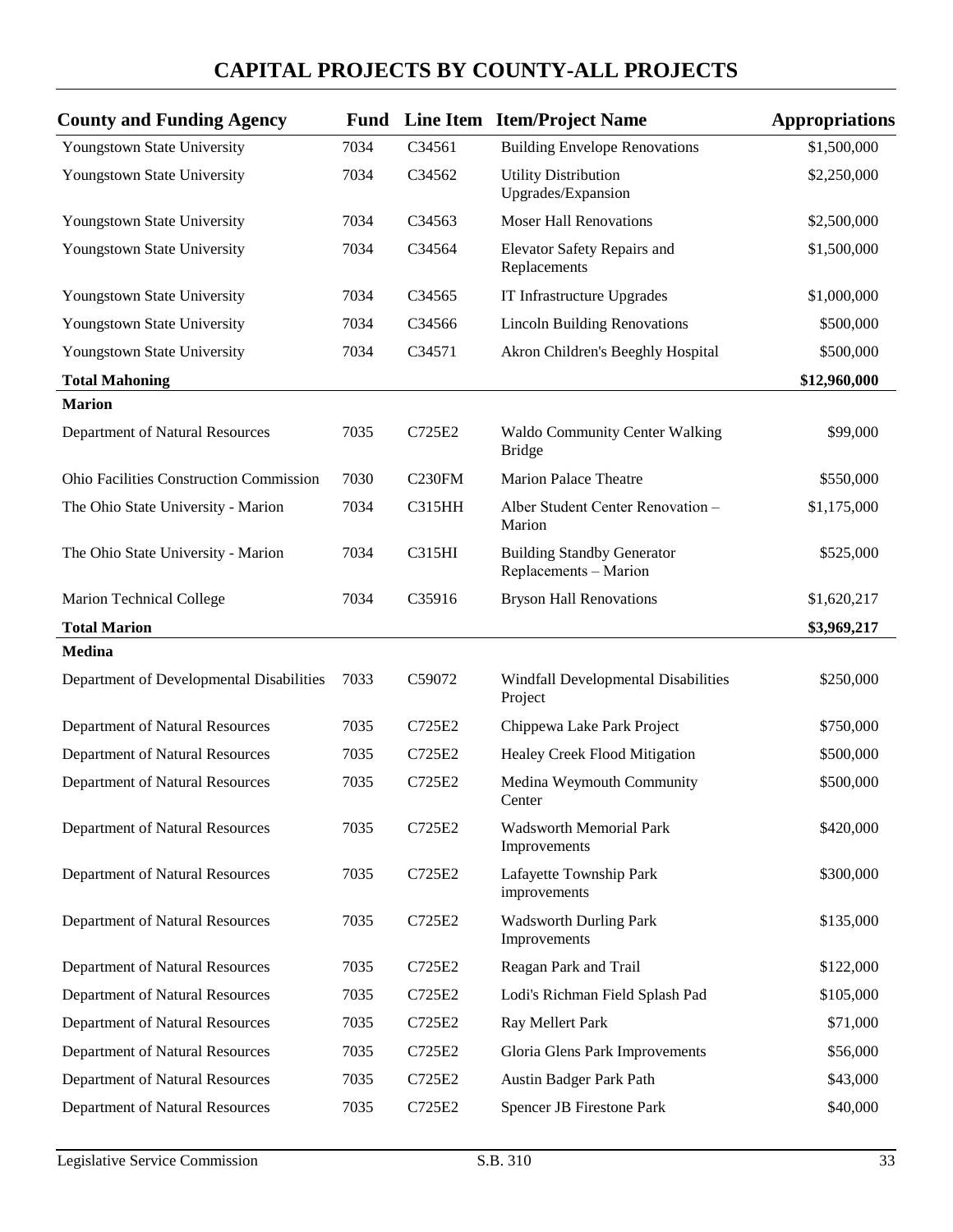| <b>County and Funding Agency</b>               |      |                    | <b>Fund</b> Line Item Item/Project Name                           | <b>Appropriations</b> |
|------------------------------------------------|------|--------------------|-------------------------------------------------------------------|-----------------------|
| Department of Natural Resources                | 7035 | C725E2             | Ray Mellert Dog Park Project                                      | \$35,000              |
| Department of Natural Resources                | 7035 | C725E2             | Kobak Baseball Field Lighting<br>Project                          | \$32,000              |
| Department of Public Safety                    | 7026 | C76069             | Medina County Safety Services<br>Complex                          | \$400,000             |
| Department of Public Safety                    | 7026 | C76070             | Medina County Driving Skills Pad<br>Garage                        | \$50,000              |
| Department of Rehabilitation and<br>Correction | 7027 | C50100             | Medina County Jail                                                | \$100,000             |
| <b>Ohio Facilities Construction Commission</b> | 7030 | C <sub>230FM</sub> | McDowell-Phillips Home and<br><b>Museum Preservation</b>          | \$200,000             |
| Ohio Facilities Construction Commission        | 7030 | C <sub>230FM</sub> | Medina Historic District Lighting<br>Project                      | \$65,000              |
| <b>Ohio Facilities Construction Commission</b> | 7030 | <b>C230FM</b>      | Heritage Farm Museum Improvement                                  | \$25,000              |
| University of Akron - Main                     | 7034 | C <sub>25090</sub> | Medina County Battered Women's<br>Shelter                         | \$500,000             |
| <b>Total Medina</b>                            |      |                    |                                                                   | \$4,699,000           |
| <b>Meigs</b>                                   |      |                    |                                                                   |                       |
| Department of Natural Resources                | 7035 | C725E2             | Recreational Field Improvements<br>(Star Mill Park)               | \$250,000             |
| Department of Natural Resources                | 7035 | C725E2             | Meigs County Pool                                                 | \$100,000             |
| Department of Natural Resources                | 7035 | C725E2             | Pomeroy Multimodal Path                                           | \$50,000              |
| <b>Ohio Facilities Construction Commission</b> | 7030 | C <sub>230FM</sub> | Battle of Buffington Island Civil<br>War Battlefield Museum       | \$100,000             |
| <b>Ohio Facilities Construction Commission</b> | 7030 | <b>C230FM</b>      | Meigs County Pioneer and Historical<br><b>Society Renovations</b> | \$100,000             |
| <b>Total Meigs</b>                             |      |                    |                                                                   | \$600,000             |
| <b>Mercer</b>                                  |      |                    |                                                                   |                       |
| Department of Natural Resources                | 7035 | C725E2             | Marion Township Greenway Phase 1                                  | \$85,000              |
| Wright State University - Lake                 | 7034 | C27590             | Workforce Development Center -<br>Lake Campus                     | \$1,500,000           |
| Wright State University - Lake                 | 7034 | C27591             | Trenary Hall Renovations - Lake<br>Campus                         | \$500,000             |
| Wright State University - Main                 | 7034 | C27597             | Celina Workforce Development<br>Center                            | \$500,000             |
| <b>Total Mercer</b>                            |      |                    |                                                                   | \$2,585,000           |
| <b>Miami</b>                                   |      |                    |                                                                   |                       |
| Department of Natural Resources                | 7035 | C725E2             | Piqua Downtown Riverfront Park<br>Improvements                    | \$150,000             |
| Ohio Facilities Construction Commission        | 7030 | C <sub>230FM</sub> | Arbogast Performing Arts Center                                   | \$400,000             |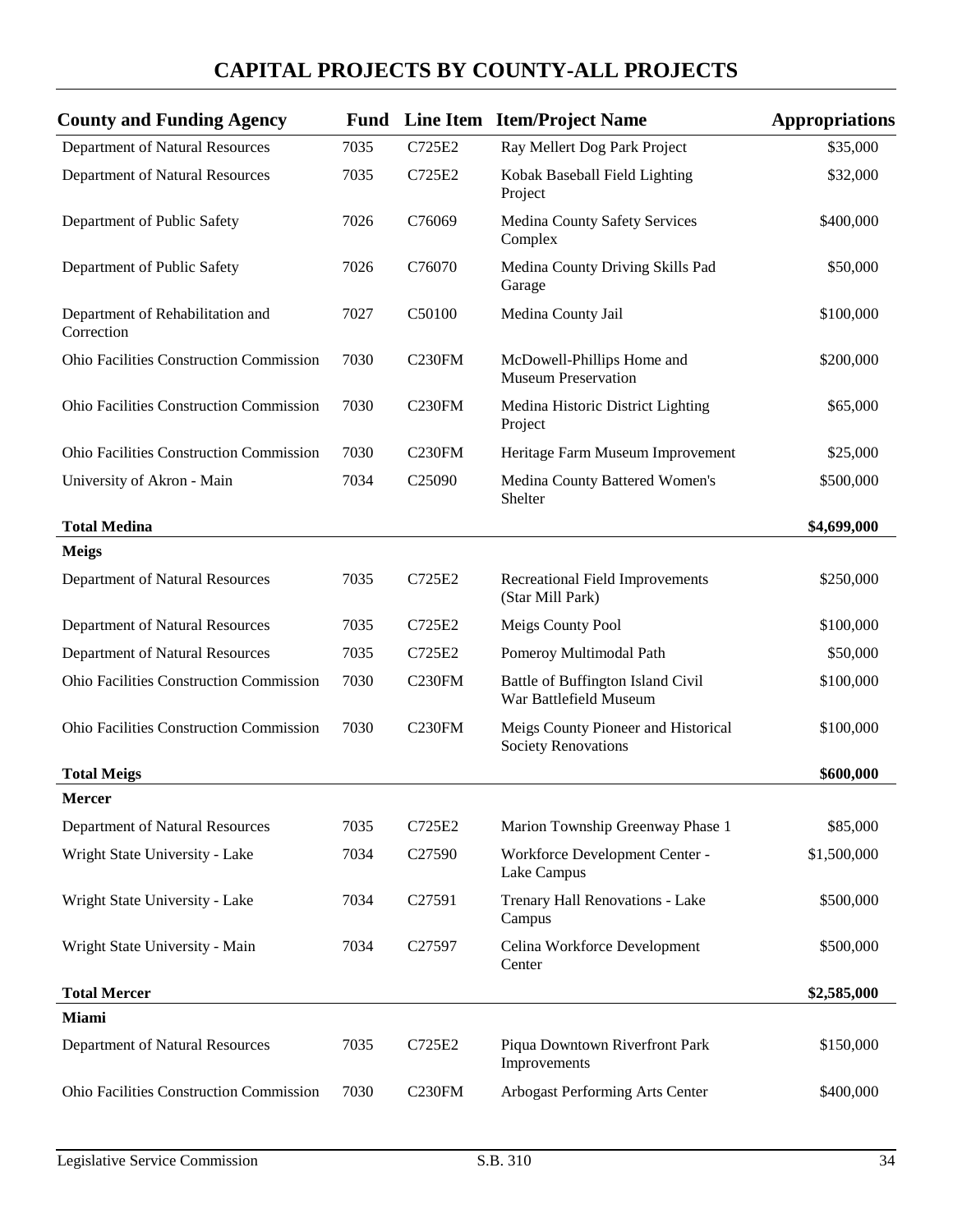| <b>County and Funding Agency</b>               | Fund |                     | Line Item Item/Project Name                                                                         | <b>Appropriations</b> |
|------------------------------------------------|------|---------------------|-----------------------------------------------------------------------------------------------------|-----------------------|
| Bowling Green State University - Main          | 7034 | C <sub>24070</sub>  | Piqua Public Safety Regional<br><b>Training Center</b>                                              | \$400,000             |
| <b>Edison Community College</b>                | 7034 | C39000              | <b>Basic Renovations</b>                                                                            | \$716,100             |
| <b>Edison Community College</b>                | 7034 | C39015              | IT Upgrades                                                                                         | \$307,000             |
| <b>Edison Community College</b>                | 7034 | C39018              | <b>HVAC Repair and Replacements</b>                                                                 | \$350,000             |
| <b>Edison Community College</b>                | 7034 | C39019              | Parking Lot Resurfacing                                                                             | \$400,000             |
| <b>Total Miami</b>                             |      |                     |                                                                                                     | \$2,723,100           |
| <b>Monroe</b>                                  |      |                     |                                                                                                     |                       |
| Department of Agriculture                      | 7026 | C70022              | Monroe County Fairground<br><b>Educational Building</b>                                             | \$147,000             |
| Department of Natural Resources                | 7035 | C725E2              | Ohio Township. Swimming Pool                                                                        | \$50,000              |
| <b>Ohio Facilities Construction Commission</b> | 7030 | C <sub>230</sub> FM | Monroe Theatre                                                                                      | \$50,000              |
| The Ohio State University - Main               | 7034 | <b>C315HR</b>       | Monroe Family Health Center                                                                         | \$100,000             |
| <b>Total Monroe</b>                            |      |                     |                                                                                                     | \$347,000             |
| <b>Montgomery</b>                              |      |                     |                                                                                                     |                       |
| Department of Natural Resources                | 7035 | C725E2              | <b>Stubbs Park Improvements</b>                                                                     | \$800,000             |
| Department of Natural Resources                | 7035 | C725E2              | Jewish Federation of Greater Dayton<br>Nature Trail                                                 | \$50,000              |
| Department of Public Safety                    | 7026 | C76076              | Ohio Task Force One (OH-TF1)<br>Warehouse                                                           | \$50,000              |
| <b>Ohio Facilities Construction Commission</b> | 7030 | C <sub>230</sub> FM | Dayton Air Credit Union Ballpark                                                                    | \$1,000,000           |
| Ohio Facilities Construction Commission        | 7030 | C <sub>230</sub> FM | Heritage Hall and Education Center                                                                  | \$250,000             |
| Ohio Facilities Construction Commission        | 7030 | C <sub>230FM</sub>  | <b>Protect Our Bones: Critical</b><br>Infrastructure Improvements at the<br><b>Boonshoft Museum</b> | \$200,000             |
| Ohio Facilities Construction Commission        | 7030 | C <sub>230FM</sub>  | SteAm Collaboratory at K12 Gallery<br>& TEJAS                                                       | \$200,000             |
| Central State University                       | 7034 | C <sub>25530</sub>  | <b>YWCA Dayton Historic Building</b><br>Renovation                                                  | \$500,000             |
| Wright State University - Main                 | 7034 | C27598              | 405 Xenia Avenue Market<br>Redevelopment                                                            | \$150,000             |
| <b>Sinclair Community College</b>              | 7034 | C37739              | Building Clean and Seal Masonry                                                                     | \$1,800,000           |
| <b>Sinclair Community College</b>              | 7034 | C37740              | Campus Wide HVAC-Chillers and<br><b>Boilers Upgrades</b>                                            | \$4,500,000           |
| <b>Sinclair Community College</b>              | 7034 | C37741              | Electrical Grid and Utility System<br>Replacements                                                  | \$1,000,000           |
| <b>Sinclair Community College</b>              | 7034 | C37742              | <b>Diesel Generators Replacement</b>                                                                | \$700,000             |
| <b>Sinclair Community College</b>              | 7034 | C37743              | Fire Sprinkler System Installation-<br>Buildings 1-7                                                | \$1,603,245           |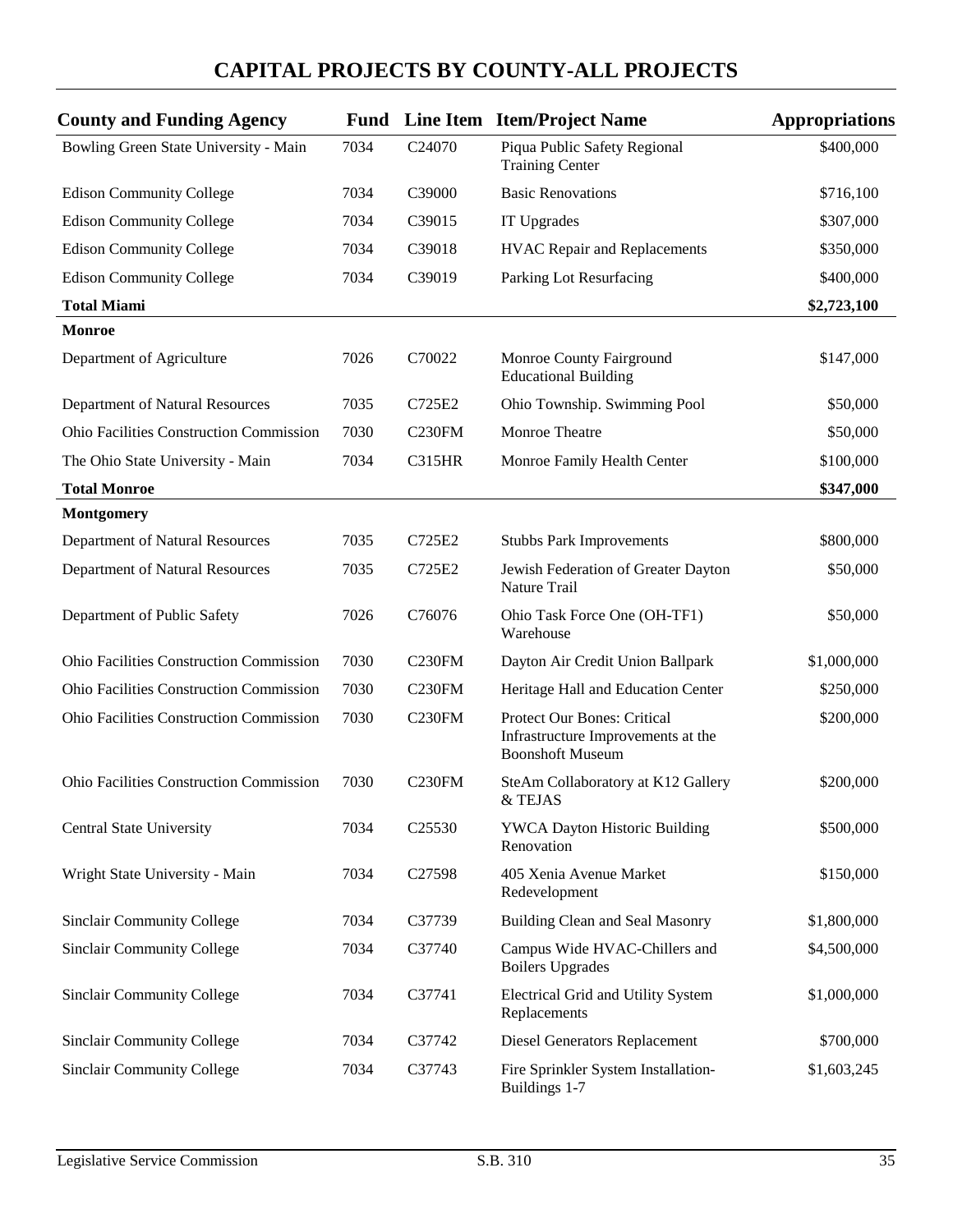| <b>County and Funding Agency</b>                                |      |                     | <b>Fund</b> Line Item Item/Project Name                               | <b>Appropriations</b> |
|-----------------------------------------------------------------|------|---------------------|-----------------------------------------------------------------------|-----------------------|
| <b>Sinclair Community College</b>                               | 7034 | C37745              | Advanced Manufacturing and<br><b>Skilled Trades Training Hubs-DHE</b> | \$1,000,000           |
| Sinclair Community College                                      | 7034 | C37747              | National Aerospace Electric Power<br><b>Innovation Center</b>         | \$1,000,000           |
| <b>Sinclair Community College</b>                               | 7034 | C37748              | Hope Center for Families                                              | \$25,000              |
| <b>Sinclair Community College</b>                               | 7034 | C37750              | Advanced Manufacturing and<br><b>Skilled Trades Training Hubs</b>     | \$200,000             |
| <b>Sinclair Community College</b>                               | 7034 | C37751              | Dayton Arcade North Improvements                                      | \$200,000             |
| <b>Sinclair Community College</b>                               | 7034 | C37752              | 21st Century Boys and Girls Club                                      | \$1,000,000           |
| Sinclair Community College                                      | 7034 | C37753              | West Dayton Farmers Market and<br>Food Hub                            | \$500,000             |
| <b>Sinclair Community College</b>                               | 7034 | C37755              | Comprehensive Outpatient Program<br>Expansion (COPE)                  | \$1,000,000           |
| Department of Mental Health and<br><b>Addiction Services</b>    | 7033 | C58001              | <b>West Dayton Community Services</b><br>Center                       | \$200,000             |
| <b>Total Montgomery</b>                                         |      |                     |                                                                       | \$17,928,245          |
| <b>Morgan</b>                                                   |      |                     |                                                                       |                       |
| Department of Natural Resources                                 | 7035 | C725E2              | Lake to Lodge Accessible Trail<br>Project at Burr Oak State Park      | \$100,000             |
| Department of Natural Resources                                 | 7035 | C725E2              | McConnelsville Community Rec<br><b>Building</b>                       | \$75,000              |
| <b>Ohio Facilities Construction Commission</b>                  | 7030 | C <sub>230FM</sub>  | Twin City Opera House                                                 | \$100,000             |
| <b>Total Morgan</b>                                             |      |                     |                                                                       | \$275,000             |
| <b>Morrow</b>                                                   |      |                     |                                                                       |                       |
| Department of Natural Resources                                 | 7035 | C725E2              | Flying Squirrel Preserve Morrow<br><b>County Parks Expansion</b>      | \$300,000             |
| Department of Mental Health and<br><b>Addiction Services</b>    | 7033 | C58001              | Meadow Center                                                         | \$150,000             |
| <b>Total Morrow</b>                                             |      |                     |                                                                       | \$450,000             |
| <b>Muskingum</b>                                                |      |                     |                                                                       |                       |
| Department of Agriculture                                       | 7026 | C70022              | Muskingum County Fair Grandstand<br><b>Enhancement Project</b>        | \$200,000             |
| Ohio Facilities Construction Commission                         | 7030 | <b>C230FM</b>       | Zanesville Museum of Art Critical<br><b>Facility Repairs</b>          | \$107,500             |
| Ohio Facilities Construction Commission                         | 7030 | <b>C230FM</b>       | <b>Gant Stadium Renovation</b>                                        | \$100,000             |
| <b>Ohio Facilities Construction Commission</b>                  | 7030 | C <sub>230</sub> FM | <b>Stone Academy</b>                                                  | \$92,000              |
| Zane State College (Muskingum Area<br><b>Technical College)</b> | 7034 | C36216              | <b>Campus Center Renovations</b>                                      | \$205,267             |
| Zane State College (Muskingum Area<br><b>Technical College)</b> | 7034 | C36217              | Parking/Walkway Improvements                                          | \$400,000             |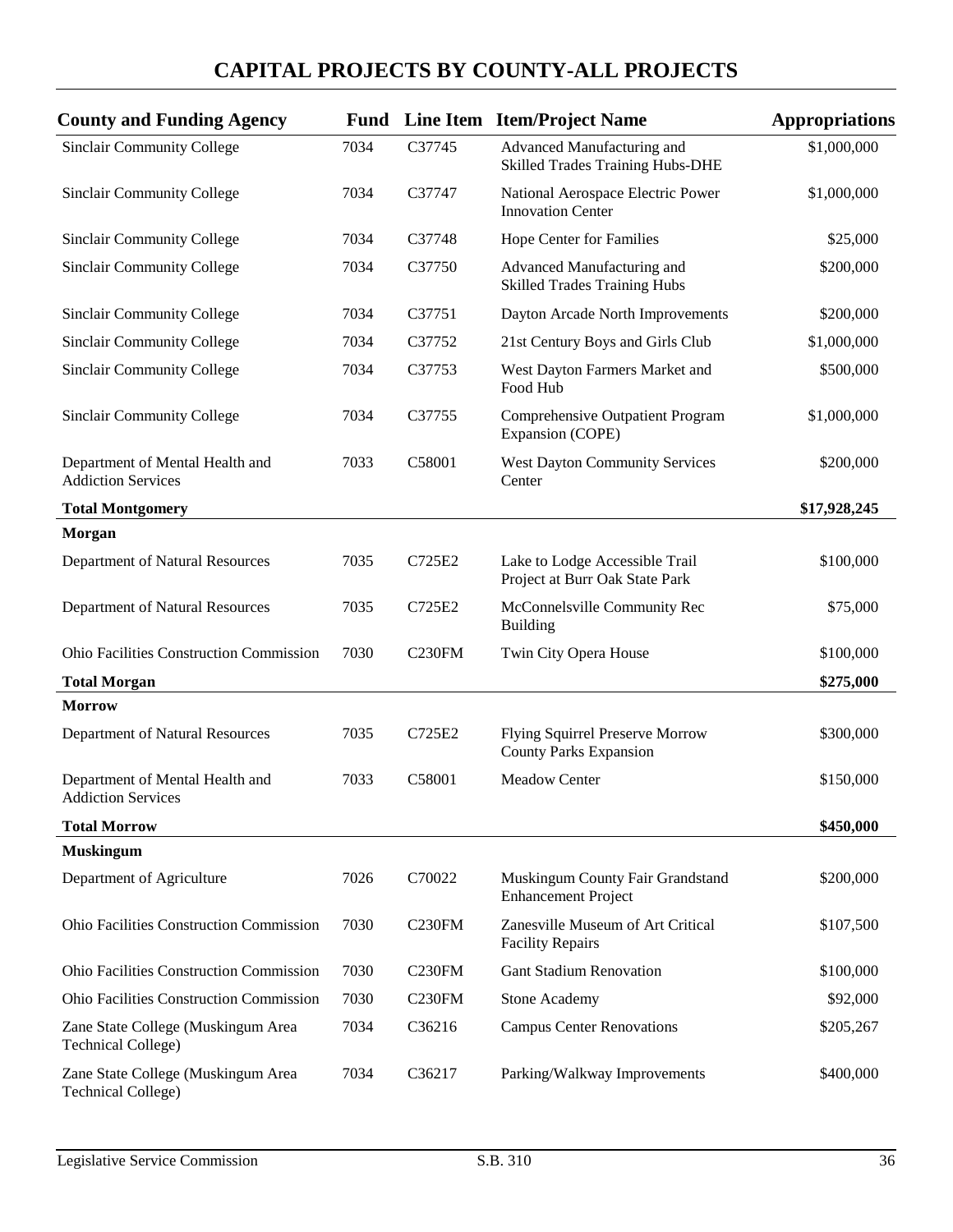| <b>County and Funding Agency</b>                                |      |                    | Fund Line Item Item/Project Name                                  | <b>Appropriations</b> |
|-----------------------------------------------------------------|------|--------------------|-------------------------------------------------------------------|-----------------------|
| Zane State College (Muskingum Area<br><b>Technical College)</b> | 7034 | C36218             | Zanesville Campus Renovations                                     | \$1,250,000           |
| Zane State College (Muskingum Area<br><b>Technical College)</b> | 7034 | C36225             | Muskingum University Health and<br><b>Wellness Center</b>         | \$200,000             |
| <b>Total Muskingum</b>                                          |      |                    |                                                                   | \$2,554,767           |
| <b>Noble</b>                                                    |      |                    |                                                                   |                       |
| Department of Agriculture                                       | 7026 | C70022             | Noble County Fairgrounds New<br>Swine/Hog Barn                    | \$200,000             |
| Department of Natural Resources                                 | 7035 | C725E2             | Caldwell Ice Rink- Build an Ice<br>Skating Rink for Community Use | \$100,000             |
| Department of Rehabilitation and<br>Correction                  | 7027 | C50100             | Noble County Justice Center                                       | \$100,000             |
| <b>Total Noble</b>                                              |      |                    |                                                                   | \$400,000             |
| <b>Ottawa</b>                                                   |      |                    |                                                                   |                       |
| <b>Adjutant General</b>                                         | 7026 | C74528             | Camp Perry Improvements                                           | \$1,686,250           |
| Department of Natural Resources                                 | 7035 | C725E2             | Oak Harbor Waterfront                                             | \$500,000             |
| <b>Total Ottawa</b>                                             |      |                    |                                                                   | \$2,186,250           |
| <b>Paulding</b>                                                 |      |                    |                                                                   |                       |
| Department of Natural Resources                                 | 7035 | C725E2             | Lela McGuire Jeffrey Park Soccer<br>Complex                       | \$75,000              |
| Department of Natural Resources                                 | 7035 | C725E2             | <b>Oakwood Community Park</b>                                     | \$22,610              |
| Department of Natural Resources                                 | 7035 | C725E2             | Payne Buckeye Park                                                | \$20,500              |
| Department of Natural Resources                                 | 7035 | C725E2             | Antwerp Riverside Park Fitness Trail                              | \$7,500               |
| Department of Natural Resources                                 | 7035 | C725E2             | <b>Melrose Park Renovation</b>                                    | \$7,000               |
| Department of Natural Resources                                 | 7035 | C725E2             | Grover Hill Welcome Park<br>Playground                            | \$5,598               |
| Department of Natural Resources                                 | 7035 | C725E2             | <b>Broughton Park Playground</b>                                  | \$4,124               |
| Department of Youth Services                                    | 7028 | C47028             | Paulding County Community-based<br><b>Assessment Center</b>       | \$40,000              |
| <b>Total Paulding</b>                                           |      |                    |                                                                   | \$182,332             |
| Pickaway                                                        |      |                    |                                                                   |                       |
| Department of Natural Resources                                 | 7035 | C725E2             | Scioto River Bridge and Trail                                     | \$500,000             |
| Department of Natural Resources                                 | 7035 | C725E2             | Circleville Ted Lewis Park<br>Renovation                          | \$100,000             |
| Department of Youth Services                                    | 7028 | C47002             | <b>General Institutional Renovations</b>                          | \$2,014,310           |
| Department of Youth Services                                    | 7028 | C47022             | <b>Building Additions-CJCF</b>                                    | \$6,138,815           |
| Ohio Facilities Construction Commission                         | 7030 | C <sub>230FM</sub> | Pickaway County Memorial Hall                                     | \$125,000             |
| Ohio Facilities Construction Commission                         | 7030 | C <sub>230FM</sub> | Circleville Historic City Hall<br>Improvements                    | \$100,000             |
| Ohio Facilities Construction Commission                         | 7030 | C <sub>230FM</sub> | Octagon House                                                     | \$100,000             |
| Legislative Service Commission                                  |      |                    | S.B. 310                                                          | 37                    |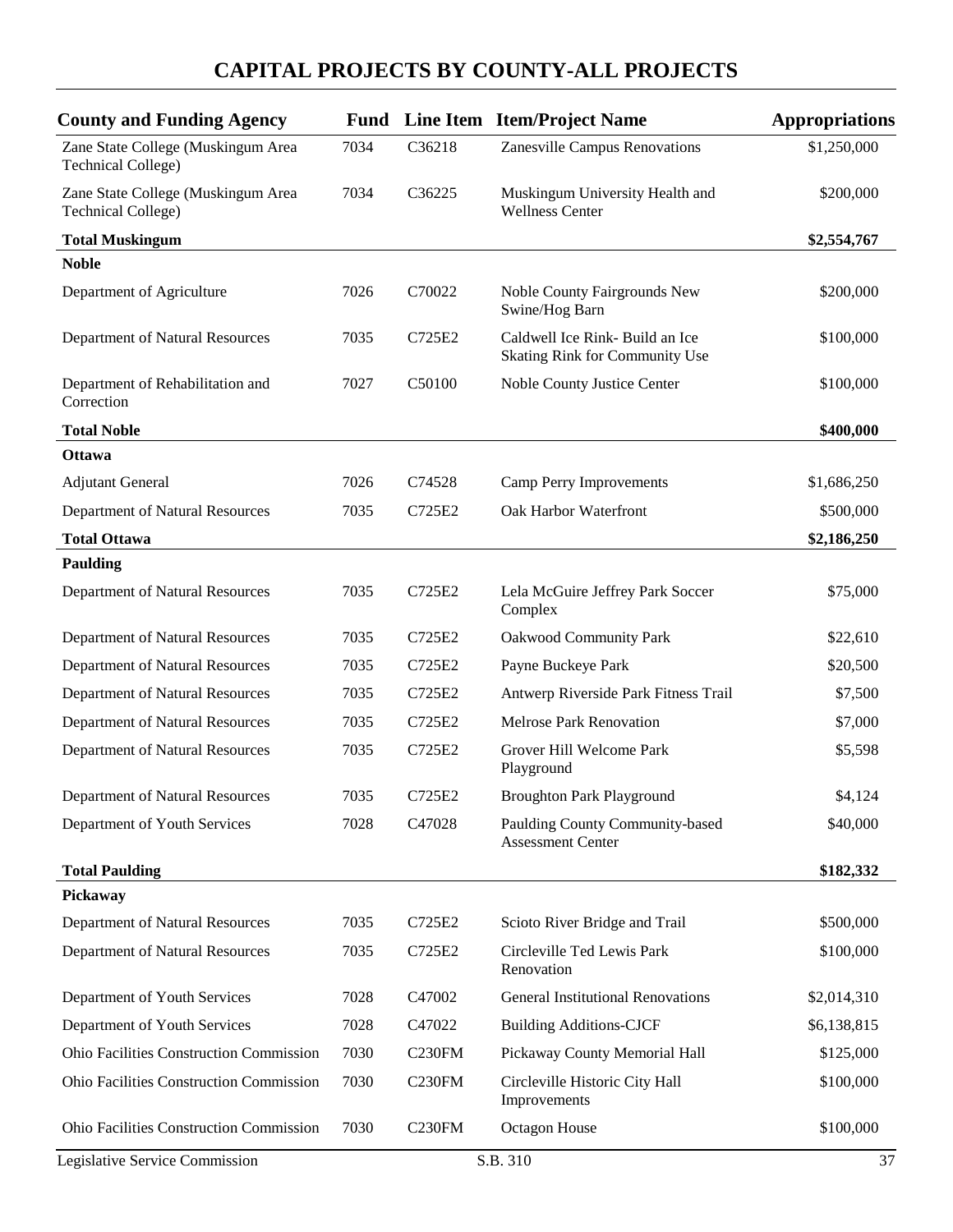| <b>County and Funding Agency</b>                             |      |                                 | <b>Fund</b> Line Item Item/Project Name                                                                       | <b>Appropriations</b> |
|--------------------------------------------------------------|------|---------------------------------|---------------------------------------------------------------------------------------------------------------|-----------------------|
| Ohio Facilities Construction Commission                      | 7030 | C <sub>230FM</sub>              | Pickaway County Historical Society<br>Museum                                                                  | \$100,000             |
| <b>Total Pickaway</b>                                        |      |                                 |                                                                                                               | \$9,178,125           |
| <b>Pike</b>                                                  |      |                                 |                                                                                                               |                       |
| Department of Natural Resources                              | 7035 | C725E2                          | Cave Lake Center for Community<br>Leadership                                                                  | \$250,000             |
| <b>Ohio Facilities Construction Commission</b>               | 7030 | C <sub>230FM</sub>              | <b>Piketon Liberty Memorial</b>                                                                               | \$25,000              |
| <b>Total Pike</b>                                            |      |                                 |                                                                                                               | \$275,000             |
| Portage                                                      |      |                                 |                                                                                                               |                       |
| Department of Developmental Disabilities                     | 7033 | C59073                          | Hattie Larlham                                                                                                | \$400,000             |
| Department of Natural Resources                              | 7035 | C725E2                          | Randolph Twp. Old School<br>Playground                                                                        | \$250,000             |
| <b>Ohio Facilities Construction Commission</b>               | 7030 | C <sub>230FM</sub>              | Portage County Historical Society<br>Renovation                                                               | \$100,000             |
| <b>Ohio Facilities Construction Commission</b>               | 7030 | C <sub>230FM</sub>              | Freedom Township Historical<br>Society of Portage County                                                      | \$50,000              |
| Kent State University - Main                                 | 7034 | C270G2                          | Satterfield Hall - HVAC                                                                                       | \$500,000             |
| Kent State University - Main                                 | 7034 | C <sub>270</sub> I <sub>5</sub> | White Hall Rehabilitation                                                                                     | \$12,000,000          |
| Kent State University - Main                                 | 7034 | C270K3                          | Critical Deferred Maintenance - Kent                                                                          | \$1,575,000           |
| Kent State University - Main                                 | 7034 | C270K4                          | Campus ADA Improvements - Kent                                                                                | \$1,000,000           |
| Kent State University - Main                                 | 7034 | C270K9                          | Rockwell Hall Renovation and<br>Expansion - Kent                                                              | \$4,500,000           |
| Kent State University - Main                                 | 7034 | C270L5                          | Garfield Zimmerman Home                                                                                       | \$250,000             |
| Northeast Ohio Medical University                            | 7034 | C30541                          | Laboratory Air Handlers<br>Replacement and Deferred<br>Maintenance                                            | \$600,000             |
| Northeast Ohio Medical University                            | 7034 | C <sub>3</sub> 0542             | Distributed Antenna System and<br><b>Enhanced Video Security</b><br>Surveillance System                       | \$700,000             |
| Northeast Ohio Medical University                            | 7034 | C30543                          | Regula Corridor Renovation/Small<br>Group Active Teaching Format<br>Academic Learning Classroom<br>Conversion | \$260,000             |
| Northeast Ohio Medical University                            | 7034 | C30544                          | Network Fire Wall Replacement and<br>Enhancement                                                              | \$250,000             |
| Northeast Ohio Medical University                            | 7034 | C30545                          | Research and Graduate Education<br><b>Building Research Laboratory</b><br>Renovation                          | \$200,000             |
| Department of Mental Health and<br><b>Addiction Services</b> | 7033 | C58001                          | The Haven of Portage County                                                                                   | \$150,000             |
| <b>Total Portage</b>                                         |      |                                 |                                                                                                               | \$22,785,000          |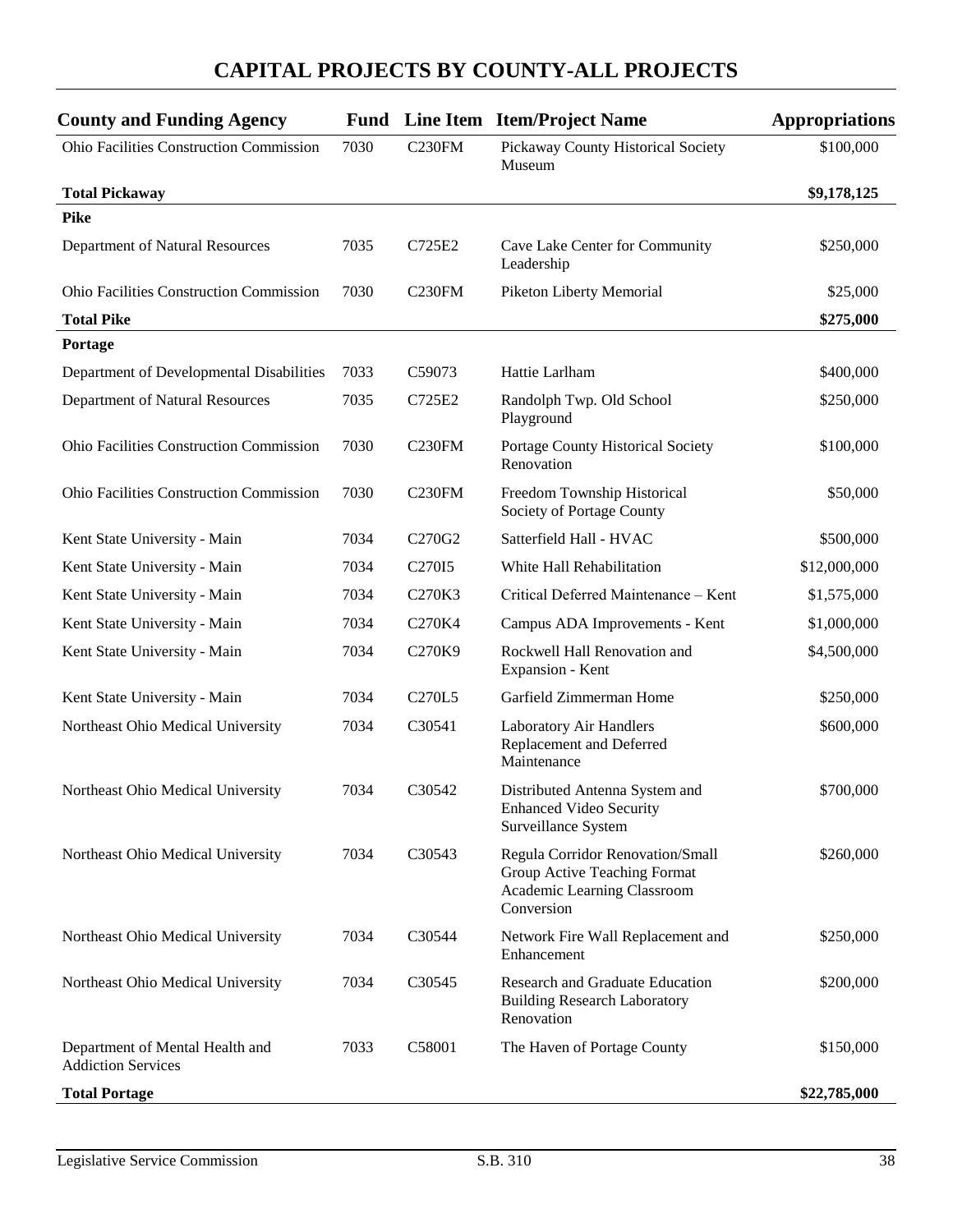| <b>County and Funding Agency</b>               |      |                    | <b>Fund</b> Line Item Item/Project Name                                          | <b>Appropriations</b> |
|------------------------------------------------|------|--------------------|----------------------------------------------------------------------------------|-----------------------|
| <b>Preble</b>                                  |      |                    |                                                                                  |                       |
| Department of Agriculture                      | 7026 | C70022             | Preble County Fairgrounds<br><b>Conference Center and Grounds</b><br>Improvement | \$100,000             |
| Department of Natural Resources                | 7035 | C725E2             | <b>Education Center at Wild Hearts</b><br>African Farm                           | \$400,000             |
| Department of Natural Resources                | 7035 | C725E2             | <b>Gratis Bicentennial Park</b>                                                  | \$100,000             |
| Department of Public Safety                    | 7016 | C76071             | Lewisburg MARCS Tower                                                            | \$400,000             |
| <b>Ohio Facilities Construction Commission</b> | 7030 | C <sub>230FM</sub> | Camden Opera House Second Floor<br>Renovation                                    | \$100,000             |
| <b>Total Preble</b>                            |      |                    |                                                                                  | \$1,100,000           |
| Putnam                                         |      |                    |                                                                                  |                       |
| Department of Natural Resources                | 7035 | C725E2             | Kalida 4 Seasons Community<br><b>Health/Fitness Track</b>                        | \$250,000             |
| Department of Natural Resources                | 7035 | C725E2             | Fort Jennings Freedom Square                                                     | \$175,000             |
| Department of Natural Resources                | 7035 | C725E2             | Ottawa Memorial Pool Improvements                                                | \$150,000             |
| Department of Natural Resources                | 7035 | C725E2             | Leipsic Downtown Park and Stage                                                  | \$50,000              |
| <b>Ohio Facilities Construction Commission</b> | 7030 | C <sub>230FM</sub> | Leipsic Recreation Center<br>Improvements                                        | \$7,500               |
| <b>Total Putnam</b>                            |      |                    |                                                                                  | \$632,500             |
| <b>Richland</b>                                |      |                    |                                                                                  |                       |
| Department of Natural Resources                | 7035 | C725E2             | <b>Crestline Pool and Park</b>                                                   | \$350,000             |
| Department of Natural Resources                | 7035 | C725E2             | Shelby Black Fork Commons Plaza                                                  | \$350,000             |
| Department of Natural Resources                | 7035 | C725E2             | <b>Plymouth Community Pool</b>                                                   | \$125,000             |
| Department of Natural Resources                | 7035 | C725E2             | Mansfield Newhope Inclusive<br>Playground                                        | \$100,000             |
| Department of Natural Resources                | 7035 | C725E2             | Lucas Community Playground                                                       | \$25,000              |
| Department of Natural Resources                | 7035 | C725E2             | Outdoor Band Stage at Lucas<br><b>Community Center</b>                           | \$10,000              |
| Department of Public Safety                    | 7016 | C76072             | <b>Richland County MARCS Tower</b>                                               | \$400,000             |
| <b>Ohio Facilities Construction Commission</b> | 7030 | C230FM             | <b>Imagination District</b>                                                      | \$1,000,000           |
| Ohio Facilities Construction Commission        | 7030 | C <sub>230FM</sub> | Ohio State Reformatory ADA<br>Improvements                                       | \$225,000             |
| Ohio Facilities Construction Commission        | 7030 | C <sub>230FM</sub> | Ohio State Reformatory Pedestrian<br><b>Bridge</b>                               | \$225,000             |
| The Ohio State University - Mansfield          | 7034 | C315HC             | Boiler Replacement - Mansfield                                                   | \$500,000             |
| The Ohio State University - Mansfield          | 7034 | C315HD             | Recreation Center Life Safety -<br>Mansfield                                     | \$375,000             |
| The Ohio State University - Mansfield          | 7034 | <b>C315HE</b>      | HVAC and Emergency Generators -<br>Mansfield                                     | \$275,000             |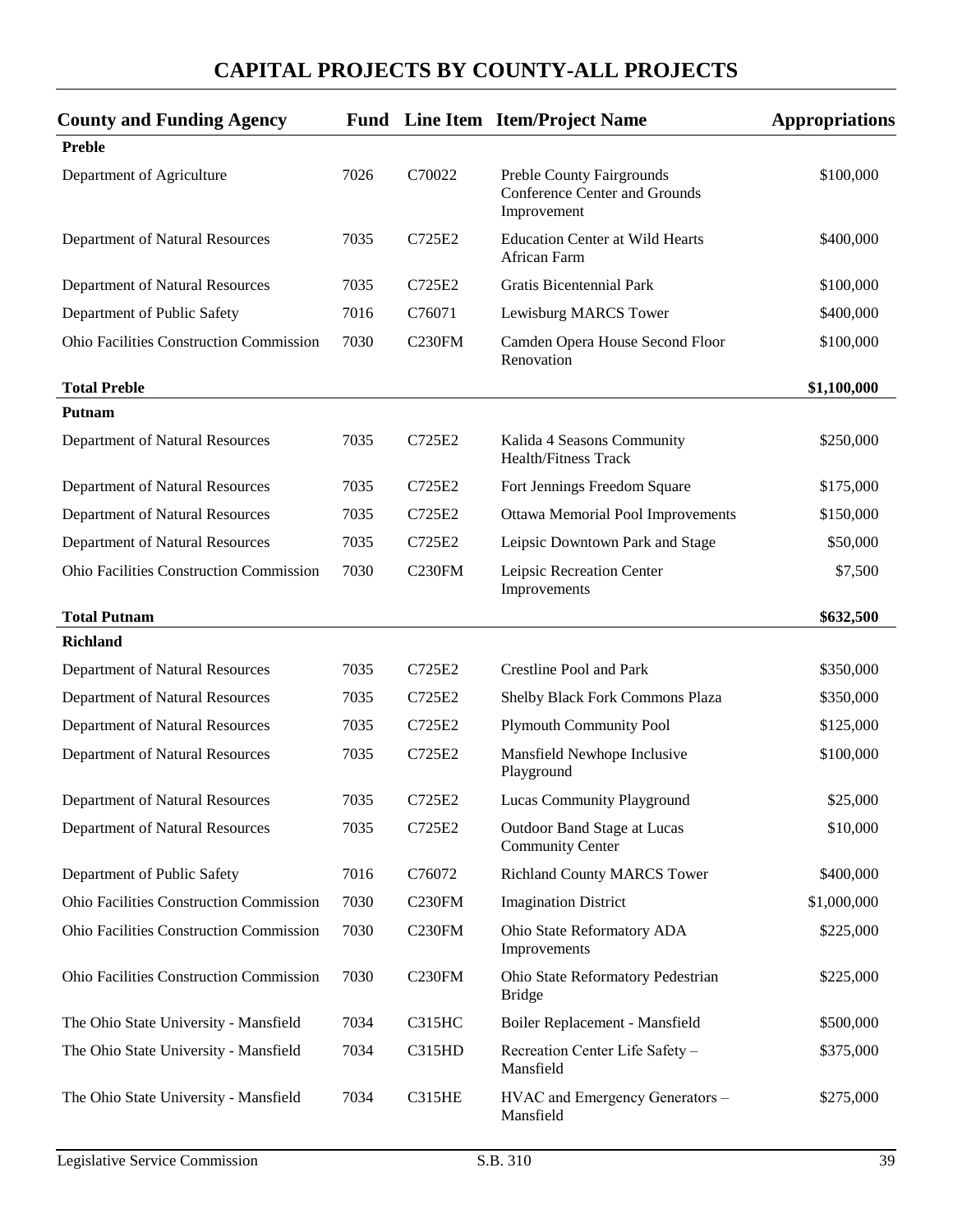| The Ohio State University - Mansfield<br>7034          | <b>C315HF</b>      | <b>Building Entries Renewal and</b><br>Renovation - Mansfield             | \$250,000   |
|--------------------------------------------------------|--------------------|---------------------------------------------------------------------------|-------------|
| The Ohio State University - Mansfield<br>7034          | <b>C315HG</b>      | Exterior Signs and Walk Renovation<br>- Mansfield                         | \$300,000   |
| 7034<br>North Central State College                    | C38024             | Fallerius Chillers and Boiler and<br><b>Byron Kee Boilers Replacement</b> | \$500,000   |
| North Central State College<br>7034                    | C38025             | IT and Emergency Power Generators                                         | \$663,293   |
| North Central State College<br>7034                    | C38026             | Campus Wide Buildings-Front<br>Doors and Windows                          | \$565,000   |
| 7034<br>North Central State College                    | C38027             | First Responders Safety and Training<br>Center                            | \$600,000   |
| <b>Total Richland</b>                                  |                    |                                                                           | \$6,838,293 |
| <b>Ross</b>                                            |                    |                                                                           |             |
| Department of Agriculture<br>7026                      | C70022             | <b>Ross County Fairground</b><br>Improvements                             | \$150,000   |
| <b>Ohio Facilities Construction Commission</b><br>7030 | C <sub>230FM</sub> | World Heritage and Visitor Center                                         | \$500,000   |
| <b>Total Ross</b>                                      |                    |                                                                           | \$650,000   |
| <b>Sandusky</b>                                        |                    |                                                                           |             |
| 7035<br>Department of Natural Resources                | C725E2             | Rodger W. Young Park: Kiwanis<br><b>Inclusive Play Park</b>               | \$150,000   |
| Department of Natural Resources<br>7035                | C725E2             | Rodger W. Young Park: Ball<br>Diamond                                     | \$100,000   |
| <b>Terra Community College</b><br>7034                 | C36419             | <b>Repaving Parking Lots</b>                                              | \$488,000   |
| <b>Terra Community College</b><br>7034                 | C36420             | <b>Building E Renovations</b>                                             | \$223,869   |
| <b>Terra Community College</b><br>7034                 | C36421             | IT Infrastructure Upgrades                                                | \$317,500   |
| <b>Terra Community College</b><br>7034                 | C36422             | <b>Building B Server Room Duct Work</b>                                   | \$183,000   |
| <b>Terra Community College</b><br>7034                 | C36423             | <b>Campus Safety Door System</b>                                          | \$59,800    |
| <b>Terra Community College</b><br>7034                 | C36424             | Math Laboratory Renovation                                                | \$165,415   |
| <b>Terra Community College</b><br>7034                 | C36425             | <b>Sandusky County Continuous</b><br>Learning Project                     | \$600,000   |
| <b>Total Sandusky</b>                                  |                    |                                                                           | \$2,287,584 |
| <b>Scioto</b>                                          |                    |                                                                           |             |
| 7026<br>Department of Agriculture                      | C70022             | Scioto County Fairgrounds Electrical<br><b>Upgrade of Stone Vaults</b>    | \$50,000    |
| Department of Natural Resources<br>7035                | C725E2             | Elks CC Dam Repair Project                                                | \$200,000   |
| Department of Natural Resources<br>7035                | C725E2             | Earl Thomas Conley Park<br>Improvements                                   | \$50,000    |
| Ohio Facilities Construction Commission<br>7030        | C <sub>230FM</sub> | Southern Ohio War Memorial                                                | \$100,000   |
| Shawnee State University<br>7034                       | C32400             | <b>Basic Renovations</b>                                                  | \$3,810,000 |
| <b>Total Scioto</b>                                    |                    |                                                                           | \$4,210,000 |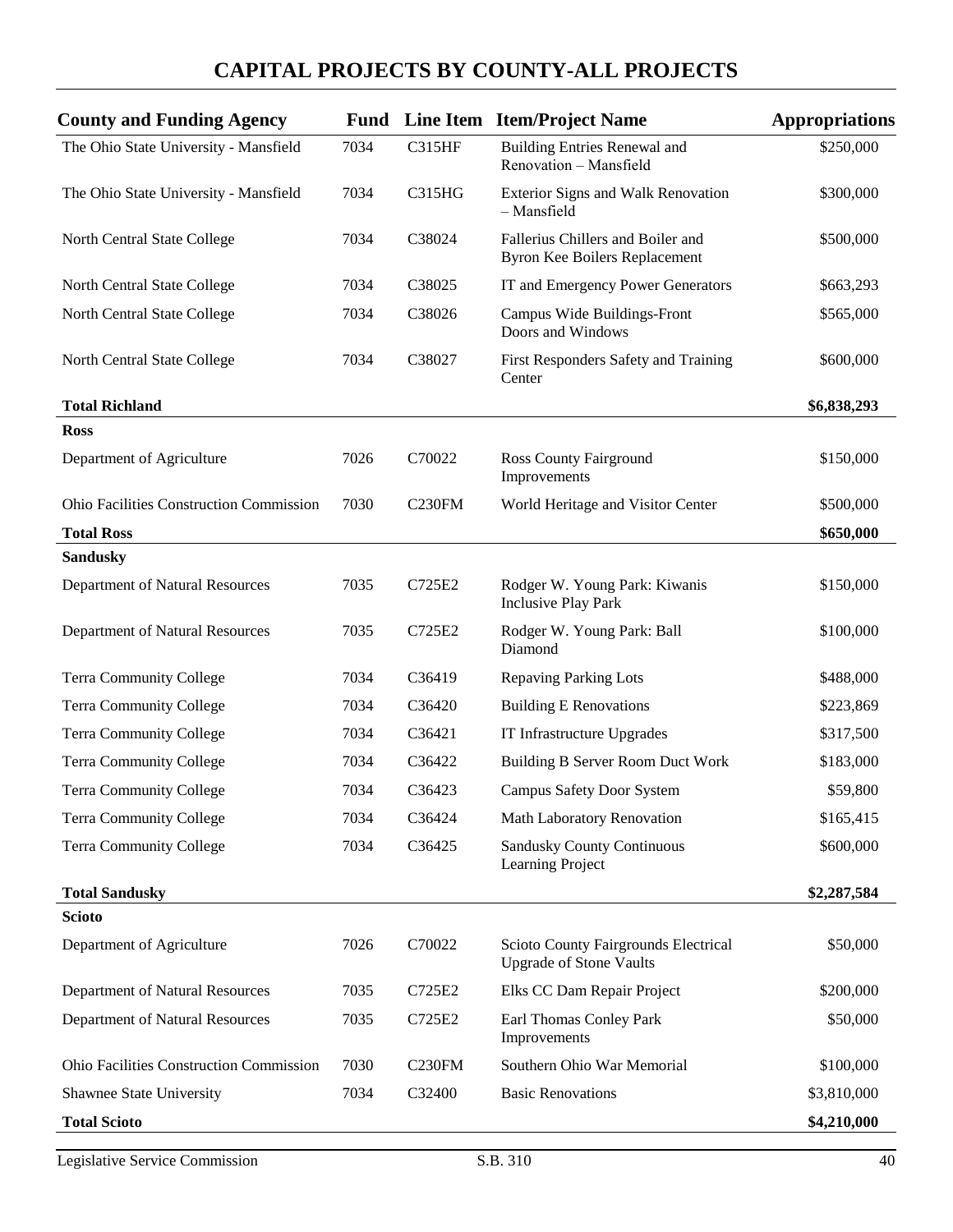| <b>County and Funding Agency</b>               |      |                     | <b>Fund</b> Line Item Item/Project Name              | <b>Appropriations</b> |
|------------------------------------------------|------|---------------------|------------------------------------------------------|-----------------------|
| <b>Seneca</b>                                  |      |                     |                                                      |                       |
| Department of Natural Resources                | 7035 | C725E2              | <b>Opportunity Park Improvements</b>                 | \$200,000             |
| <b>Ohio Facilities Construction Commission</b> | 7030 | C <sub>230</sub> FM | Mausoleum Repair                                     | \$50,000              |
| <b>Total Seneca</b>                            |      |                     |                                                      | \$250,000             |
| <b>Shelby</b>                                  |      |                     |                                                      |                       |
| Department of Agriculture                      | 7026 | C70022              | <b>Shelby County Fairgrounds</b>                     | \$100,000             |
| Department of Natural Resources                | 7035 | C725E2              | <b>Great Miami River Recreation Bike</b><br>Trail    | \$500,000             |
| Department of Natural Resources                | 7035 | C725E2              | Sidney Canal Feeder Trail                            | \$350,000             |
| Department of Natural Resources                | 7035 | C725E2              | Kettlersville Village Park<br>Improvement            | \$50,000              |
| <b>Ohio Facilities Construction Commission</b> | 7030 | C230FM              | <b>Wilderness Trail Museum Electrical</b><br>Upgrade | \$24,000              |
| <b>Ohio Facilities Construction Commission</b> | 7030 | C230FM              | Packer Historical Center for the<br>Anna District    | \$21,000              |
| <b>Ohio Facilities Construction Commission</b> | 7030 | C <sub>230</sub> FM | Shelby House Museum                                  | \$20,000              |
| <b>Ohio Facilities Construction Commission</b> | 7030 | C <sub>230FM</sub>  | Jackson Center Museum Building<br>Improvements       | \$13,500              |
| <b>Total Shelby</b>                            |      |                     |                                                      | \$1,078,500           |
| <b>Stark</b>                                   |      |                     |                                                      |                       |
| Department of Natural Resources                | 7035 | C725E2              | Jackson Township Tam O'Shanter<br>Park               | \$500,000             |
| Department of Natural Resources                | 7035 | C725E2              | Massillon Reservoir Park Splash Pad                  | \$500,000             |
| Department of Natural Resources                | 7035 | C725E2              | North Canton Performing Arts Park                    | \$500,000             |
| Department of Natural Resources                | 7035 | C725E2              | Alliance Park System Improvements                    | \$250,000             |
| Department of Natural Resources                | 7035 | C725E2              | Canal Fulton Park Phase 2                            | \$250,000             |
| Department of Natural Resources                | 7035 | C725E2              | Diamond Park                                         | \$250,000             |
| Department of Natural Resources                | 7035 | C725E2              | <b>Faircrest Park Improvements</b>                   | \$250,000             |
| Department of Natural Resources                | 7035 | C725E2              | First Ladies' Library Improvements                   | \$250,000             |
| Department of Natural Resources                | 7035 | C725E2              | J. Babe Stern Ball Field                             | \$250,000             |
| Department of Natural Resources                | 7035 | C725E2              | Metzger Park Project                                 | \$250,000             |
| Department of Natural Resources                | 7035 | C725E2              | <b>Stark County Firefighters Memorial</b><br>Park    | \$100,000             |
| Department of Natural Resources                | 7035 | C725E2              | Kent State and Stark State Campus<br>Trail           | \$50,000              |
| Department of Natural Resources                | 7035 | C725E2              | Magnolia Flouring Mills Restoration                  | \$50,000              |
| Department of Natural Resources                | 7035 | C725E2              | Nimisilla Park Excavating                            | \$40,000              |
| Department of Youth Services                   | 7028 | C47026              | <b>Indian River Program Building</b>                 | \$6,758,687           |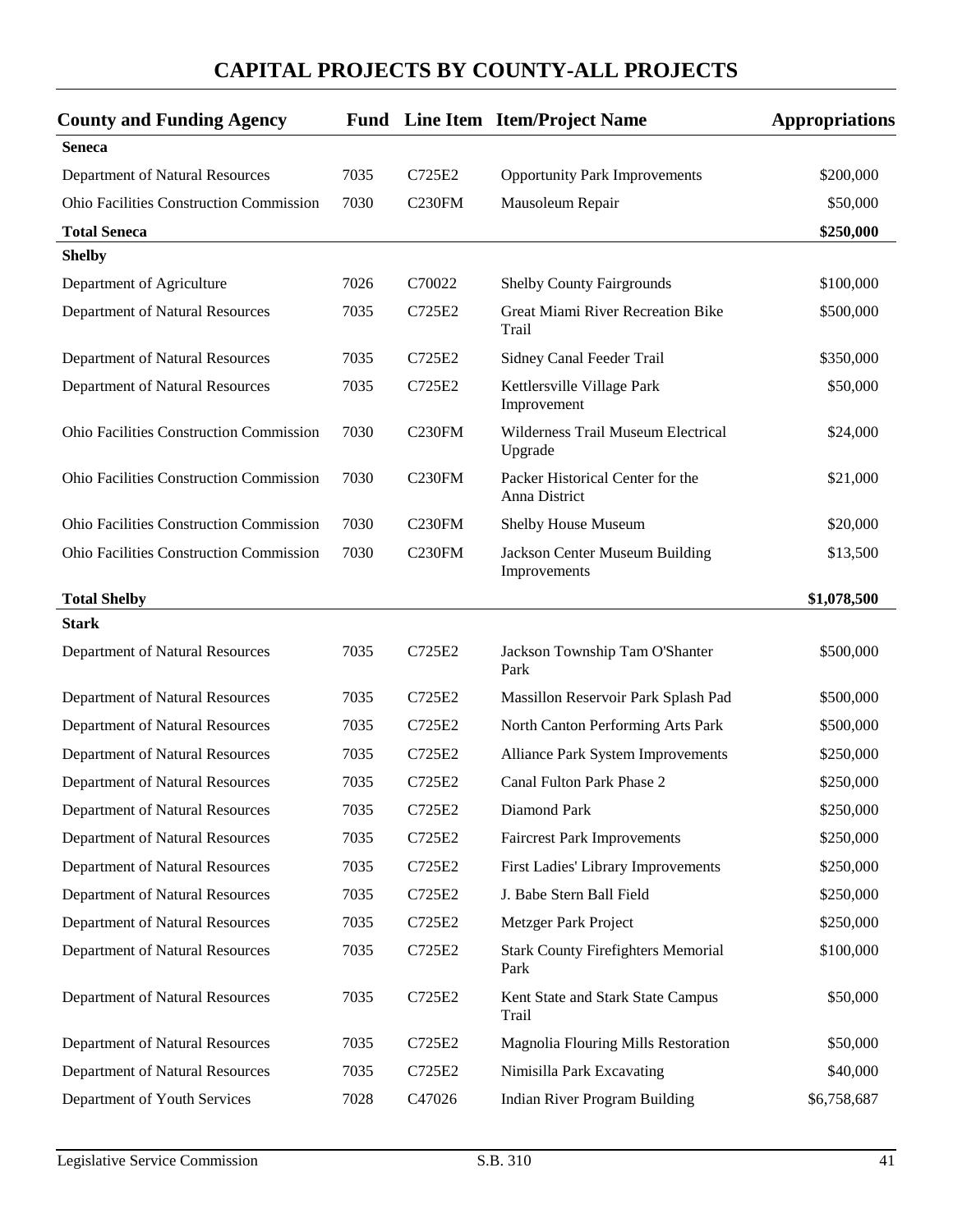| <b>County and Funding Agency</b>                             |      |                    | <b>Fund</b> Line Item Item/Project Name                                                | <b>Appropriations</b> |
|--------------------------------------------------------------|------|--------------------|----------------------------------------------------------------------------------------|-----------------------|
| Ohio Facilities Construction Commission                      | 7030 | C <sub>230FM</sub> | 20/20 Canton Cultural Center<br>Renovations                                            | \$1,000,000           |
| <b>Ohio Facilities Construction Commission</b>               | 7030 | C <sub>230FM</sub> | <b>Massillon Museum Mechanical</b><br>Update                                           | \$200,000             |
| <b>Ohio Facilities Construction Commission</b>               | 7030 | C <sub>230FM</sub> | <b>Clearview Museum</b>                                                                | \$150,000             |
| <b>Ohio Facilities Construction Commission</b>               | 7030 | C <sub>230FM</sub> | McKinley Presidential Library and<br>Museum                                            | \$100,000             |
| <b>Ohio Facilities Construction Commission</b>               | 7030 | C <sub>230FM</sub> | Spring Hill Historic Home                                                              | \$20,000              |
| University of Akron - Main                                   | 7034 | C <sub>25091</sub> | Canton Jewish Community Project                                                        | \$50,000              |
| Kent State University - Stark                                | 7034 | C270K5             | Fine Arts Building Roof<br>Replacement Phase 1 - Stark                                 | \$900,000             |
| Northeast Ohio Medical University                            | 7034 | C30546             | Hall of Fame Village Center for<br>Excellence                                          | \$1,000,000           |
| Northeast Ohio Medical University                            | 7034 | C30547             | Mercy Medical OBGYN Emergency<br>Department                                            | \$90,000              |
| <b>Stark State College of Technology</b>                     | 7034 | C38900             | <b>Basic Renovation</b>                                                                | \$1,160,370           |
| <b>Stark State College of Technology</b>                     | 7034 | C38921             | <b>HVAC Repair and Replacements</b>                                                    | \$675,000             |
| <b>Stark State College of Technology</b>                     | 7034 | C38935             | Roof Replacements                                                                      | \$1,900,000           |
| <b>Stark State College of Technology</b>                     | 7034 | C38937             | 21st Century Campus Digital<br><b>Transformation Project</b>                           | \$1,300,000           |
| <b>Stark State College of Technology</b>                     | 7034 | C38939             | Growing for Good                                                                       | \$200,000             |
| Department of Mental Health and<br><b>Addiction Services</b> | 7033 | C58001             | <b>CommQuests Recovery Campus</b><br>Improvements                                      | \$200,000             |
| <b>Total Stark</b>                                           |      |                    |                                                                                        | \$19,194,057          |
| <b>Summit</b>                                                |      |                    |                                                                                        |                       |
| <b>Attorney General</b>                                      | 7026 | C05505             | <b>Richfield Roof Replacements</b>                                                     | \$815,737             |
| Department of Natural Resources                              | 7035 | C725E2             | Akron Zoo                                                                              | \$500,000             |
| Department of Natural Resources                              | 7035 | C725E2             | Portage Lakes Drive Community<br>Park                                                  | \$300,000             |
| Department of Natural Resources                              | 7035 | C725E2             | Heights to Hudson Trail                                                                | \$250,000             |
| Department of Natural Resources                              | 7035 | C725E2             | Akron Children's Hopsital                                                              | \$225,000             |
| Department of Natural Resources                              | 7035 | C725E2             | Matthew Thomas Park Master Plan                                                        | \$200,000             |
| Department of Natural Resources                              | 7035 | C725E2             | Lake Jinelle Rehabilatation                                                            | \$140,000             |
| Department of Natural Resources                              | 7035 | C725E2             | Schultz Campus for Jewish Life:<br>Family Recreation and Accessibility<br>Enhancements | \$100,000             |
| Department of Natural Resources                              | 7035 | C725E2             | <b>Summit Metro Parks</b>                                                              | \$100,000             |
| Department of Natural Resources                              | 7035 | C725E2             | Renovate Existing Fitzwater Train<br><b>Yard Operations Building</b>                   | \$75,000              |
| Department of Natural Resources                              | 7035 | C725E2             | Summit Lake Vision Plan                                                                | \$75,000              |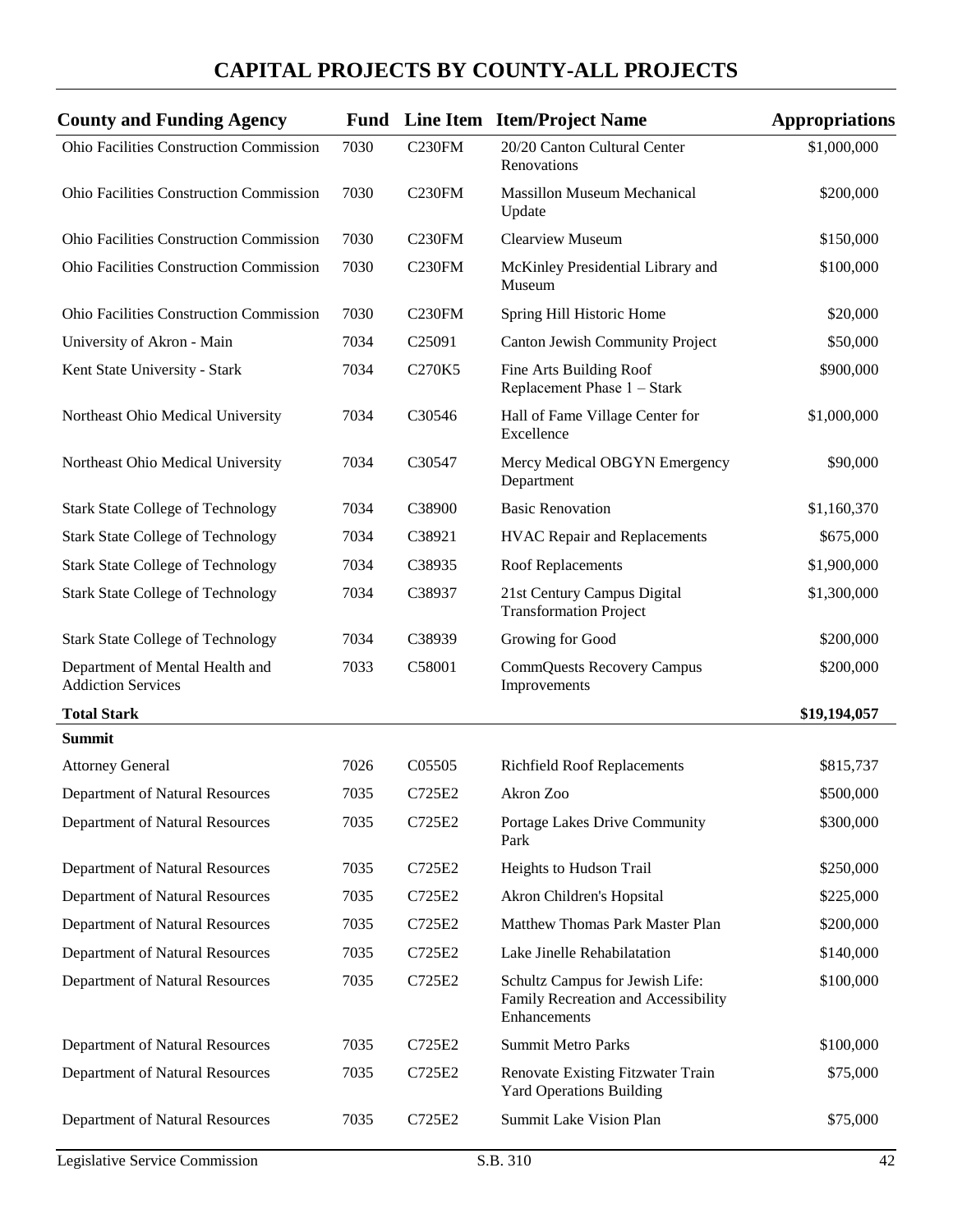| <b>County and Funding Agency</b>                             |      |                    | <b>Fund</b> Line Item Item/Project Name                                                      | <b>Appropriations</b> |
|--------------------------------------------------------------|------|--------------------|----------------------------------------------------------------------------------------------|-----------------------|
| Department of Natural Resources                              | 7035 | C725E2             | Willadale Segment-Southgate<br><b>Connector Trail</b>                                        | \$55,000              |
| Department of Natural Resources                              | 7035 | C725E2             | Village of Lakemore Hinton<br>Humniston Fitness Park Renovations                             | \$45,000              |
| Ohio Facilities Construction Commission                      | 7030 | C <sub>230FM</sub> | Stan Hywet Hall & Gardens                                                                    | \$750,000             |
| <b>Ohio Facilities Construction Commission</b>               | 7030 | C <sub>230FM</sub> | Hale Farm                                                                                    | \$500,000             |
| <b>Ohio Facilities Construction Commission</b>               | 7030 | C <sub>230FM</sub> | <b>Akron Art Museum</b>                                                                      | \$150,000             |
| <b>Ohio Facilities Construction Commission</b>               | 7030 | C <sub>230FM</sub> | <b>Baldwin-Buss House Restoration</b>                                                        | \$150,000             |
| Ohio Facilities Construction Commission                      | 7030 | C <sub>230FM</sub> | Case-Barlow Farm Barn<br>Improvements                                                        | \$75,000              |
| <b>Ohio Facilities Construction Commission</b>               | 7030 | C <sub>230FM</sub> | G.A.R. Hall ADA Accessibility                                                                | \$50,000              |
| <b>Ohio Facilities Construction Commission</b>               | 7030 | C <sub>230FM</sub> | John S. Knight Convention Center                                                             | \$50,000              |
| <b>Ohio Facilities Construction Commission</b>               | 7030 | <b>C230FM</b>      | Soap Box Derby Track Resurfacing<br>and Sidewalks Additions and<br>Upgrades                  | \$50,000              |
| University of Akron - Main                                   | 7034 | C <sub>25082</sub> | Crouse/Ayer Hall Consolidation                                                               | \$18,060,000          |
| University of Akron - Main                                   | 7034 | C <sub>25092</sub> | South of Exchange Street Safety<br>Initiative                                                | \$100,000             |
| University of Akron - Main                                   | 7034 | C <sub>25093</sub> | McClain Gallery of Akron's Black<br>History and Culture                                      | \$257,000             |
| University of Akron - Main                                   | 7034 | C25094             | <b>Summit County Battered Women's</b><br>Shelter                                             | \$400,000             |
| Kent State University - Main                                 | 7034 | <b>C270L8</b>      | <b>Blossom Music Center Improvements</b>                                                     | \$900,000             |
| Kent State University - Main                                 | 7034 | C270L9             | Girl Scout STEM Center of<br>Excellence at Camp Ledgewood                                    | \$100,000             |
| <b>Stark State College of Technology</b>                     | 7034 | C38929             | Akron Center for Education and<br>Workforce                                                  | \$1,420,000           |
| <b>Stark State College of Technology</b>                     | 7034 | C38940             | United Way of Summit County<br>Sojourner Truth Building<br>Renovations                       | \$100,000             |
| Department of Mental Health and<br><b>Addiction Services</b> | 7033 | C58001             | Cleveland Clinic Akron General                                                               | \$700,000             |
| Department of Mental Health and<br><b>Addiction Services</b> | 7033 | C58001             | Sr. Ignatia Heritage and Reflection<br>Center                                                | \$300,000             |
| Department of Mental Health and<br><b>Addiction Services</b> | 7033 | C58001             | Grace House Akron, Inc.                                                                      | \$50,000              |
| <b>Total Summit</b>                                          |      |                    |                                                                                              | \$27,042,737          |
| <b>Trumbull</b>                                              |      |                    |                                                                                              |                       |
| Department of Commerce                                       | 7026 | C80046             | Multi-jurisdictional Opioid<br><b>Education and Workforce Training</b><br>and Meeting Center | \$500,000             |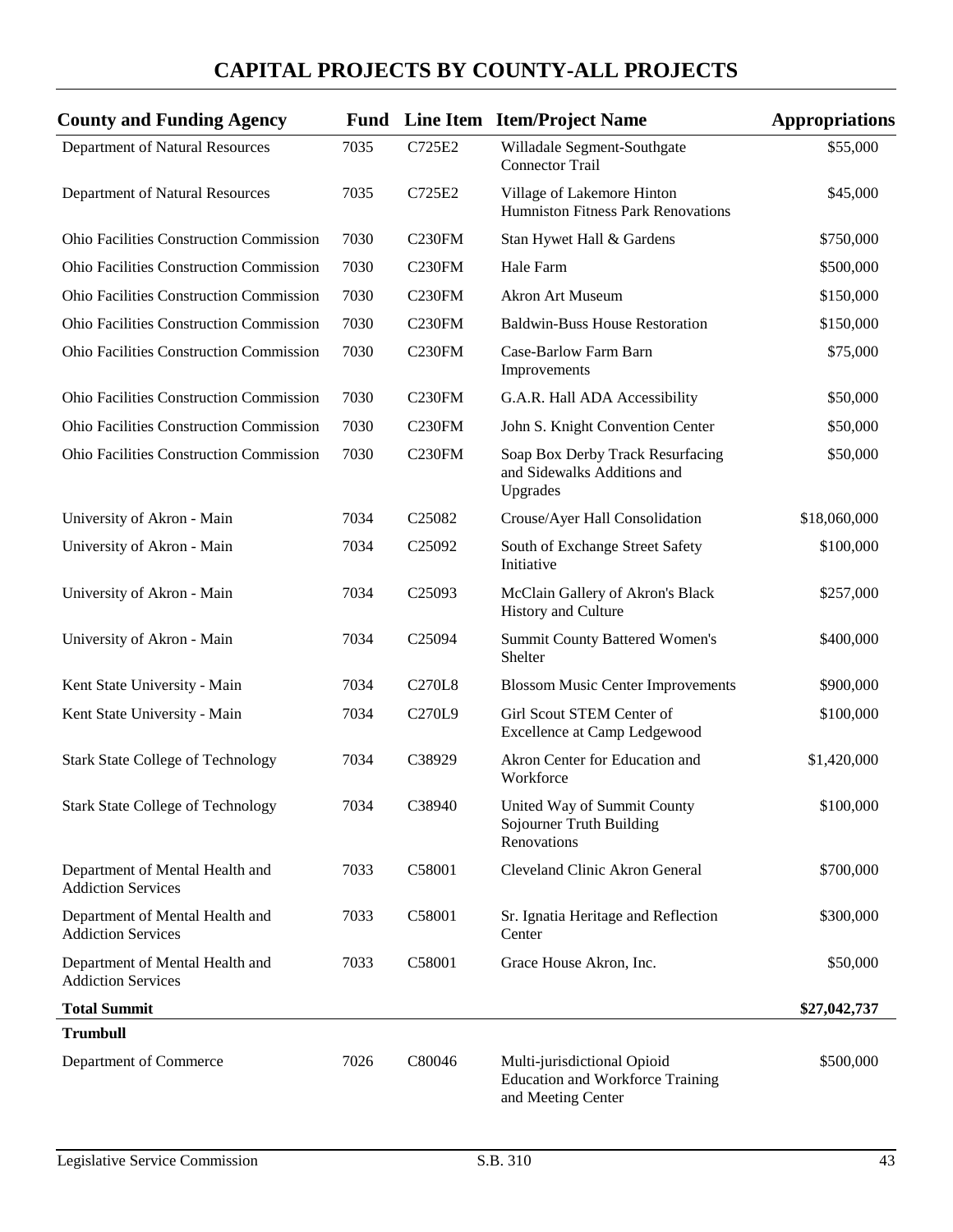| <b>County and Funding Agency</b>                             |      |                                 | <b>Fund</b> Line Item Item/Project Name                           | <b>Appropriations</b> |
|--------------------------------------------------------------|------|---------------------------------|-------------------------------------------------------------------|-----------------------|
| Ohio Facilities Construction Commission                      | 7030 | <b>C230FM</b>                   | Warren Community Amphitheater<br>Renovations                      | \$200,000             |
| Ohio Facilities Construction Commission                      | 7030 | C <sub>230FM</sub>              | Packard Music Hall                                                | \$140,000             |
| <b>Ohio Facilities Construction Commission</b>               | 7030 | C <sub>230FM</sub>              | Morgan History Center Renovation                                  | \$85,000              |
| <b>Ohio Facilities Construction Commission</b>               | 7030 | C <sub>230FM</sub>              | Cortland Veterans Memorial Project<br>(Phase II)                  | \$20,000              |
| Kent State University - Trumbull                             | 7034 | C270L1                          | Link Building Window/Envelope<br>Rehabilitation - Trumbull        | \$500,000             |
| Youngstown State University                                  | 7034 | C34572                          | <b>BRITE Energy Labs Expansion</b>                                | \$50,000              |
| Department of Mental Health and<br><b>Addiction Services</b> | 7033 | C58001                          | Cadence Care Network Family &<br><b>Community Resource Center</b> | \$50,000              |
| <b>Total Trumbull</b>                                        |      |                                 |                                                                   | \$1,545,000           |
| <b>Tuscarawas</b>                                            |      |                                 |                                                                   |                       |
| Department of Natural Resources                              | 7035 | C725E2                          | Ohio and Erie Canal Way Towpath<br>Trail                          | \$50,000              |
| <b>Ohio Facilities Construction Commission</b>               | 7030 | C <sub>230FM</sub>              | Museum of Clay Industry and Folk<br>Art                           | \$300,000             |
| Kent State University - Tuscarawas                           | 7034 | C270H2                          | Founders Hall HVAC Upgrades -<br>Tuscarawas                       | \$500,000             |
| Kent State University - Main                                 | 7034 | C <sub>270</sub> L <sub>6</sub> | Tuscarawas Regional Advanced<br>Manufacturing/Innovation Center   | \$800,000             |
| <b>Total Tuscarawas</b>                                      |      |                                 |                                                                   | \$1,650,000           |
| <b>Union</b>                                                 |      |                                 |                                                                   |                       |
| Department of Natural Resources                              | 7035 | C725E2                          | Jim Simmons Trail Reservoir Trail                                 | \$500,000             |
| Department of Natural Resources                              | 7035 | C725E2                          | Kurt Tunnell Memorial Trail                                       | \$500,000             |
| Department of Natural Resources                              | 7035 | C725E2                          | Lake Baccarat Richwood Park<br>Improvements                       | \$76,739              |
| Department of Natural Resources                              | 7035 | C725E2                          | Milford Center Rail Depot                                         | \$50,000              |
| Department of Natural Resources                              | 7035 | C725E2                          | Richwood Opera House                                              | \$50,000              |
| Ohio Facilities Construction Commission                      | 7030 | C <sub>230FM</sub>              | Marysville Avalon Theatre                                         | \$500,000             |
| <b>Total Union</b>                                           |      |                                 |                                                                   | \$1,676,739           |
| Van Wert                                                     |      |                                 |                                                                   |                       |
| Department of Natural Resources                              | 7035 | C725E2                          | Hiestand Woods Improvement<br>Project                             | \$75,000              |
| Department of Natural Resources                              | 7035 | C725E2                          | Van Wert Reservoir Trails                                         | \$75,000              |
| Department of Natural Resources                              | 7035 | C725E2                          | Smiley Park Ball Field Fencing                                    | \$25,000              |
| Department of Natural Resources                              | 7035 | C725E2                          | Willshire Ballpark Enhancements                                   | \$25,000              |
| Ohio Facilities Construction Commission                      | 7030 | C <sub>230FM</sub>              | Niswonger Performing Arts Center<br>Annex Project                 | \$200,000             |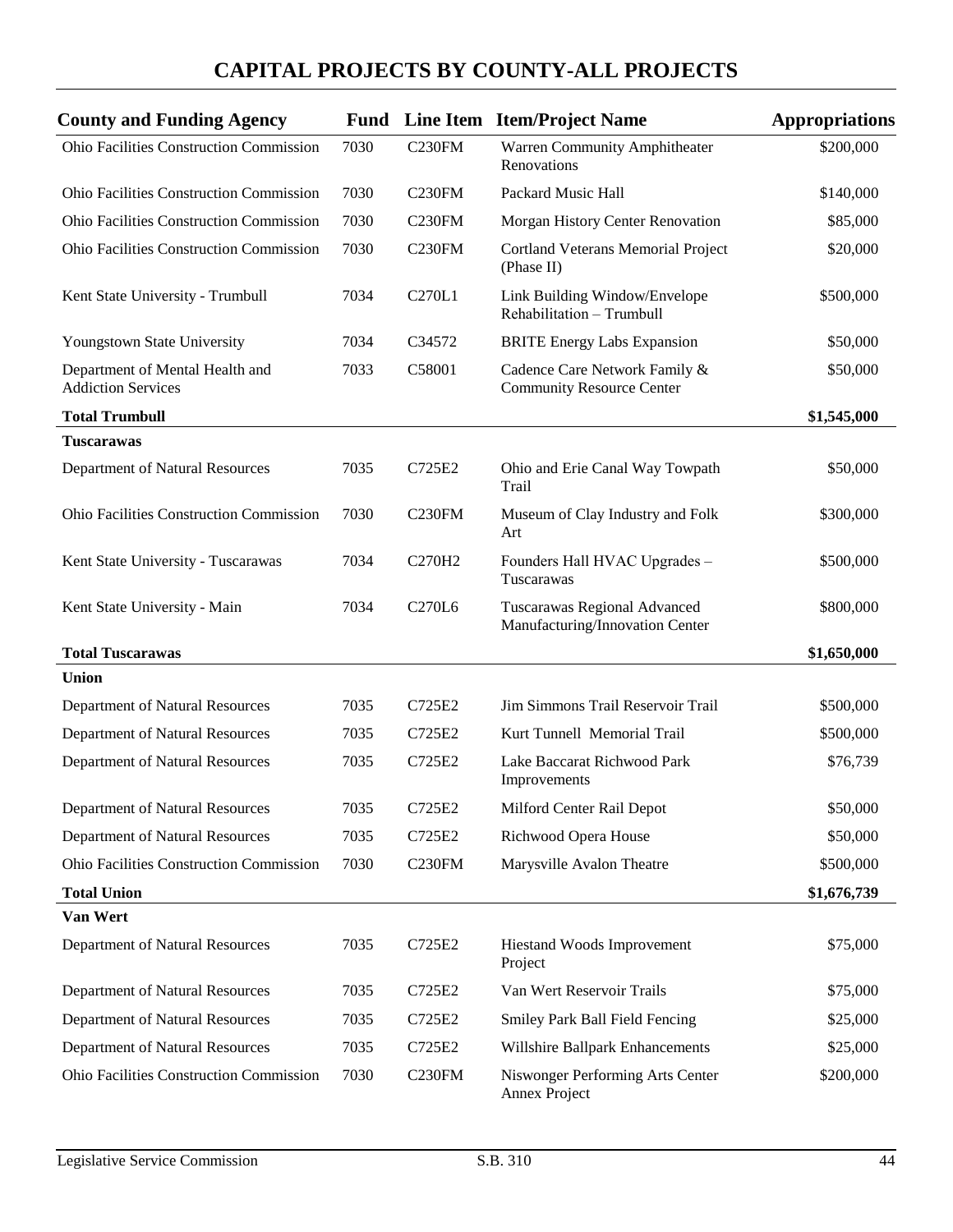| <b>County and Funding Agency</b>                             |      |                     | <b>Fund</b> Line Item Item/Project Name                           | <b>Appropriations</b> |
|--------------------------------------------------------------|------|---------------------|-------------------------------------------------------------------|-----------------------|
| Ohio Facilities Construction Commission                      | 7030 | <b>C230FM</b>       | Convoy Opera House Facility<br>Renovation                         | \$75,000              |
| <b>Total Van Wert</b>                                        |      |                     |                                                                   | \$475,000             |
| <b>Vinton</b>                                                |      |                     |                                                                   |                       |
| Department of Agriculture                                    | 7026 | C70022              | <b>Vinton County Fairgrounds</b>                                  | \$50,000              |
| Department of Rehabilitation and<br>Correction               | 7027 | C50100              | Vinton County Emergency Response<br><b>Correctional Facility</b>  | \$200,000             |
| <b>Total Vinton</b>                                          |      |                     |                                                                   | \$250,000             |
| Warren                                                       |      |                     |                                                                   |                       |
| Department of Natural Resources                              | 7035 | C725E2              | <b>Loveland Parking Facility</b>                                  | \$900,000             |
| Department of Natural Resources                              | 7035 | C725E2              | Makino Park Inclusive Fields                                      | \$675,000             |
| Department of Natural Resources                              | 7035 | C725E2              | Memorable Morrow                                                  | \$400,000             |
| Department of Natural Resources                              | 7035 | C725E2              | E. Milo Beck Park-Clearcreek Park-<br>Hazel Woods Connector Trail | \$250,000             |
| Department of Natural Resources                              | 7035 | C725E2              | <b>Lebanon Sports Complex</b><br>Improvements                     | \$200,000             |
| Department of Natural Resources                              | 7035 | C725E2              | <b>Lebanon Bicentenial Park Restrooms</b>                         | \$175,000             |
| Department of Natural Resources                              | 7035 | C725E2              | Camp Butterworth                                                  | \$100,000             |
| Department of Natural Resources                              | 7035 | C725E2              | Camp Stoneybrook                                                  | \$100,000             |
| Department of Natural Resources                              | 7035 | C725E2              | Camp WhipPoorWill                                                 | \$100,000             |
| <b>Ohio Facilities Construction Commission</b>               | 7030 | C <sub>230FM</sub>  | Harveysburg First Free Black School                               | \$322,500             |
| <b>Total Warren</b>                                          |      |                     |                                                                   | \$3,222,500           |
| Washington                                                   |      |                     |                                                                   |                       |
| Department of Natural Resources                              | 7035 | C725E2              | Little Hocking Community and<br><b>Recreation Center</b>          | \$150,000             |
| Department of Natural Resources                              | 7035 | C725E2              | Harmar Pedestrian Bridge<br><b>Restoration Project</b>            | \$50,000              |
| Ohio Facilities Construction Commission                      | 7030 | C <sub>230</sub> FM | Peoples Bank Theatre                                              | \$200,000             |
| Ohio Facilities Construction Commission                      | 7030 | C <sub>230FM</sub>  | Hune Covered Bridge Relocation                                    | \$75,000              |
| <b>Ohio Facilities Construction Commission</b>               | 7030 | C <sub>230FM</sub>  | Anchorage Building Climate Control<br>Project                     | \$50,000              |
| <b>Ohio Facilities Construction Commission</b>               | 7030 | <b>C230FS</b>       | <b>OHS</b> - Ohio River Museum New<br><b>Building</b>             | \$950,000             |
| <b>Washington State Community College</b>                    | 7034 | C35800              | <b>Basic Renovations</b>                                          | \$1,183,806           |
| Department of Mental Health and<br><b>Addiction Services</b> | 7033 | C58001              | Washington County Recreation and<br><b>Support Center</b>         | \$200,000             |
| <b>Total Washington</b>                                      |      |                     |                                                                   | \$2,858,806           |
| Wayne                                                        |      |                     |                                                                   |                       |
| Department of Natural Resources                              | 7035 | C725E2              | Orrville Park Gateway Project                                     | \$350,000             |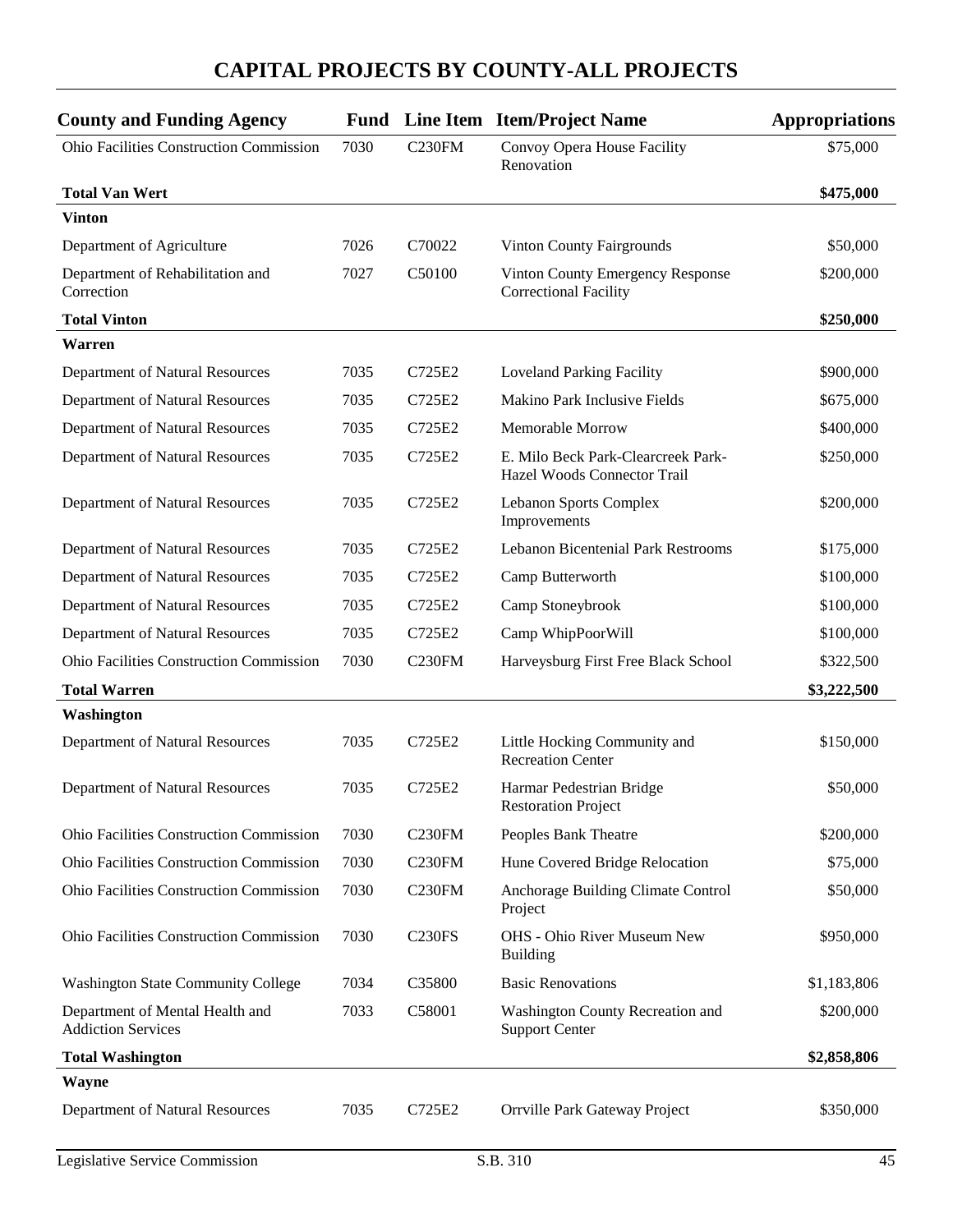| <b>County and Funding Agency</b>               |      |                     | <b>Fund</b> Line Item Item/Project Name                                        | <b>Appropriations</b> |
|------------------------------------------------|------|---------------------|--------------------------------------------------------------------------------|-----------------------|
| Department of Natural Resources                | 7035 | C725E2              | Marshallville Preserve                                                         | \$300,000             |
| Department of Natural Resources                | 7035 | C725E2              | Heartland Trail                                                                | \$55,000              |
| Department of Natural Resources                | 7035 | C725E2              | Rittman Youth Football Field                                                   | \$40,000              |
| Department of Public Safety                    | 7016 | C76073              | Fredericksburg MARCS Tower                                                     | \$250,000             |
| <b>Ohio Facilities Construction Commission</b> | 7030 | C <sub>230FM</sub>  | Buckeye Agricultural Museum and<br><b>Education Center</b>                     | \$194,538             |
| <b>Ohio Facilities Construction Commission</b> | 7030 | C <sub>230</sub> FM | Gerber Scribe Rule Barn Relocation                                             | \$80,000              |
| The Ohio State University - OARDC              | 7034 | C315HM              | Fisher Hall Renovation - Wooster                                               | \$6,000,000           |
| <b>Total Wayne</b>                             |      |                     |                                                                                | \$7,269,538           |
| <b>Williams</b>                                |      |                     |                                                                                |                       |
| Department of Public Safety                    | 7016 | C76074              | Williams County MARCS Tower                                                    | \$250,000             |
| Ohio Facilities Construction Commission        | 7030 | C <sub>230FM</sub>  | Fountain City Amphitheater                                                     | \$50,000              |
| <b>Total Williams</b>                          |      |                     |                                                                                | \$300,000             |
| <b>Wood</b>                                    |      |                     |                                                                                |                       |
| Department of Natural Resources                | 7035 | C725E2              | <b>Rossford Marina and Veterans</b><br><b>Memorial Park Safety Renovations</b> | \$300,000             |
| Department of Natural Resources                | 7035 | C725E2              | Perrysburg Inclusive Playground at<br><b>Rotary Park</b>                       | \$50,000              |
| Department of Natural Resources                | 7035 | C725E2              | Stoner Pond at Ranger Park Fishing<br><b>Dock Construction</b>                 | \$50,000              |
| Department of Natural Resources                | 7035 | C725E2              | Village of Weston Community<br>Splash Pad                                      | \$30,000              |
| Department of Natural Resources                | 7035 | C725E2              | <b>Weston Reservoir Restoration</b>                                            | \$30,000              |
| Department of Public Safety                    | 7016 | C76075              | <b>Bowling Green MARCS Tower</b>                                               | \$500,000             |
| <b>Ohio Facilities Construction Commission</b> | 7030 | C <sub>230FM</sub>  | Northwood Community Recreation<br>Center                                       | \$1,000,000           |
| <b>Ohio Facilities Construction Commission</b> | 7030 | C <sub>230FM</sub>  | <b>Oak Street Theater Renovation</b>                                           | \$200,000             |
| Ohio Facilities Construction Commission        | 7030 | C <sub>230FM</sub>  | History of Weston, Historical<br>Offerings                                     | \$30,000              |
| Bowling Green State University - Main          | 7034 | C24068              | Advanced Manufacturing,<br>Engineering, and Applied Science<br>Corridor        | \$16,000,000          |
| Bowling Green State University - Main          | 7034 | C24071              | <b>BGSU Ohio Robotics Research and</b><br><b>Training Center</b>               | \$250,000             |
| Bowling Green State University - Main          | 7034 | C <sub>24072</sub>  | <b>BGSU Wood County Nursing</b><br>Facility                                    | \$50,000              |
| <b>Owens Community College</b>                 | 7034 | C38824              | <b>Access Improvement Projects</b>                                             | \$300,000             |
| <b>Owens Community College</b>                 | 7034 | C38826              | College Hall Renovation                                                        | \$5,261,171           |
| <b>Owens Community College</b>                 | 7034 | C38830              | <b>Transportation Technology Building</b><br>Renovation                        | \$475,000             |